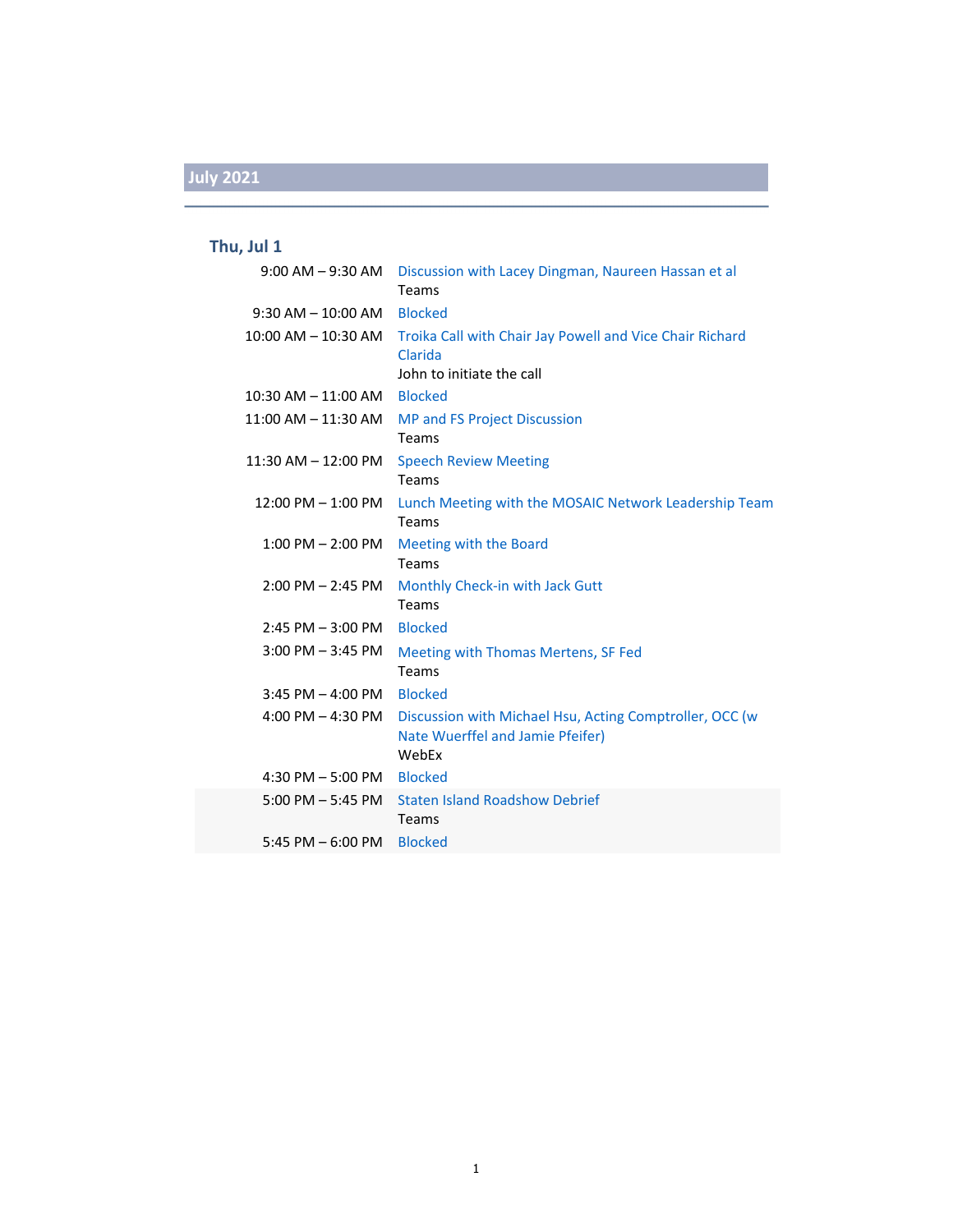### **Fri, Jul 2**

| All Day Vacation                                                               |
|--------------------------------------------------------------------------------|
| 7:00 AM - 8:30 AM All Governors Meeting (w/ Elizabeth Mahoney)<br>WebFx        |
| 3:15 PM – 3:45 PM BIS Audit Committee Discussion with Clive Blackwood<br>Teams |

### **Mon, Jul 5**

| All Day Bank Holiday                              |
|---------------------------------------------------|
| 10:15 AM – 11:15 AM – BIS Audit Committee Meeting |
| WebEx                                             |

### **Tue, Jul 6**

| All Day Vacation                                                                                                                     |
|--------------------------------------------------------------------------------------------------------------------------------------|
| 10:00 AM – 11:30 AM Policy Discussion #1 w/ Chair Powell et al                                                                       |
| Teams                                                                                                                                |
| 1:00 PM – 1:30 PM – Payments System Policy Advisory Committee (PSPAC)<br>Meeting (w/ Naureen Hassan, Chris Armstrong et al)<br>Teams |

### **Wed, Jul 7**

| All Day Vacation                                                                                         |
|----------------------------------------------------------------------------------------------------------|
| 9:45 AM – 9:55 AM Discussion with Lacey Dingman and Michael Held<br>Teams                                |
| 10:00 AM – 10:30 AM Pre-FOMC Meeting with Governor Lael Brainard<br>John to initiate the call            |
| 3:00 PM - 3:30 PM Troika Meeting with Chair Jay Powell and Vice Chair<br><b>Richard Clarida</b><br>Teams |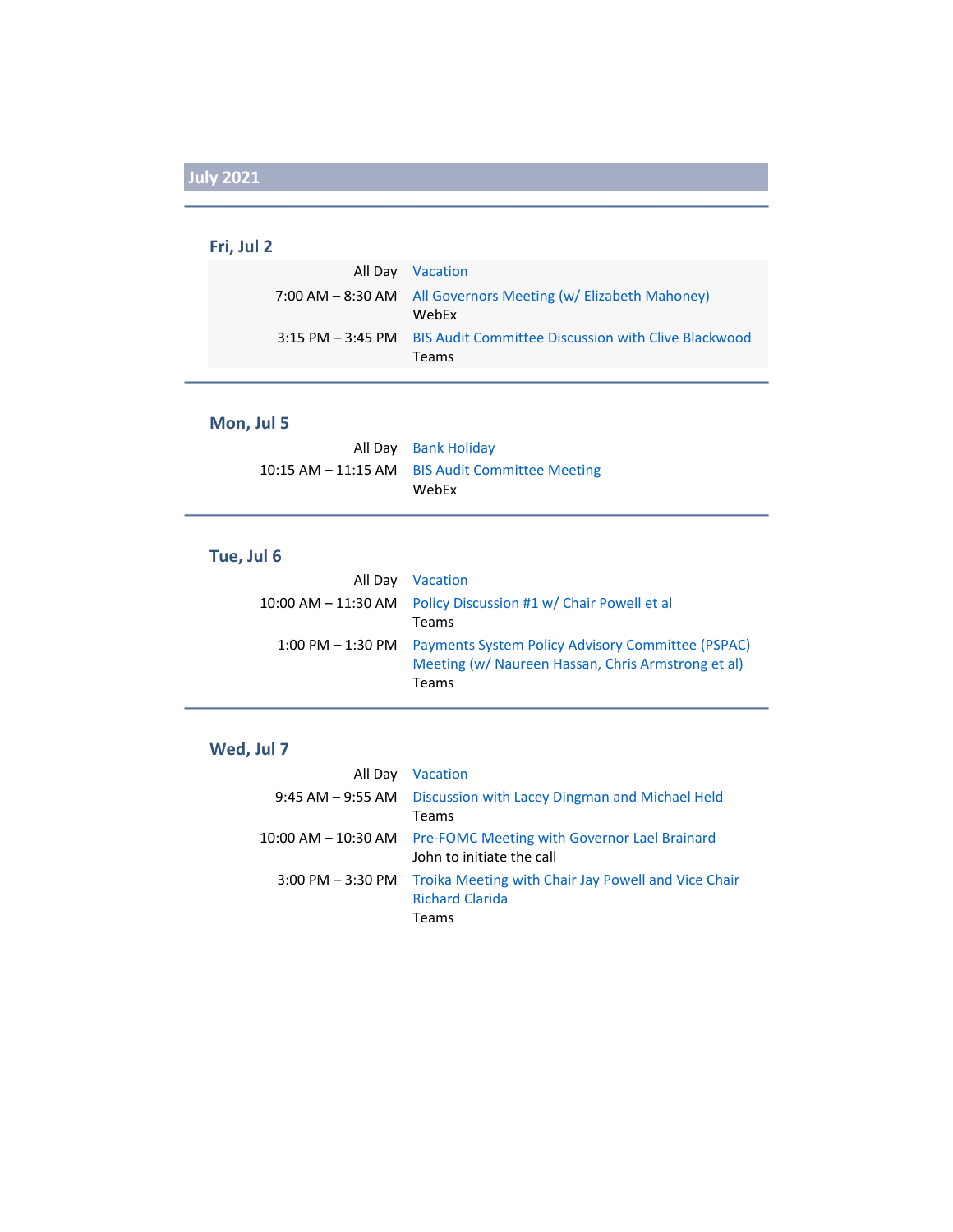### **Thu, Jul 8**

| $9:00$ AM $-9:30$ AM                        | Markets Group 9:05/9:20 Meeting<br>Teams                                     |
|---------------------------------------------|------------------------------------------------------------------------------|
| $9:30$ AM $-$ 10:15 AM                      | <b>Career Management Framework (CMF) - Supervision</b><br>Teams              |
| $10:15$ AM $- 10:45$ AM                     | Debrief with Naureen Hassan, Suzanne Elio et al<br>WebEx                     |
| $10:45$ AM $- 10:50$ AM                     | <b>Blocked</b>                                                               |
| $10:50$ AM $- 11:00$ AM                     | <b>Tech Set Up for IACFM Meeting</b><br>WebEx                                |
| $11:00$ AM $- 1:00$ PM                      | Q3 2021 IACFM Meeting<br>WebEx                                               |
| $1:00$ PM $- 2:00$ PM                       | <b>Blocked</b>                                                               |
| $2:00$ PM $-3:00$ PM                        | <b>Government Relations Committee (GRC) Meeting</b><br>Teams                 |
|                                             | 3:00 PM - 3:45 PM Check-in with Bey Hirtle<br>Teams                          |
| $3:45$ PM $- 4:30$ PM                       | Career Management Framework (CMF) - Research &<br><b>Statistics</b><br>Teams |
| 4:30 PM $-$ 5:00 PM                         | <b>Board of Directors Conference Call</b><br>John to dial in                 |
| $5:00$ PM $-5:15$ PM                        | Meeting with Michael Gibson, BoG<br>Teams                                    |
| $5:15$ PM $-5:30$ PM<br>5:30 PM $-$ 6:00 PM | <b>Blocked</b><br>WebEx                                                      |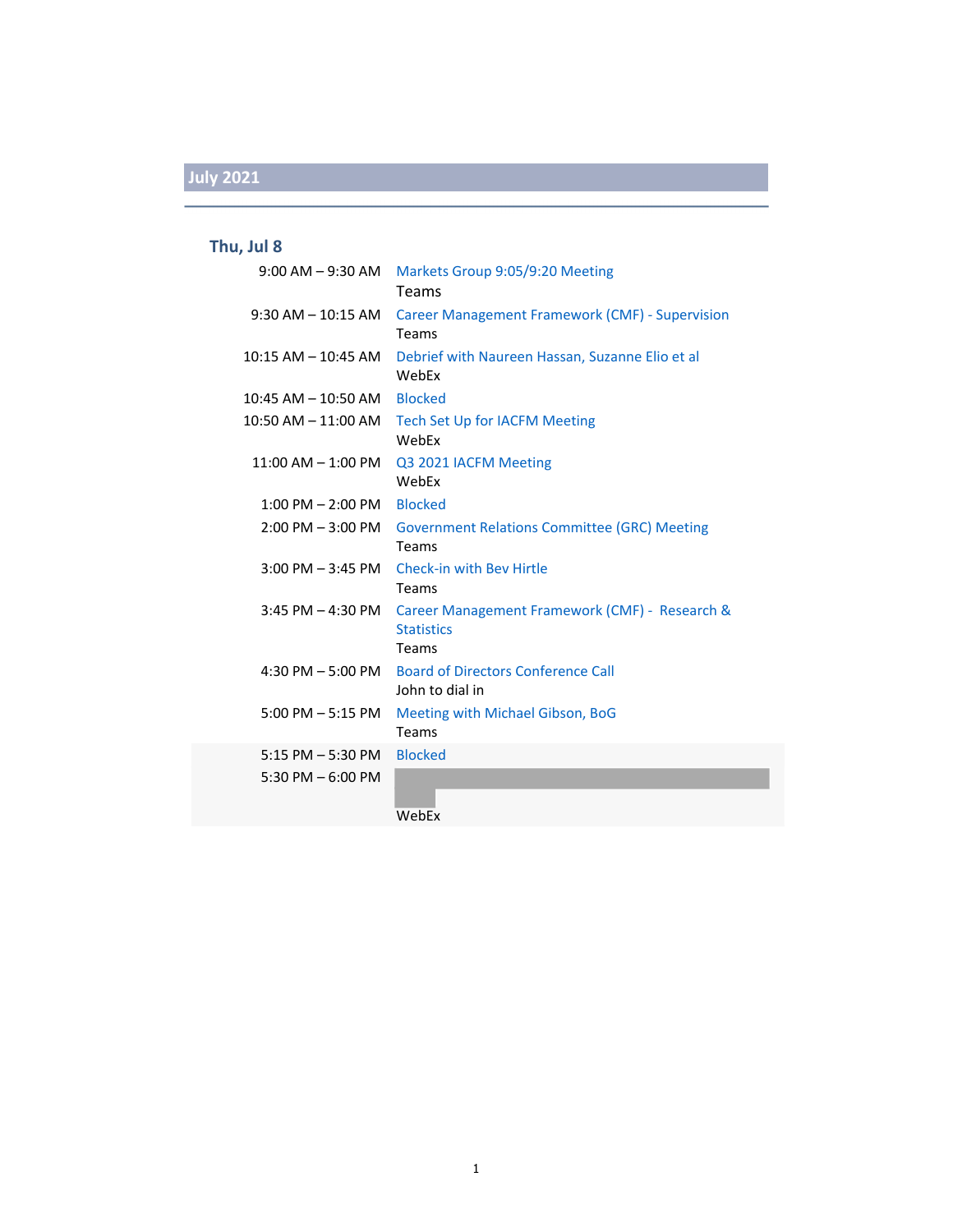## **Fri, Jul 9**

| $9:00$ AM $-9:30$ AM    | Markets Group 9:05/9:20 Meeting<br>Teams                                                                 |
|-------------------------|----------------------------------------------------------------------------------------------------------|
| $9:30$ AM $- 10:00$ AM  | <b>Blocked</b>                                                                                           |
| $10:00$ AM $- 10:30$ AM | Meeting with Mark Gould, SF Fed<br>Teams                                                                 |
| 10:30 AM - 11:00 AM     | Prep for Press Scrum/Media Availability Post Bank of Israel<br><b>Remarks</b><br>Teams                   |
| $11:00$ AM $-11:30$ AM  | Meeting with Philip Lane, ECB<br>WebEx                                                                   |
| $11:30$ AM $- 1:00$ PM  | <b>Blocked</b>                                                                                           |
| $1:00$ PM $-1:45$ PM    | <b>Public Engagements Planning for Monetary Policy and</b><br>Implementation<br><b>Teams</b>             |
| $1:45$ PM $- 2:00$ PM   | <b>Blocked</b>                                                                                           |
| $2:00$ PM $- 2:30$ PM   | Meet and Greet with Francine Lopez, New Head of<br><b>Benefits, OEB</b><br>Teams                         |
| $2:30$ PM $-3:30$ PM    | Speech Rehearsal for the Bank of Israel Event<br>Teams                                                   |
| $3:30$ PM $-$ 4:15 PM   | Career Management Framework (CMF) - Technology<br>Group<br><b>Teams</b>                                  |
| $4:15$ PM $- 4:30$ PM   | <b>Blocked</b>                                                                                           |
| 4:30 PM $-$ 5:00 PM     | Discussion with Presidents Tom Barkin, Rob Kaplan,<br>Naureen Hassan, Pam Dyson, and Ghada Ijam<br>Teams |
| $5:00$ PM $-6:00$ PM    | <b>Blocked</b>                                                                                           |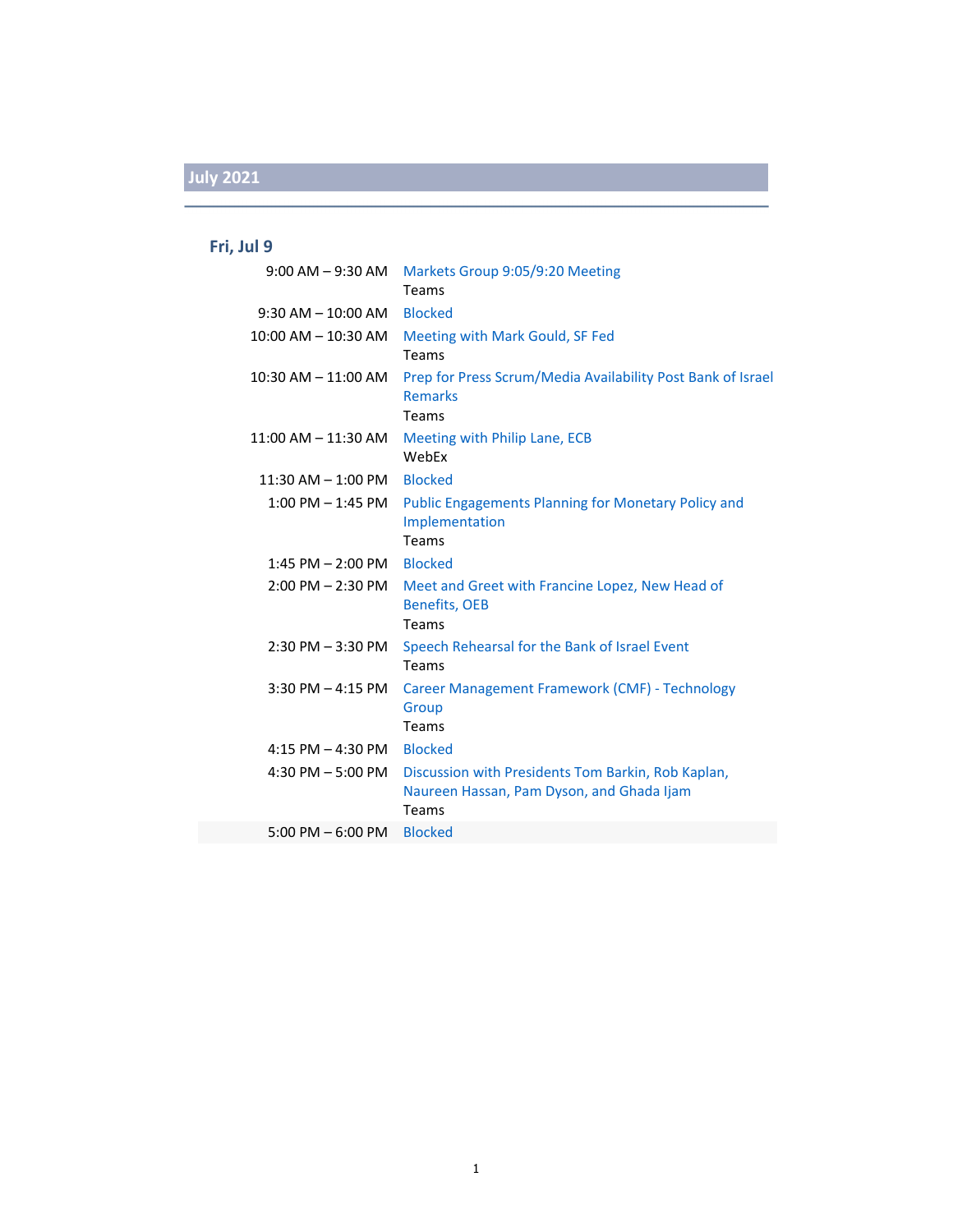#### **Mon, Jul 12**

| $8:30$ AM $-$ 8:55 AM  | <b>Morning Checkpoint Meeting</b><br>WebEx                                                                                        |
|------------------------|-----------------------------------------------------------------------------------------------------------------------------------|
| $8:55$ AM $-9:15$ AM   | <b>Blocked</b>                                                                                                                    |
| $9:15$ AM $-9:30$ AM   | Tech Set Up for the Bank of Israel Conference<br>Zoom                                                                             |
| $9:30$ AM $- 10:30$ AM | John to give Keynote Remarks at the Bank of Israel<br>Conference on Monetary Policy (w/ Jack Gutt, Suzanne<br>Elio et al)<br>Zoom |
| 10:30 AM – 11:00 AM    | Media Availability/Press Scrum Post Bank of Israel<br>Event (w/ Jack Gutt, Suzanne Elio et al)<br>WebEx                           |
| 11:00 AM – 11:30 AM    | <b>Blocked</b>                                                                                                                    |
| 11:30 AM - 12:00 PM    | Meet & Greet with Jeremy Manjorin, Chief Learning<br>Officer, and Matthew Perez, People Readiness Leader<br>Teams                 |
| $12:00$ PM $- 2:00$ PM | <b>Blocked</b>                                                                                                                    |
| $2:00$ PM $- 2:30$ PM  | <b>BIS</b><br>with Josh Rosenberg and Clive<br><b>Blackwood</b><br>Teams                                                          |
| $2:30$ PM $-3:00$ PM   | <b>Blocked</b>                                                                                                                    |
| $3:00$ PM $-3:45$ PM   | <b>Feedback on Financial Stability and Financial Conditions</b><br><b>Briefings</b><br>Teams                                      |
| $3:45$ PM $-$ 4:00 PM  | <b>Blocked</b>                                                                                                                    |
| 4:00 PM $-$ 4:30 PM    | <b>Meeting with President Loretta Mester</b><br>Teams                                                                             |
| 4:30 PM $-6:00$ PM     | <b>Blocked</b>                                                                                                                    |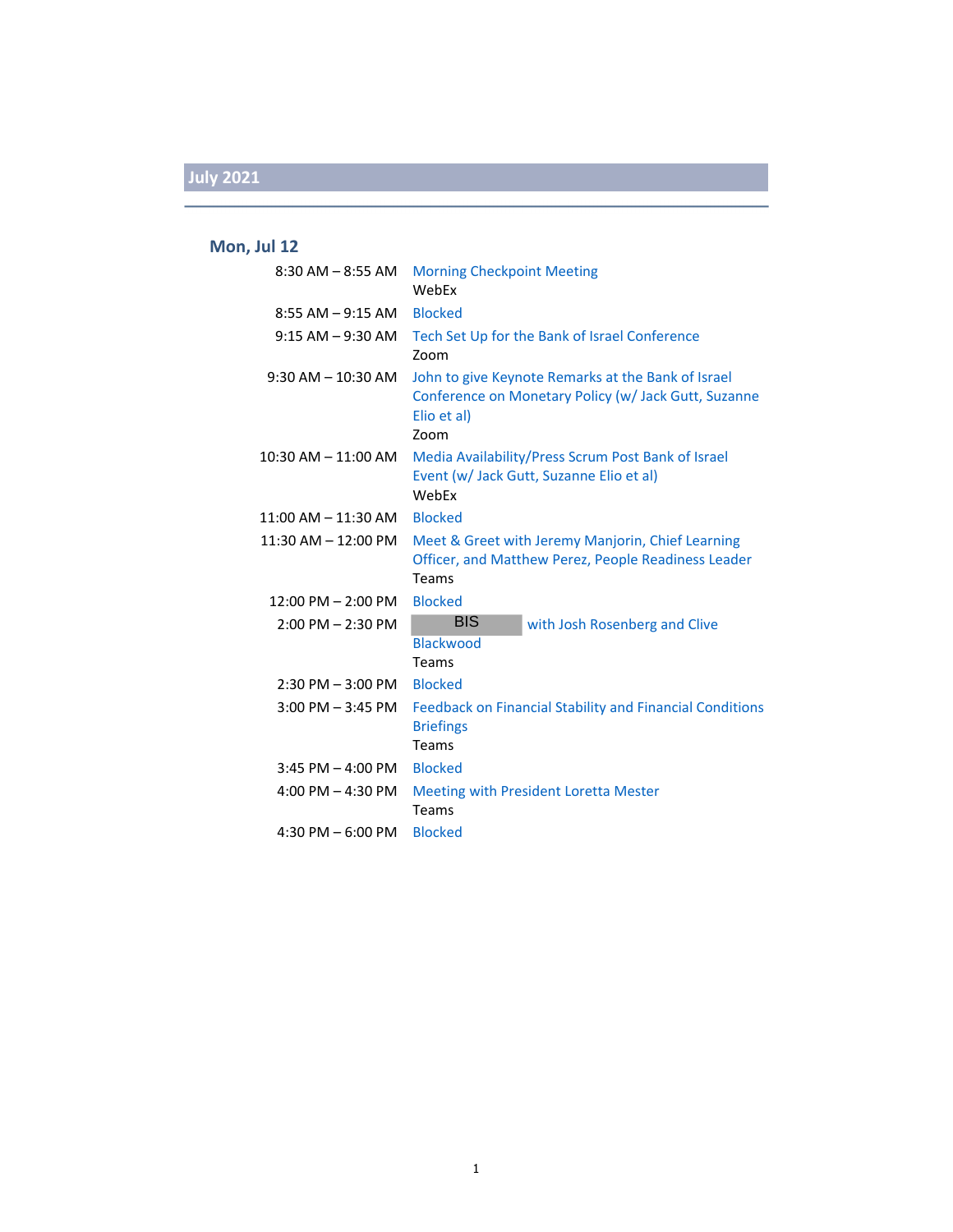### **Tue, Jul 13**

| $9:00$ AM $-$ 10:30 AM  | MPA #1 w/ Chair Powell et al<br><b>Teams</b>                                                |
|-------------------------|---------------------------------------------------------------------------------------------|
| $10:30$ AM $- 11:00$ AM | <b>Weekly Meeting with Chair Jay Powell</b><br>Teams                                        |
| $11:00$ AM $- 11:30$ AM | <b>Blocked</b>                                                                              |
| $11:30$ AM $- 12:00$ PM | Meeting with Beat Siegenthaler, Macro Advisor, UBS et al<br>(w/ Jonathan McCarthy)<br>Zoom  |
| $12:00$ PM $- 1:00$ PM  | <b>Blocked</b>                                                                              |
| $1:00$ PM $-1:45$ PM    | <b>Weekly Email Discussion</b><br><b>Teams</b>                                              |
| 1:45 PM $-$ 2:00 PM     | Supervisory<br><b>Phone Call with</b><br>John to initiate the call                          |
| $2:30$ PM $- 2:30$ PM   | <b>Blocked</b>                                                                              |
| $2:30$ PM $-3:00$ PM    | <b>Meeting with President Mary Daly</b><br>Teams                                            |
| $3:00$ PM $-3:30$ PM    | <b>Blocked</b>                                                                              |
| $3:30$ PM $-$ 4:00 PM   | Career Management Framework (CMF) - Communications<br>& Outreach<br>Teams                   |
| 4:00 PM $-$ 4:30 PM     | <b>Blocked</b>                                                                              |
| 4:30 PM $-$ 5:00 PM     | <b>CEBRA Discussion</b><br>Teams                                                            |
| $5:00$ PM $-5:45$ PM    | <b>Blocked</b>                                                                              |
| 5:45 PM $-$ 6:00 PM     | <b>Phone Call with Vice Chair Randal Quarles</b><br>Vice Chair Quarles to initiate the call |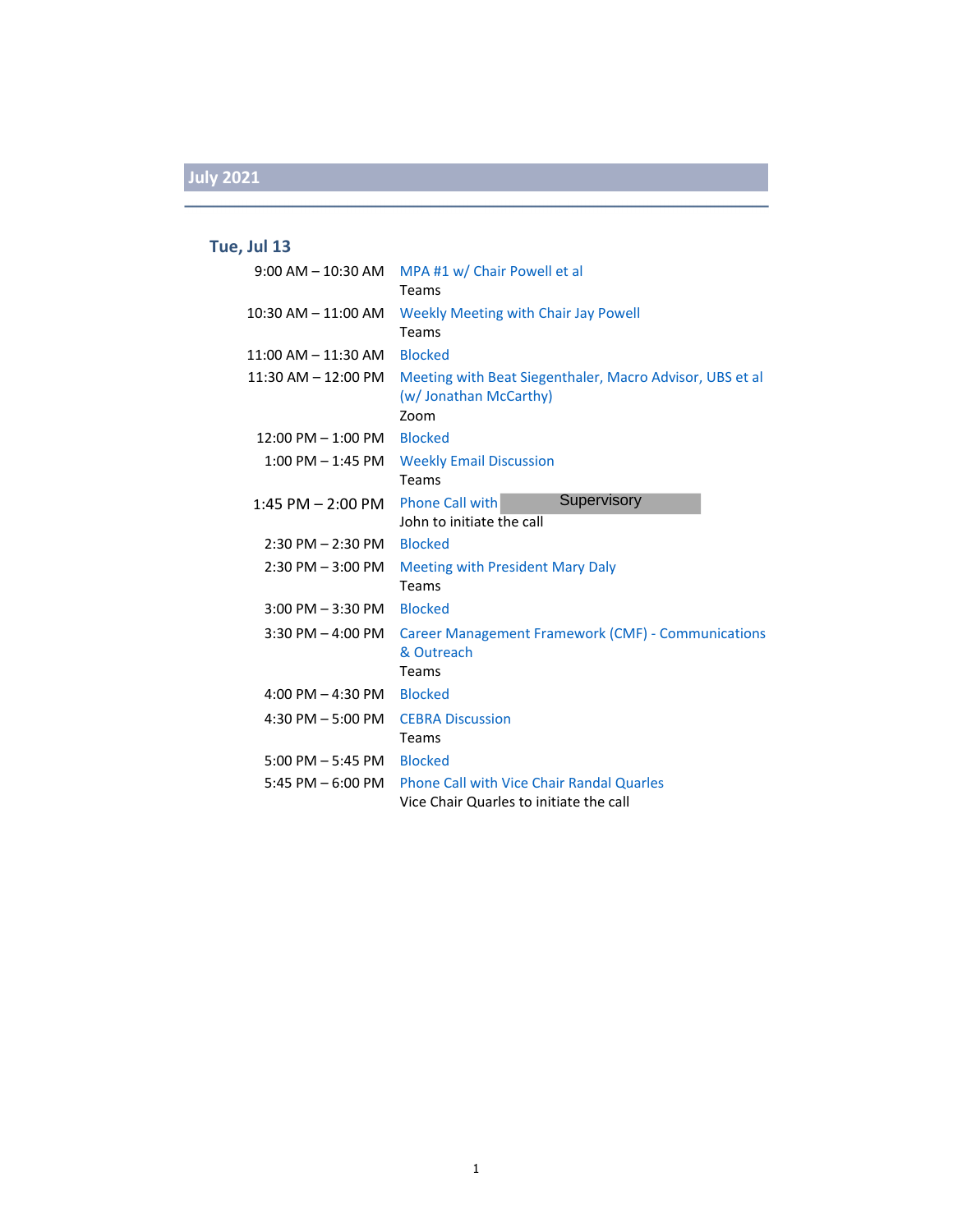### **Wed, Jul 14**

| $8:00$ AM $ 8:15$ AM    | Discussion with Pierre Wunsch, Governor, National<br><b>Bank of Belgium</b><br>Teams                         |
|-------------------------|--------------------------------------------------------------------------------------------------------------|
| $8:15$ AM $-$ 8:30 AM   | <b>Blocked</b>                                                                                               |
| $8:30$ AM $-8:55$ AM    | <b>Morning Checkpoint Meeting</b><br>WebEx                                                                   |
| $8:55$ AM $-9:00$ AM    | <b>Blocked</b>                                                                                               |
| $9:00$ AM $-9:30$ AM    | Markets Group 9:05/9:20 Meeting<br>Teams                                                                     |
| $9:30$ AM $- 10:00$ AM  | <b>Blocked</b>                                                                                               |
| 10:00 AM – 10:30 AM     | Video Taping: Return to the Workplace Pilot<br>44 Maiden Lane Entrance                                       |
| $10:30$ AM $- 12:30$ PM | <b>President's Advisory Council Meeting - Second District</b><br><b>Advisory Council (SDAC)</b><br>WebFx     |
| $12:30$ PM $- 1:30$ PM  | <b>Blocked</b>                                                                                               |
| $1:30$ PM $- 2:30$ PM   | Senior Leader Speaker Series Event: Q&A with the 2021<br>Summer Sophomore & Junior Analyst (Part 2)<br>WebEx |
| $2:30$ PM $-3:00$ PM    | <b>FX Transactions Discussion</b><br>Teams                                                                   |
| $3:00$ PM $-3:45$ PM    | Discussion with the Board of Directors<br>WebEx                                                              |
| $3:45$ PM $-$ 4:00 PM   | <b>Blocked</b>                                                                                               |
| $4:00$ PM $-6:00$ PM    | Meeting of the Executive Committee                                                                           |
|                         | (or Teams)                                                                                                   |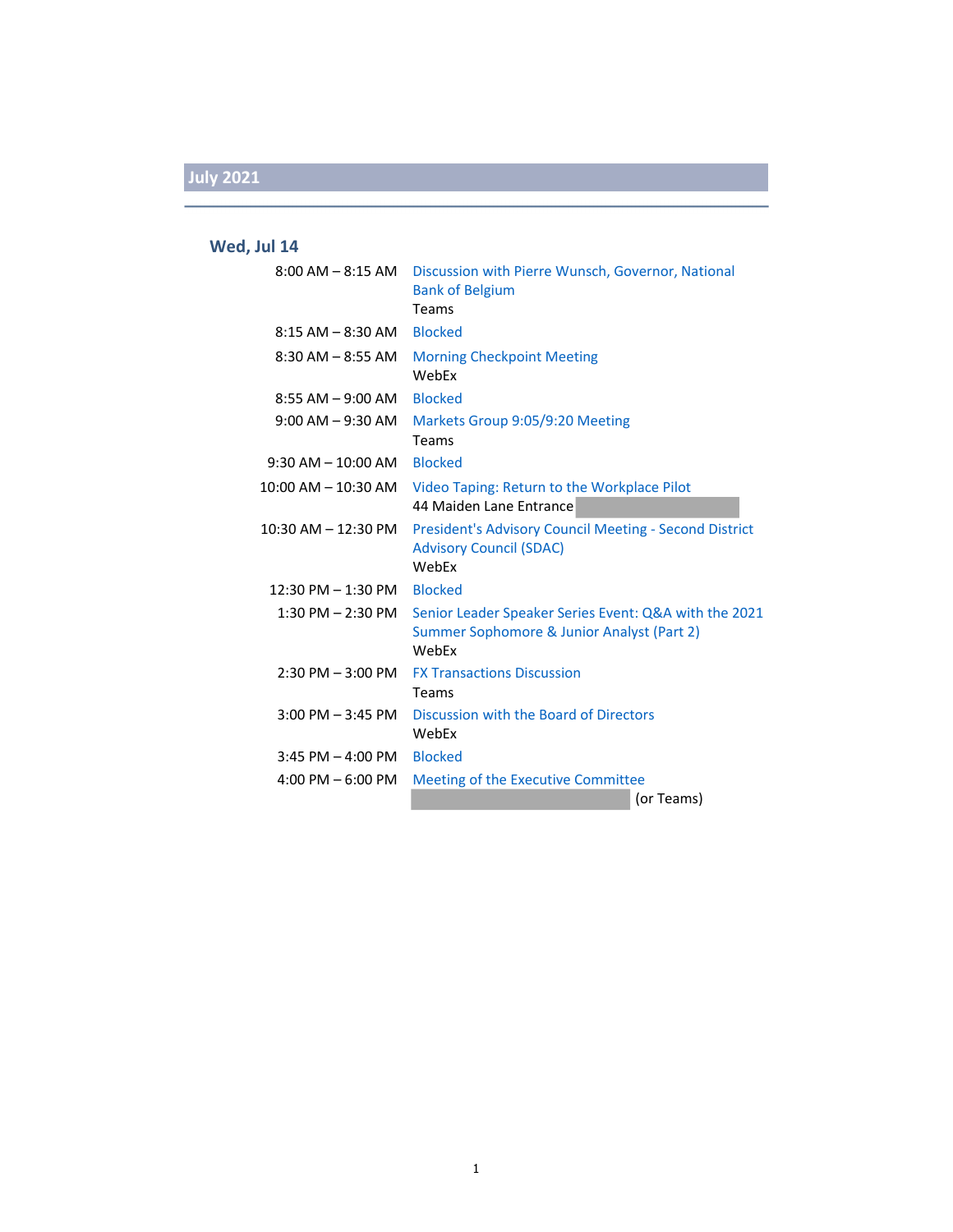### **Thu, Jul 15**

| 9:00 AM – 9:30 AM                    | Markets Group 9:05/9:20 Conference Call<br><b>Teams</b>                                |
|--------------------------------------|----------------------------------------------------------------------------------------|
| $9:30$ AM $-10:30$ AM                | Monthly Check-in with Lorie Logan<br>Teams                                             |
| $10:30$ AM $- 12:00$ PM              | <b>Blocked</b>                                                                         |
| $12:00 \text{ PM} - 1:30 \text{ PM}$ | Lunch Meeting with Vice Chair Randal Quarles                                           |
| $1:30$ PM $- 2:15$ PM                | Monthly Market Discussion (Baum/Logan/Williams)<br>Teams                               |
| $2:15$ PM $- 2:30$ PM                | <b>Blocked</b>                                                                         |
| $2:30$ PM $-3:00$ PM                 | Career Management Framework (CMF) - Corporate<br>Teams                                 |
| $3:00$ PM $-3:45$ PM                 | <b>Supervision Function Heads Check-in</b><br>WebEx                                    |
| $3:45$ PM $-$ 4:00 PM                | <b>Blocked</b>                                                                         |
| $4:00 \text{ PM} - 5:00 \text{ PM}$  | <b>COP Steering Committee Meeting</b><br><b>Teams</b>                                  |
| $5:00$ PM $-5:30$ PM                 | Troika Meeting with Chair Jay Powell and Vice Chair Richard<br>Clarida<br><b>Teams</b> |
| 5:30 PM $-$ 6:00 PM                  | <b>Blocked</b>                                                                         |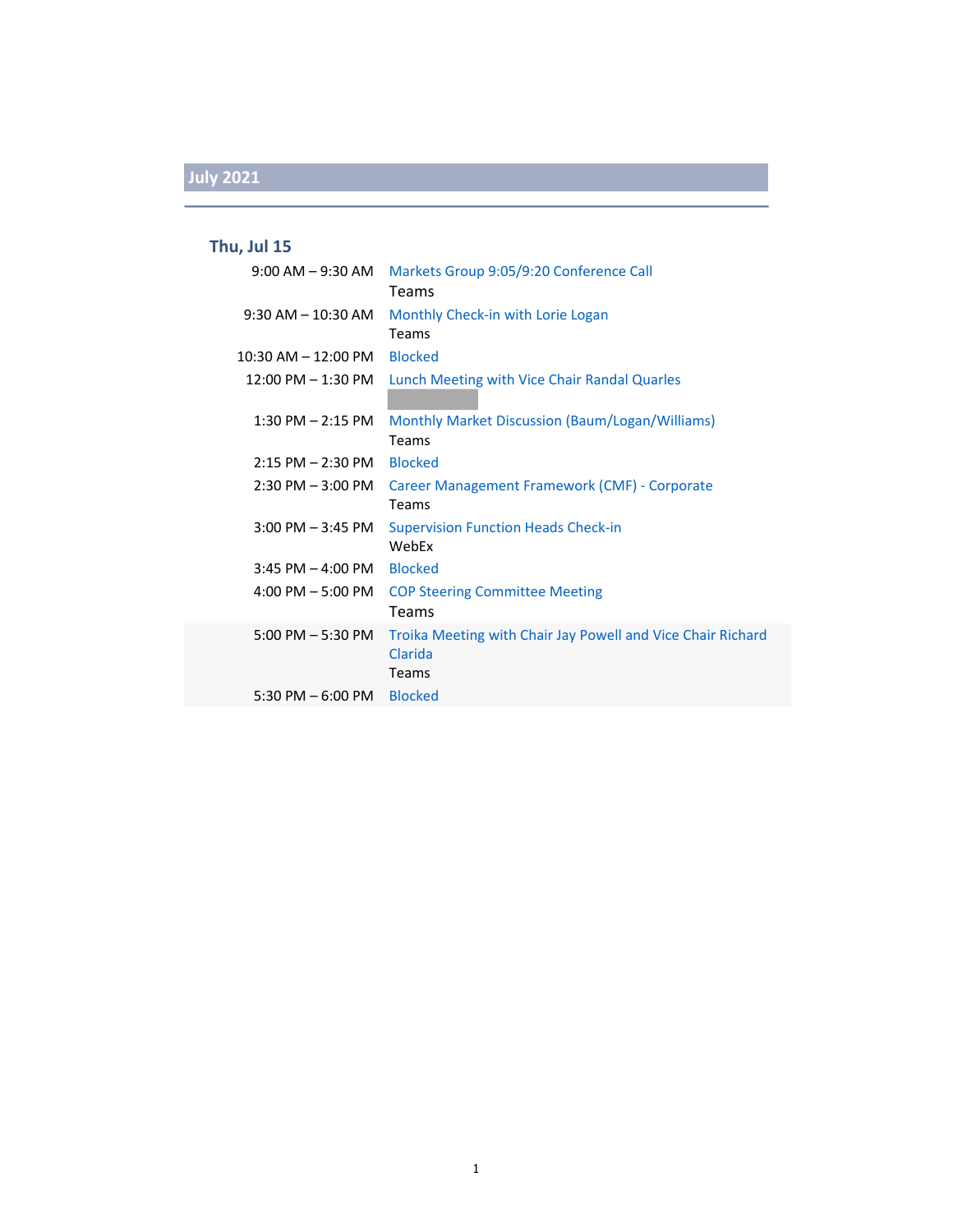### **Fri, Jul 16**

|                                          | 8:50 AM – 9:00 AM Tech Set Up for Culture in a Post-Pandemic Workplace<br>Webinar<br>WebEx  |
|------------------------------------------|---------------------------------------------------------------------------------------------|
| $9:00 \, \text{AM} - 10:00 \, \text{AM}$ | John to give remarks at the Culture in a Post-Pandemic<br><b>Workplace Webinar</b><br>WebEx |
| $10:00$ AM $- 12:00$ PM                  | FSOC Principals Meeting (w/ Vice Chair Quarles & Richard<br>Crump)<br>Zoom                  |
| 12:00 PM – 1:00 PM                       | Lunch Meeting with APNA Leadership Team<br>Teams                                            |
| $1:00$ PM $-1:45$ PM                     | Monthly Check-in with Anne Baum<br>Teams                                                    |
| $1:45$ PM $- 2:00$ PM                    | <b>Blocked</b>                                                                              |
| $2:00$ PM $-3:30$ PM                     | MPA #2 w/ Chair Powell et al<br><b>Teams</b>                                                |
| $3:30$ PM $-$ 4:30 PM                    | <b>Check-in Meeting with Naureen Hassan</b><br>Teams                                        |
| $4:30$ PM $-5:00$ PM                     | Discussion with Search Firm<br>Zoom                                                         |
| $5:00 \text{ PM} - 6:00 \text{ PM}$      | <b>Blocked</b>                                                                              |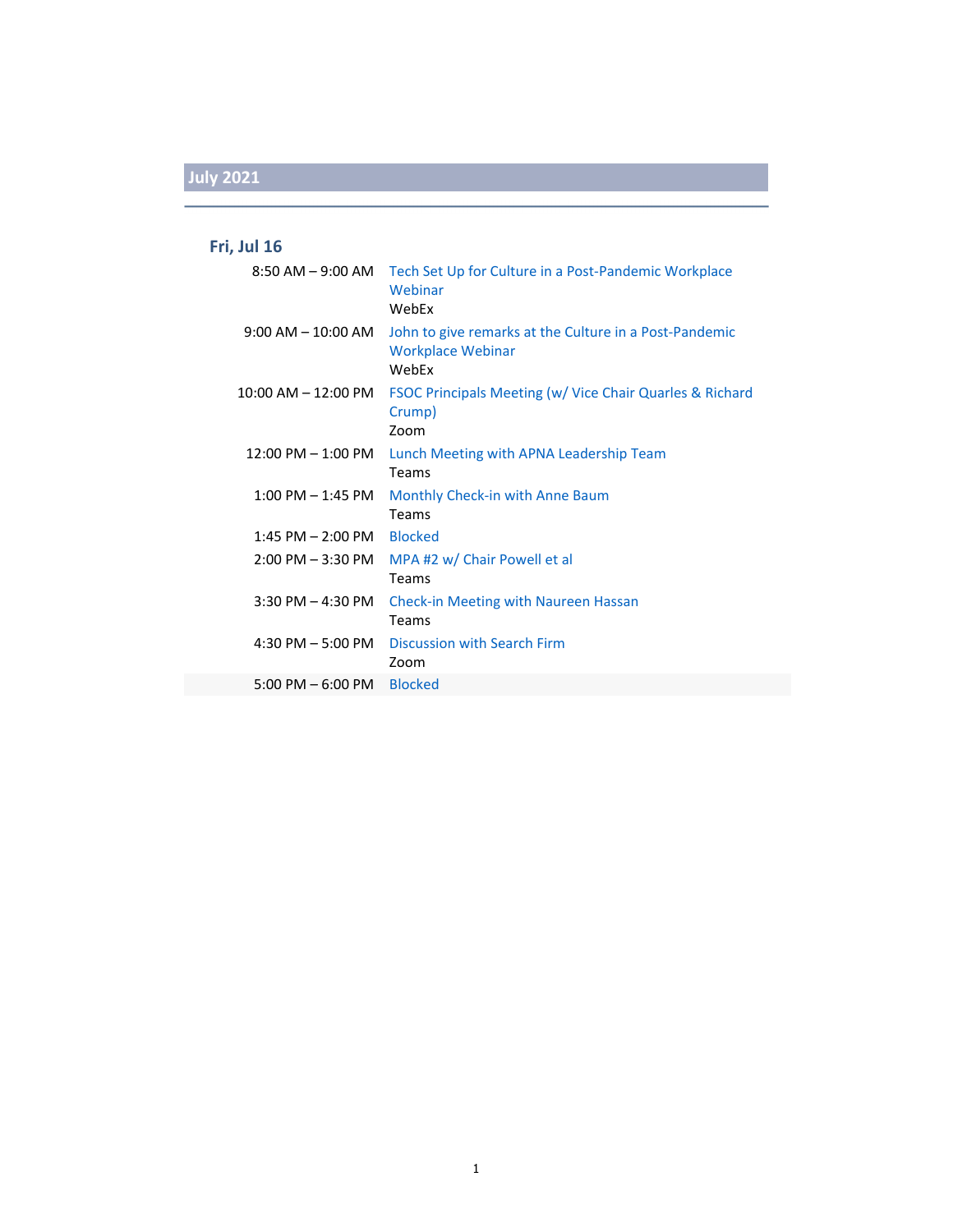### **Mon, Jul 19**

|                                     | FOMC Blackout: July 17 - 29                                                                                        |
|-------------------------------------|--------------------------------------------------------------------------------------------------------------------|
| $7:00$ AM $-$ 8:30 AM               | FSB Official Sector Steering Group (OSSG) Meeting (w/<br>Nate Wuerffel, Jamie Pfeifer, and Eric Le Sueur)<br>WebEx |
| $8:30$ AM $-9:00$ AM                | <b>Blocked</b>                                                                                                     |
| $9:00$ AM $-9:30$ AM                | Weekly Meeting with Chair Jay Powell<br>Teams                                                                      |
| $9:30$ AM $-11:15$ AM               | <b>Blocked</b>                                                                                                     |
| $11:15$ AM $- 12:00$ PM             | Career Management Framework (CMF) - Legal<br>Teams                                                                 |
| $12:00$ PM $- 2:40$ PM              | <b>Blocked</b>                                                                                                     |
| $2:40$ PM $-$ 4:30 PM               | <b>Special Topics Briefing</b><br>Teams                                                                            |
| $4:30$ PM $-5:00$ PM                | Discussion with Lacey Dingman, Naureen Hassan, and<br><b>Michael Held</b><br>Teams                                 |
| $5:00 \text{ PM} - 5:30 \text{ PM}$ | <b>Blocked</b>                                                                                                     |
| $5:30$ PM $-6:00$ PM                | <b>Meeting on Market Developments</b><br>Teams                                                                     |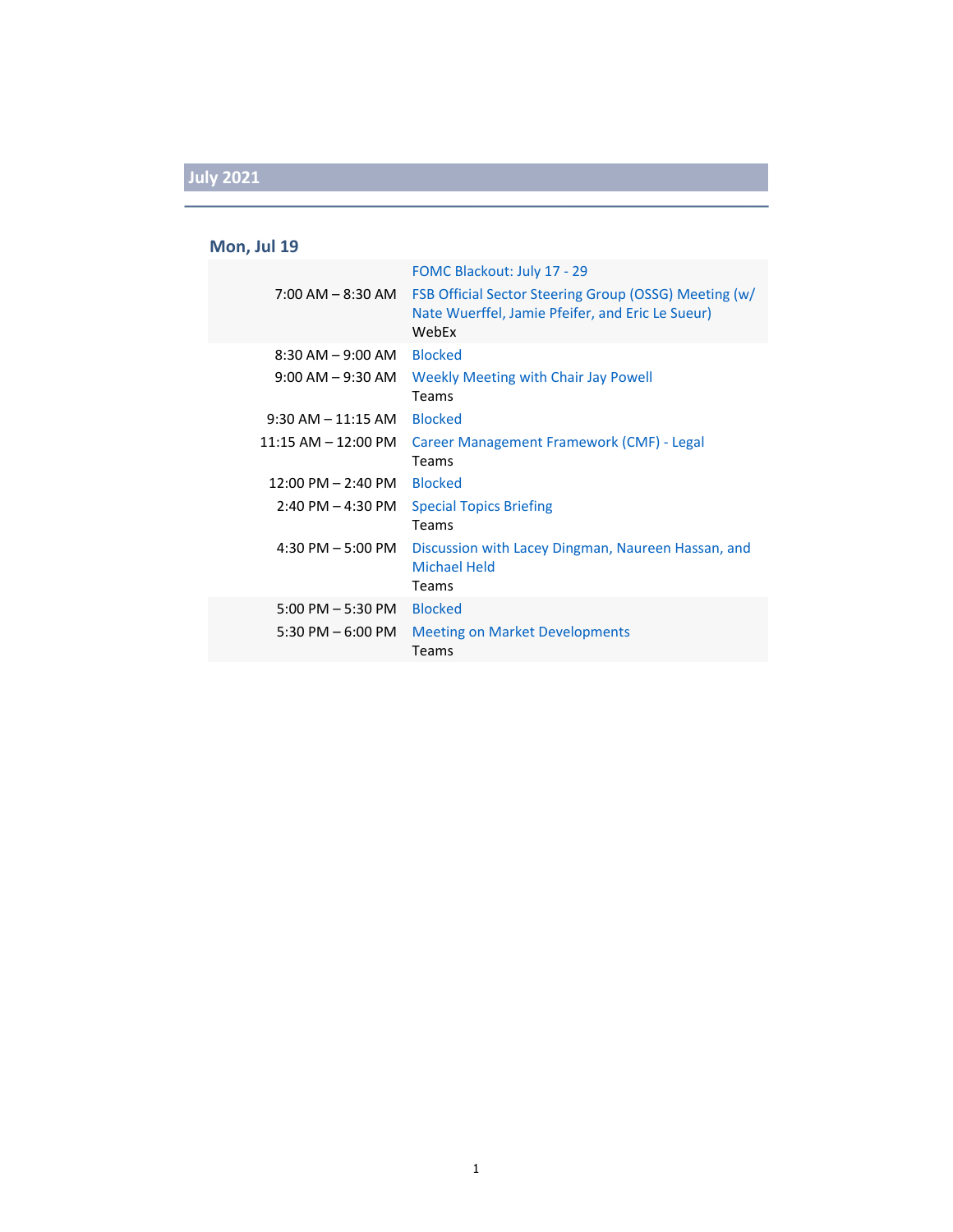#### **Tue, Jul 20**

|                         | FOMC Blackout: July 17 - 29                                              |
|-------------------------|--------------------------------------------------------------------------|
| $9:00$ AM $-9:30$ AM    | Markets Group 9:05/9:20 Meeting<br>Teams                                 |
| $9:30$ AM $-$ 10:00 AM  | <b>Blocked</b>                                                           |
| $10:00$ AM $- 10:30$ AM | <b>Monthly Discussion with Denise Scott</b><br>John to initiate the call |
| $10:30$ AM $- 11:15$ AM | Career Management Framework (CMF) - Risk<br>Teams                        |
| $11:15 AM - 1:00 PM$    | <b>Blocked</b>                                                           |
| $1:00$ PM $-1:45$ PM    | <b>Weekly Email Discussion</b>                                           |
|                         | Teams                                                                    |
| $1:45$ PM $- 2:00$ PM   | <b>Blocked</b>                                                           |
| $2:00$ PM $- 2:45$ PM   | Career Management Framework (CMF) - P&E<br>Teams                         |
| $2:45$ PM $-6:00$ PM    | <b>Blocked</b>                                                           |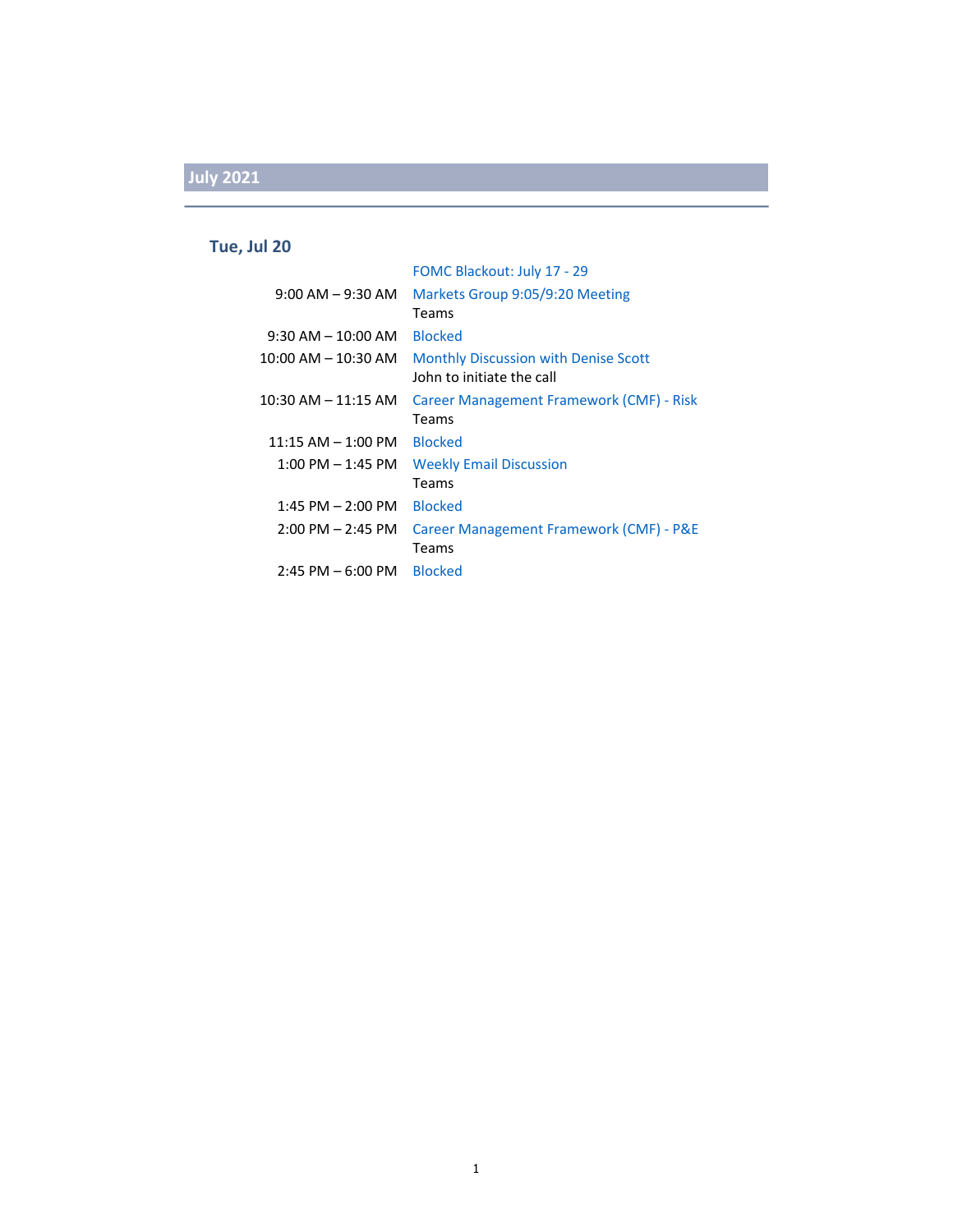### **Wed, Jul 21**

|                                     | FOMC Blackout: July 17 - 29                                                            |
|-------------------------------------|----------------------------------------------------------------------------------------|
| $8:30$ AM $-9:00$ AM                | Troika Meeting with Chair Jay Powell and Vice Chair<br><b>Richard Clarida</b><br>Teams |
| $9:00$ AM $- 10:30$ AM              | MPA #3 w/ Chair Powell et al<br>Teams                                                  |
| $10:30$ AM $ 11:00$ AM              | <b>Blocked</b>                                                                         |
| $11:00$ AM $-11:30$ AM              | <b>Speech Review Meeting</b>                                                           |
|                                     | Teams                                                                                  |
| $11:30$ AM $- 12:30$ PM             | <b>Blocked</b>                                                                         |
| $12:30$ PM $- 1:45$ PM              | <b>Blackbook Briefing - Class II</b><br>Teams                                          |
| 1:45 PM $-$ 2:30 PM                 | <b>Blackbook Briefing - Class I</b>                                                    |
|                                     | Teams                                                                                  |
| $2:30$ PM $-$ 4:15 PM               | <b>Blocked</b>                                                                         |
| $4:15$ PM $-5:00$ PM                | Career Management Framework (CMF) - Markets<br>Teams                                   |
| $5:00$ PM $-5:30$ PM                | <b>Blocked</b>                                                                         |
| $5:30 \text{ PM} - 6:00 \text{ PM}$ | Discussion with Naureen Hassan, Lacey Dingman et al<br>Teams                           |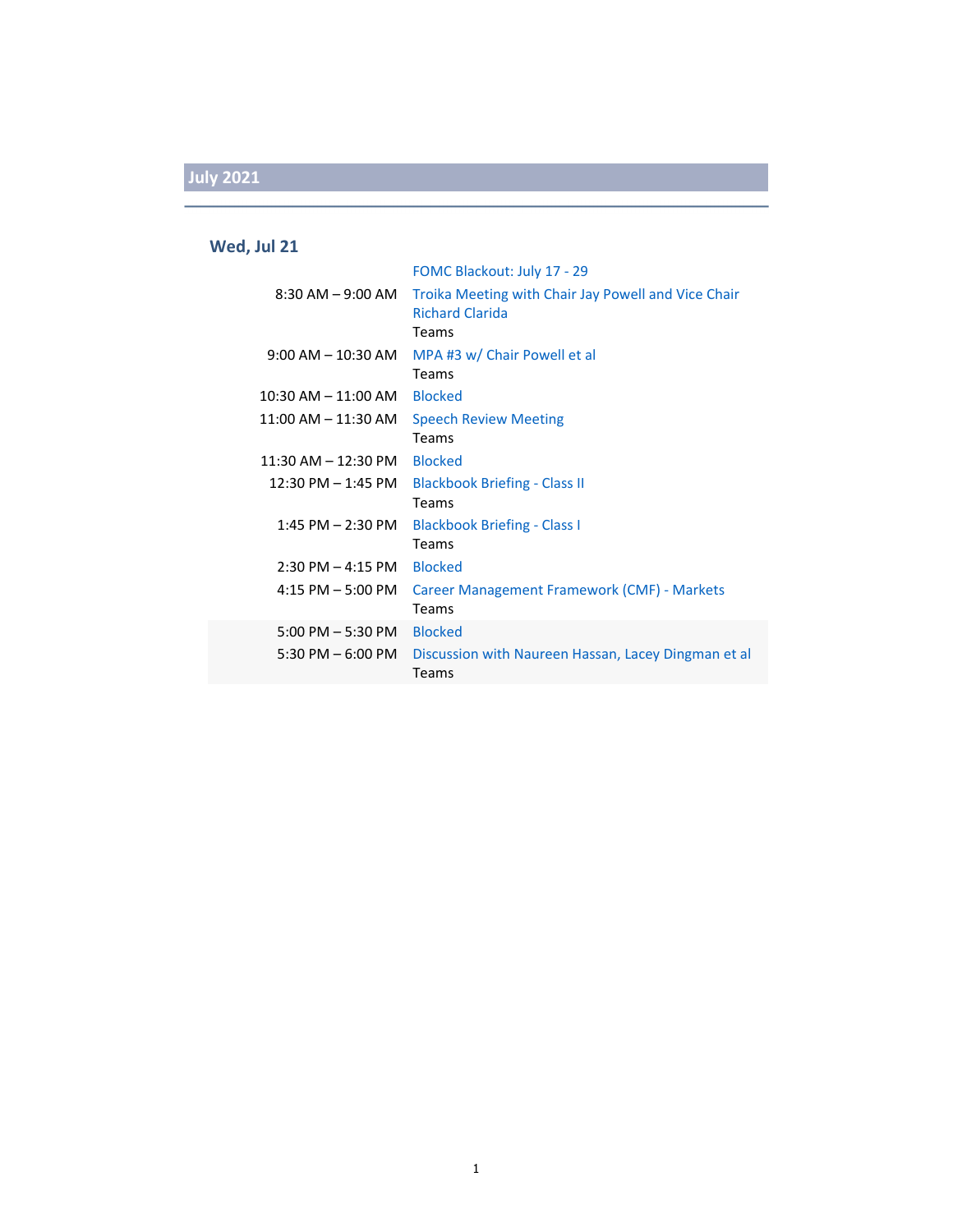#### **Thu, Jul 22**

|                                     | FOMC Blackout: July 17 - 29                   |
|-------------------------------------|-----------------------------------------------|
| $9:00$ AM $- 12:00$ PM              | <b>FOMC Press Conference Prep #1</b>          |
|                                     | Teams                                         |
| 12:00 PM - 12:30 PM                 | Discussion with President Esther George       |
|                                     | Teams                                         |
| $12:30$ PM $- 1:00$ PM              | <b>Blocked</b>                                |
| $1:00$ PM $- 2:00$ PM               | <b>Meeting of the Executive Committee</b>     |
|                                     | Teams                                         |
| $2:00 \text{ PM} - 2:10 \text{ PM}$ | <b>Blocked</b>                                |
| $2:10$ PM $-$ 4:00 PM               | <b>Financial Stability Briefing</b>           |
|                                     | WebFx                                         |
| $3:30$ PM $-$ 4:00 PM               | <b>Financial Stability Briefing (Class I)</b> |
|                                     | Teams                                         |
| $4:00$ PM $-6:00$ PM                | Blocked                                       |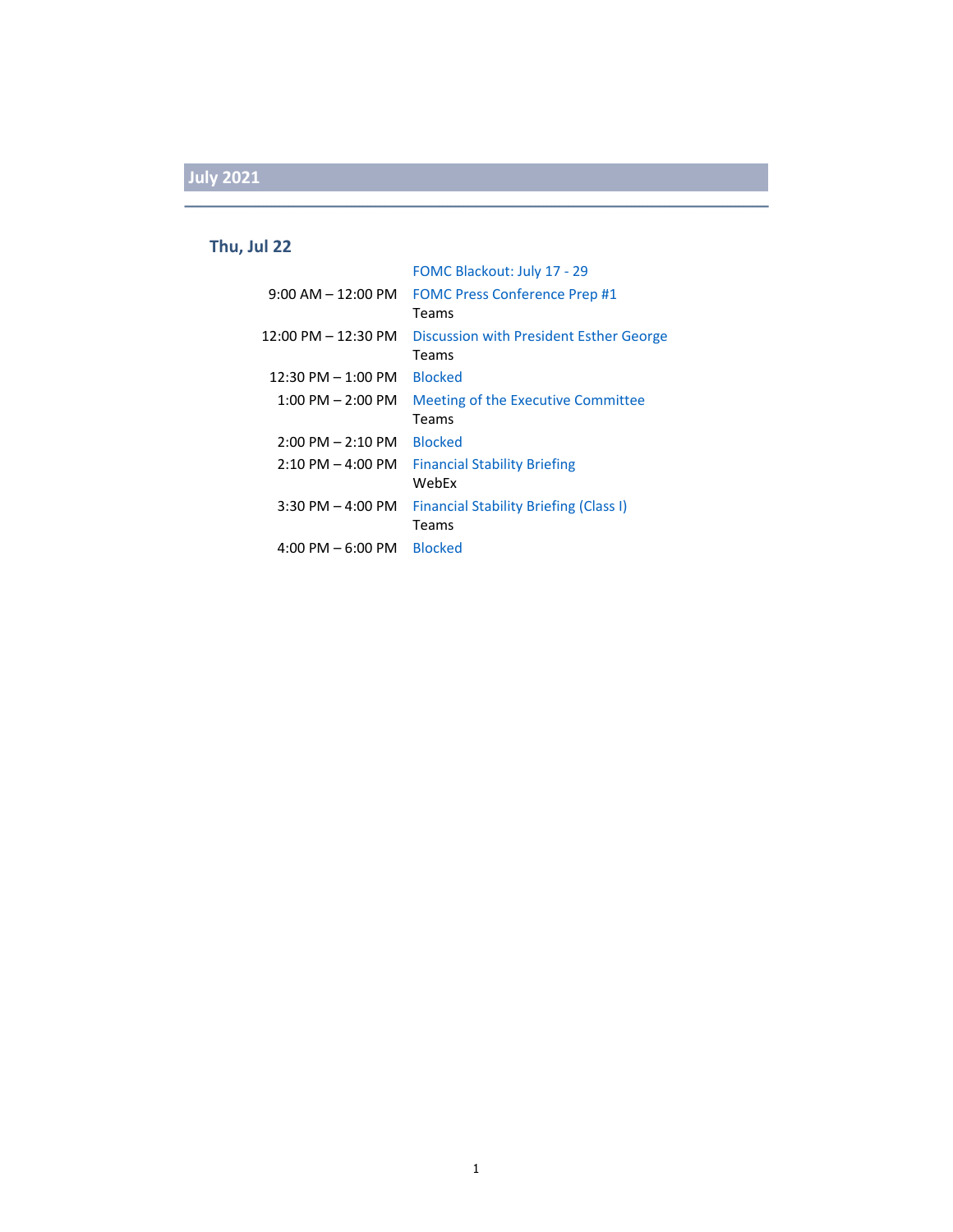### **Fri, Jul 23**

|                                     | FOMC Blackout: July 17 - 29                                               |
|-------------------------------------|---------------------------------------------------------------------------|
| $9:00$ AM $-9:30$ AM                | Markets Group 9:05/9:20 Meeting<br>Teams                                  |
| $9:30$ AM $- 10:00$ AM              | <b>ARC Planning Session</b><br>WebEx                                      |
| $10:00$ AM $- 10:45$ AM             | Career Management Framework (CMF) - Financial<br><b>Services</b><br>Teams |
| $10:45$ AM $- 11:00$ AM             | <b>Blocked</b>                                                            |
| $11:00$ AM $-11:30$ AM              | Career Management Framework (CMF) - Audit<br>Teams                        |
| $11:30$ AM $- 1:00$ PM              | <b>Blocked</b>                                                            |
| $1:00 \text{ PM} - 1:45 \text{ PM}$ | Interview II with Head of CEO & COO Communications<br>Candidate<br>WebEx  |
| $1:45$ PM $- 2:05$ PM               | <b>Blocked</b>                                                            |
| $2:05$ PM $-3:00$ PM                | <b>Pre-FOMC Wrap Up</b><br>Teams                                          |
| $3:00$ PM $-5:00$ PM                | <b>Blocked</b>                                                            |
| $5:00$ PM $-5:30$ PM                | Meeting with President Mary Daly<br>Teams                                 |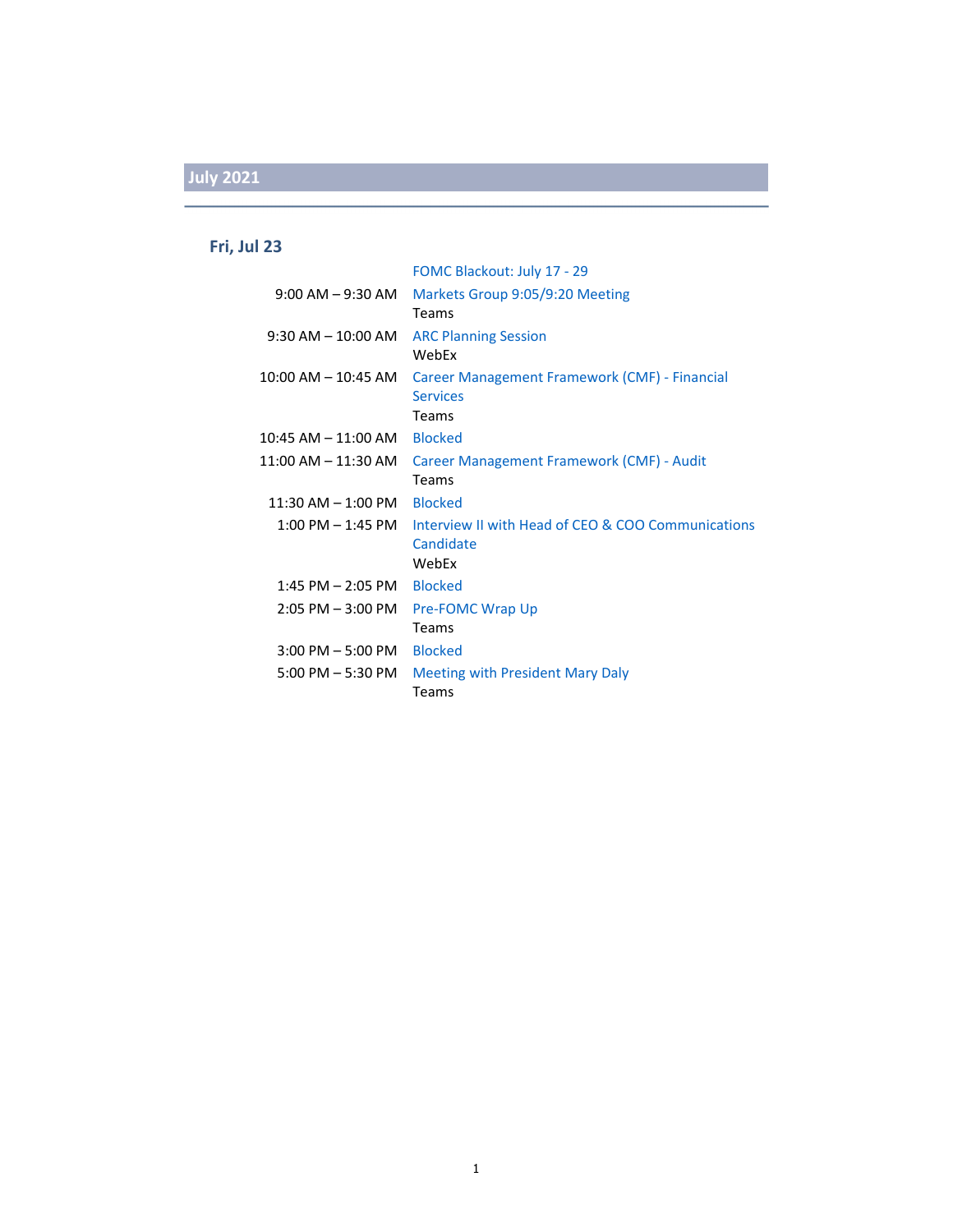### **Mon, Jul 26**

|                                     | FOMC Blackout: July 17 - 29                                      |
|-------------------------------------|------------------------------------------------------------------|
| $8:30$ AM $-$ 8:55 AM               | <b>Morning Checkpoint Meeting</b><br>WebEx                       |
| $9:00$ AM $ 9:30$ AM                | Markets Group 9:05/9:20 Meeting<br>Teams                         |
| $9:30$ AM $-10:00$ AM               | <b>Blocked</b>                                                   |
| $10:00$ AM $- 11:00$ AM             | <b>Meeting with Board Staff</b><br>Teams                         |
| $11:00$ AM $- 11:30$ AM             | Pre-FOMC Meeting with Vice Chair Richard Clarida<br><b>Teams</b> |
| $11:30$ AM $-1:00$ PM               | <b>Blocked</b>                                                   |
| $1:00$ PM $-1:30$ PM                | Weekly Meeting with Chair Jay Powell<br><b>Teams</b>             |
| $1:30$ PM $- 2:30$ PM               | <b>Blocked</b>                                                   |
| 2:30 PM – 3:00 PM                   | <b>Pre-FOMC Meeting with Vice Chair Randal Quarles</b><br>Teams  |
| $3:00$ PM $-3:30$ PM                | <b>Blocked</b>                                                   |
| $3:30$ PM $-$ 4:00 PM               | Meet and Greet with Per von Zelowitz<br>John's Office            |
| $4:00 \text{ PM} - 5:00 \text{ PM}$ | <b>Blocked</b>                                                   |
| $5:00 \text{ PM} - 6:00 \text{ PM}$ | <b>Joint CSR Meeting</b><br>WebEx                                |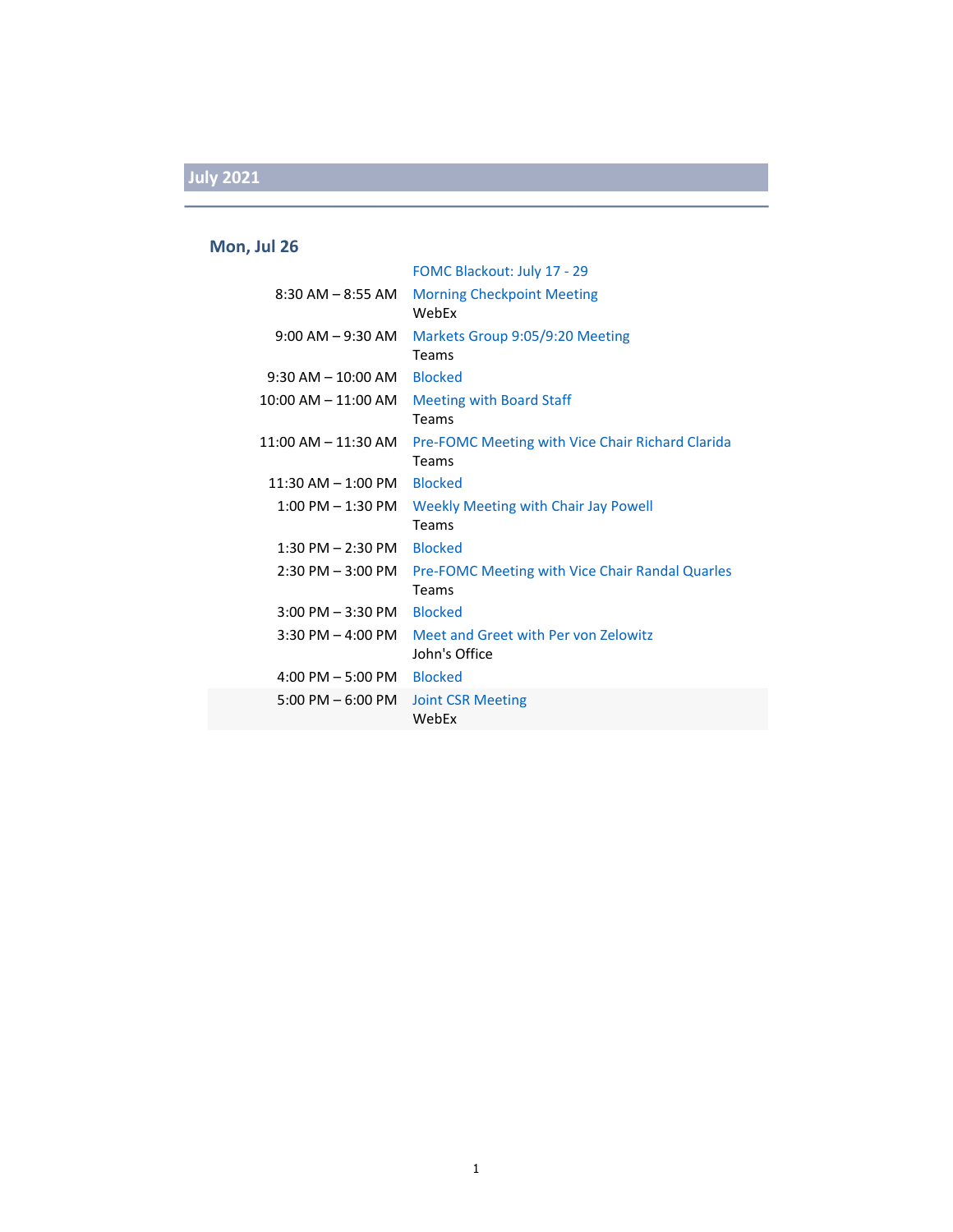#### **Tue, Jul 27**

FOMC Blackout: July 17 ‐ 29 9:00 AM - 6:00 PM Day 1 of the FOMC Meeting Video Conference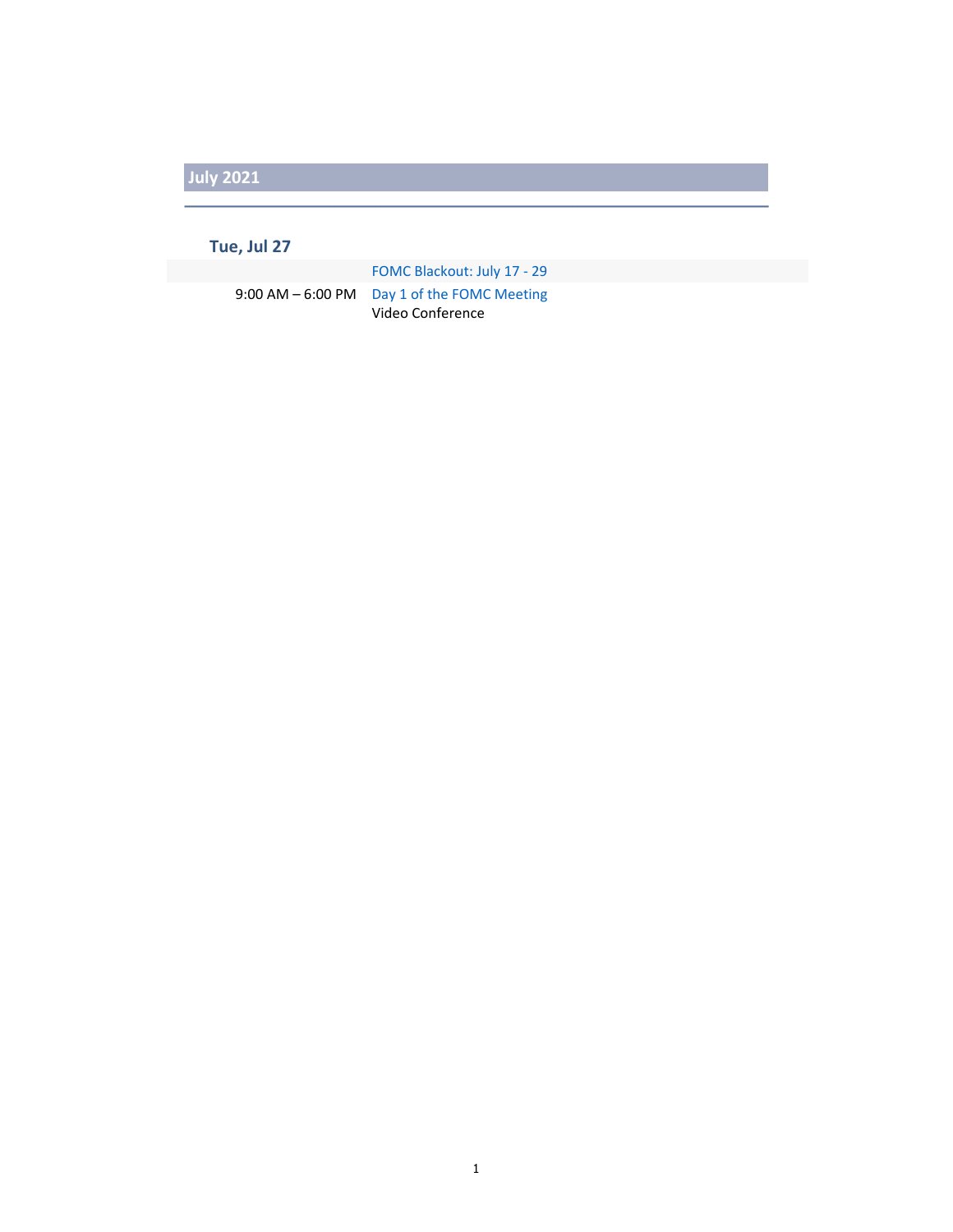### **Wed, Jul 28**

|                       | FOMC Blackout: July 17 - 29                                                                  |
|-----------------------|----------------------------------------------------------------------------------------------|
| 9:00 AM – 12:00 PM    | Day 2 of the FOMC Meeting<br>Video Conference                                                |
| $12:00$ PM $-1:00$ PM | <b>FOMC Press Conference Prep #3</b><br>Teams                                                |
| $1:00$ PM $- 2:00$ PM | <b>Blocked</b>                                                                               |
| $2:00$ PM $- 2:30$ PM | <b>COP Executive Committee Meeting (w/ President Kaplan)</b><br>John to dial in              |
| $2:30$ PM $-3:00$ PM  | <b>Blocked</b>                                                                               |
| $3:00$ PM $-$ 4:00 PM |                                                                                              |
|                       | WebEx                                                                                        |
| 4:00 PM $-$ 4:30 PM   | Discussion with Lacey Dingman, Naureen Hassan, Michael King, and<br>Danielle Mendez<br>Teams |
| 4:30 PM $-6:00$ PM    | <b>Blocked</b>                                                                               |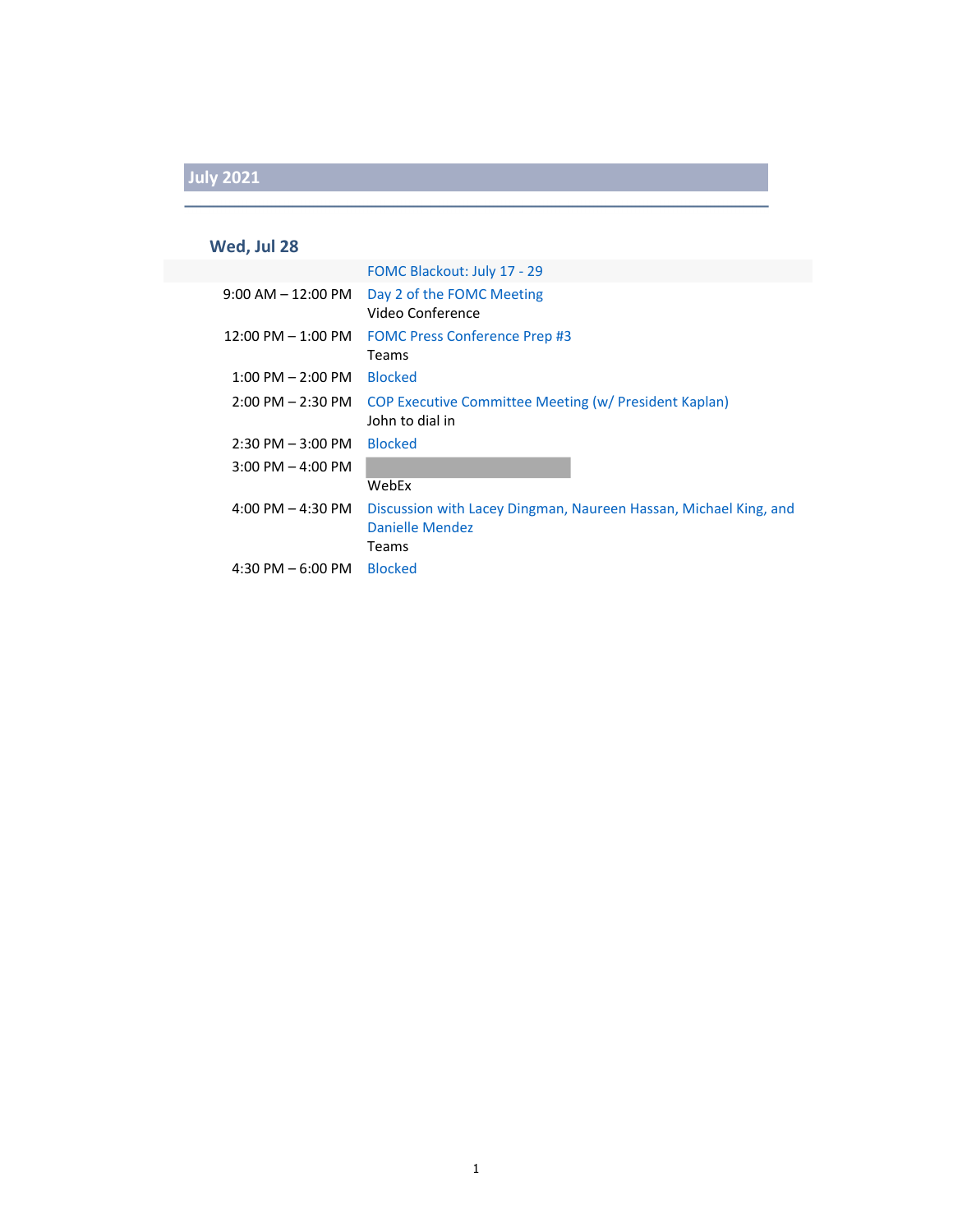# **Thu, Jul 29**

|                         | FOMC Blackout: July 17 - 29                      |                        |
|-------------------------|--------------------------------------------------|------------------------|
| $8:00$ AM $-9:00$ AM    | <b>Audit and Risk Committee Meeting</b><br>WebEx |                        |
| $9:00$ AM $-9:30$ AM    | Markets Group 9:05/9:20 Meeting<br>Teams         |                        |
| $9:30$ AM $-11:00$ AM   | <b>Board of Directors Meeting</b><br>WebEx       |                        |
| $11:00$ AM $- 12:00$ PM | <b>Post FOMC Planning Meeting</b><br>Teams       |                        |
| $12:00$ PM $- 1:00$ PM  | <b>Blocked</b>                                   |                        |
| $1:00$ PM $- 2:00$ PM   | Briefing for the August 3 Joint COP-CFVP Meeting | Skype Video Conference |
| $2:00$ PM $-$ 4:00 PM   | Meeting of the Executive Committee               |                        |
|                         |                                                  | Teams                  |
| $4:00$ PM $- 4:30$ PM   | Monthly Check-in with Jim Hennessy<br>Teams      |                        |
| $4:30$ PM $-5:00$ PM    | <b>Blocked</b>                                   |                        |
| $5:00$ PM $-5:30$ PM    | <b>Meeting with Trevor Reeve</b><br>Teams        |                        |
| 5:30 PM $-$ 6:00 PM     | <b>Blocked</b>                                   |                        |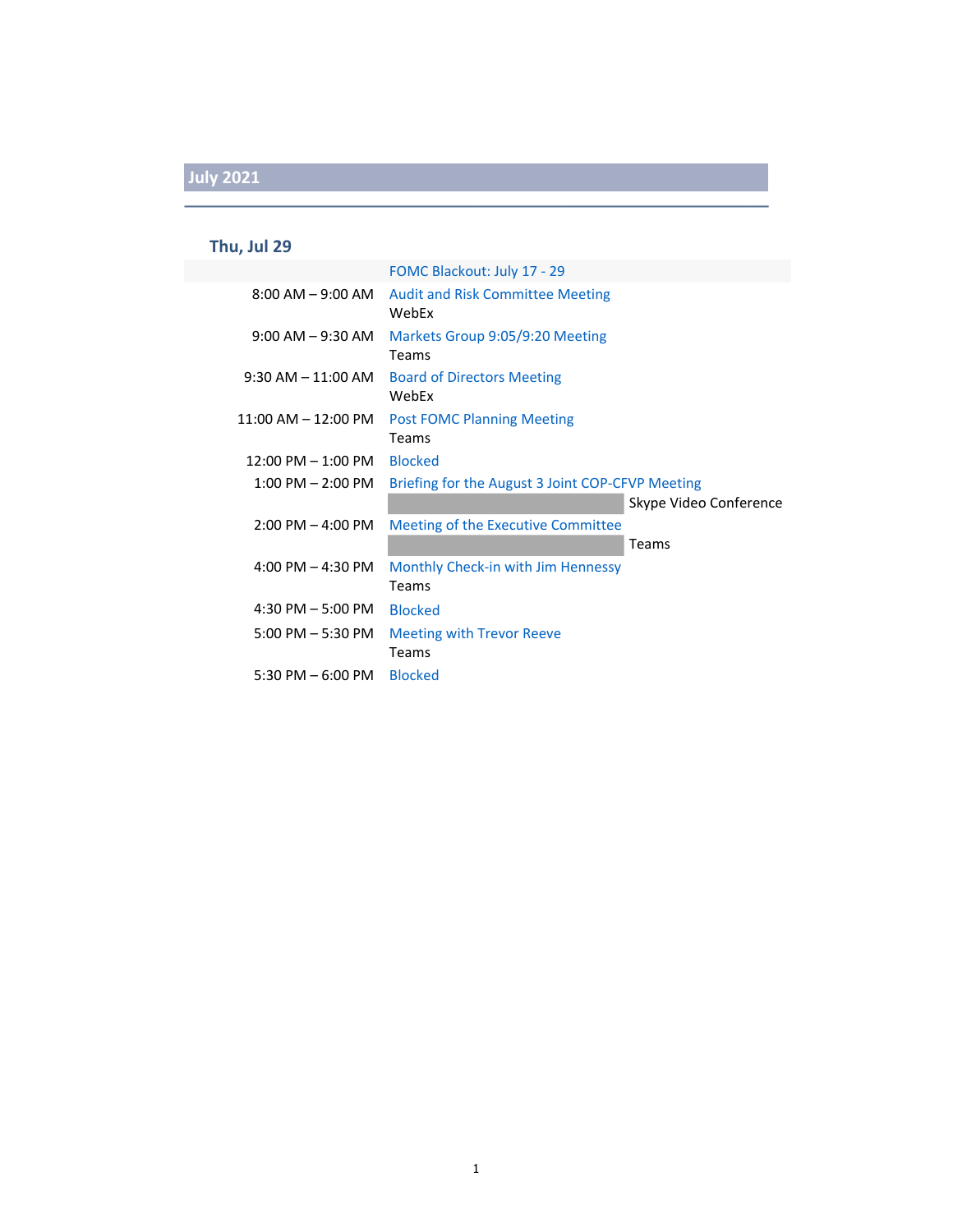### **Fri, Jul 30**

| $9:00$ AM $-9:30$ AM    | <b>Catch Up with Claire Kramer</b><br>Teams                       |
|-------------------------|-------------------------------------------------------------------|
| $9:30$ AM $- 10:30$ AM  | <b>Whitepaper Discussion</b>                                      |
|                         | WebEx                                                             |
| $10:30$ AM $- 11:00$ AM | <b>Speech Review Meeting</b>                                      |
|                         | <b>Teams</b>                                                      |
| $11:00$ AM $-12:00$ PM  | Check-in Meeting with Naureen Hassan                              |
|                         | Teams                                                             |
| $12:00$ PM $- 1:00$ PM  | <b>Blocked</b>                                                    |
| $1:00$ PM $-1:30$ PM    | <b>CCA &amp; SFG Discussion</b>                                   |
|                         | <b>Teams</b>                                                      |
| $1:30$ PM $-1:50$ PM    | <b>Blocked</b>                                                    |
| $1:50$ PM $- 2:00$ PM   | <b>Meeting with Michael Nelson</b>                                |
|                         | Teams                                                             |
| $2:00$ PM $- 2:45$ PM   | Monthly Check-in with Jack Gutt                                   |
|                         | <b>Teams</b>                                                      |
| $2:45$ PM $-3:30$ PM    | Monthly Check-in with Chris Armstrong                             |
|                         | Teams                                                             |
| $3:30$ PM $-$ 4:00 PM   | Monthly Check-in with Michael Held<br>Teams                       |
|                         |                                                                   |
| 4:00 PM $-$ 4:30 PM     | Meeting with Congressman Adriano Espaillat (w/<br>Michael Nelson) |
|                         | WebEx                                                             |
| 4:30 PM $-$ 5:00 PM     | <b>Blocked</b>                                                    |
| $5:00$ PM $-5:45$ PM    | Interview II with Head of CEO & COO Communications                |
|                         | Candidate                                                         |
|                         | WebEx                                                             |
| 5:45 PM $-$ 6:00 PM     | <b>Blocked</b>                                                    |
|                         |                                                                   |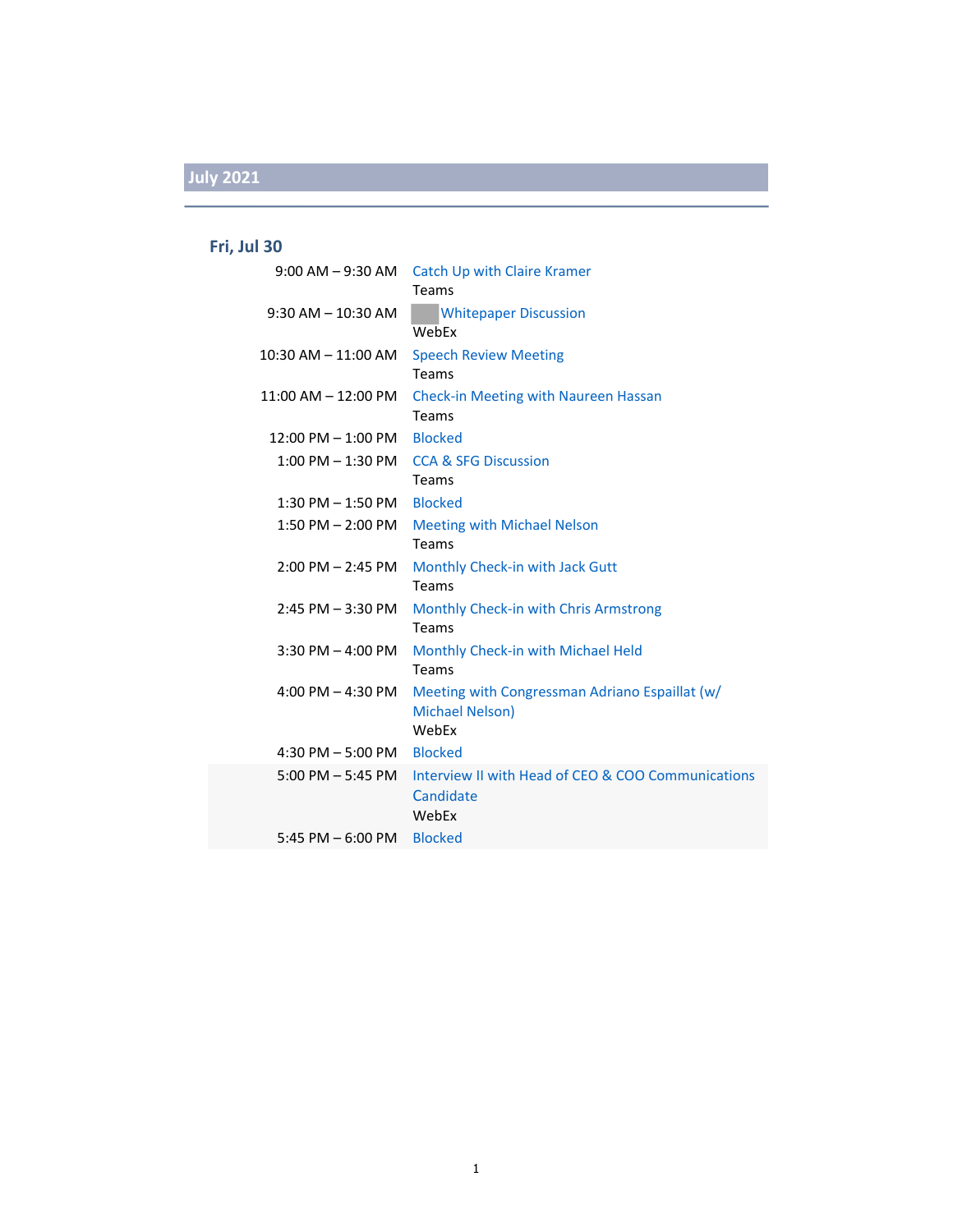#### **Mon, Aug 2**

| $11:50$ AM $-12:00$ PM | Tech Set Up for the Dr. Scott Gottlieb ECNY Event<br>Zoom                                   |
|------------------------|---------------------------------------------------------------------------------------------|
| 12:00 PM - 12:45 PM    | John to give Opening/Closing Remarks at the Dr. Scott<br><b>Gottlieb ECNY Event</b><br>Zoom |
| $12:45$ PM $-1:30$ PM  | <b>Blocked</b>                                                                              |
| $1:30$ PM $- 2:00$ PM  | Discussion with Paolo Pesenti and Marco Del Negro<br>Teams                                  |
| $2:00$ PM $- 2:45$ PM  | Interview II with Corporate Secretary Candidate<br>WebFx                                    |
| $2:45$ PM $-3:00$ PM   | <b>Blocked</b>                                                                              |
| $3:00$ PM $-3:45$ PM   | Interview II with Corporate Secretary Candidate<br>WebEx                                    |
| $3:45$ PM $- 4:30$ PM  | <b>Blocked</b>                                                                              |
| 4:30 PM $-$ 4:50 PM    | Debrief on the Head of CEO & COO Communications<br>WebEx                                    |
| 4:50 PM $-6:00$ PM     | <b>Blocked</b>                                                                              |

#### **Tue, Aug 3**

| $9:00$ AM $-$ 10:00 AM Blocked |                                                  |
|--------------------------------|--------------------------------------------------|
|                                | 10:00 AM - 6:45 PM Joint COP/CFVP August Meeting |
|                                | WebEx                                            |

#### **Wed, Aug 4**

#### Minutes Draft 1 sent to FOMC

| All Day                 | Vacation                                                 |
|-------------------------|----------------------------------------------------------|
| $10:00$ AM $-$ 10:45 AM | Interview II with Corporate Secretary Candidate<br>WebEx |
| $11:00$ AM $-11:20$ AM  | <b>Meeting with Caren Cox</b><br>Teams                   |
| $11:30$ AM $-12:00$ PM  | Debrief on Corporate Secretary Role<br>Teams             |
| $2:00$ PM $- 2:30$ PM   | <b>Racism + Economy Remarks Discussion</b><br>Teams      |

#### **Thu, Aug 5**

All Day Vacation 5:00 PM – 6:00 PM Discussion with Naureen Hassan, Chris Armstrong et al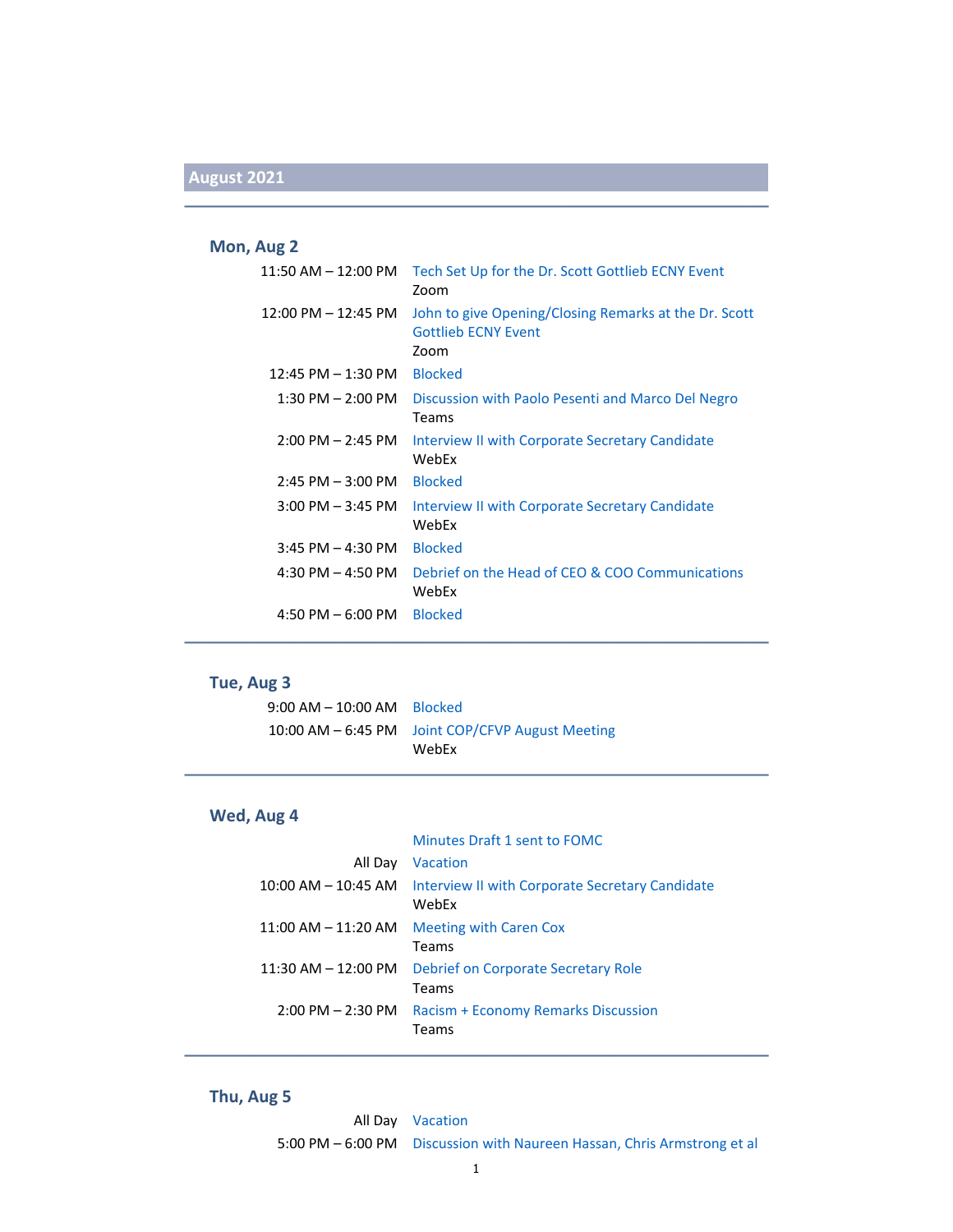|                                | Teams                                                         |
|--------------------------------|---------------------------------------------------------------|
| Fri, Aug 6                     |                                                               |
|                                | Comments due back from FOMC by Noon                           |
| All Day                        | Vacation                                                      |
| Mon, Aug 9                     |                                                               |
|                                | All Day Vacation                                              |
| $1:00$ PM $- 2:00$ PM          | <b>FRFS Enterprise Corporate Governance Meeting</b>           |
|                                | Teams                                                         |
| Tue, Aug 10                    |                                                               |
|                                | <b>Minutes Draft 2 sent to FOMC</b>                           |
|                                | All Day Vacation                                              |
|                                |                                                               |
| Wed, Aug 11                    |                                                               |
|                                | Comments due back from FOMC by Noon                           |
|                                | All Day Vacation                                              |
| $10:00$ AM $ 11:00$ AM         | Conference of Presidents Committee on Financial               |
|                                | <b>Stability (COP-CFS)</b><br>WebEx                           |
| 11:30 AM - 12:00 PM            | Troika Meeting with Chair Jay Powell and Vice Chair           |
|                                | <b>Richard Clarida</b><br>Teams                               |
|                                |                                                               |
| Thu, Aug 12                    |                                                               |
|                                | <b>Final Version sent to FOMC</b>                             |
| All Day                        | Vacation                                                      |
|                                |                                                               |
| Fri, Aug 13                    |                                                               |
| All Day<br>12:00 PM - 12:45 PM | Vacation<br>Nominating and Corporate Committee (NCGC) Meeting |
|                                | Teams                                                         |
| 12:45 PM - 1:45 PM             | Meeting with Michael Held and Lacey Dingman<br>Teams          |
|                                |                                                               |
| Sat, Aug 14                    |                                                               |
| $9:30$ AM $- 10:00$ AM         |                                                               |
|                                | WebEx                                                         |
|                                |                                                               |

**Sun, Aug 15**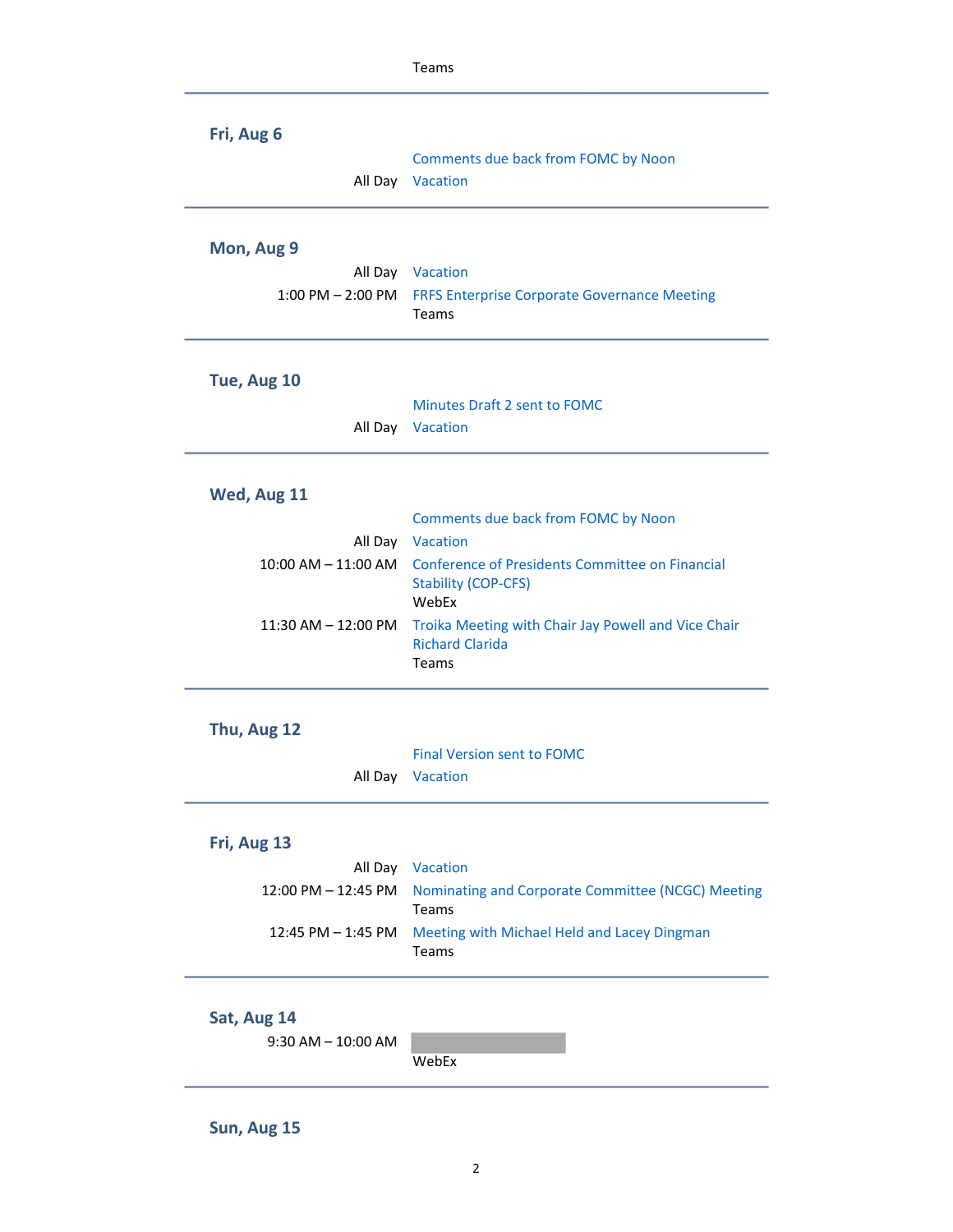

#### **Mon, Aug 16**

|                                    | All Day Vacation                                       |
|------------------------------------|--------------------------------------------------------|
| 11:00 AM $-$ 11:15 AM Meeting with |                                                        |
|                                    | Teams                                                  |
|                                    | 1:00 PM – 1:30 PM Weekly Meeting with Chair Jay Powell |
|                                    | Teams                                                  |

#### **Tue, Aug 17**

|                         | <b>Notation Voting Closes (Noon)</b>                                             |
|-------------------------|----------------------------------------------------------------------------------|
| All Day                 | Vacation                                                                         |
| $11:00$ AM $-$ 12:00 PM | Meeting with Thomas Mertens                                                      |
|                         | Teams                                                                            |
| 12:00 PM – 1:00 PM      | Research DEI Seminar: Gender Imbalance Across<br>Subfields in Economics<br>WebEx |
| $1:00$ PM $-$ 1:45 PM   | Meeting with Lorie Logan<br>Teams                                                |

### **Wed, Aug 18**

|                       | Publication at 2:00pm ET                                                               |
|-----------------------|----------------------------------------------------------------------------------------|
| All Day               | Vacation                                                                               |
| $1:00$ PM $- 2:00$ PM | Management and Budget Committee Meeting<br>WebFx                                       |
| $3:00$ PM $-3:30$ PM  | Troika Meeting with Chair Jay Powell and Vice Chair<br><b>Richard Clarida</b><br>Teams |
| $3:30$ PM $-$ 4:00 PM | Update with Michael Held and Lacey Dingman<br>Teams                                    |
| $4:00$ PM $-5:00$ PM  | Meeting of the Executive Committee<br>Teams                                            |

### **Thu, Aug 19**

| All Day Vacation                                                        |
|-------------------------------------------------------------------------|
| 11:00 AM $-$ 11:30 AM Phone Call with Candidate regarding Head of CEO & |
| <b>COO Communications Role</b>                                          |
| John to initiate the call                                               |
|                                                                         |

#### **Fri, Aug 20**

All Day Vacation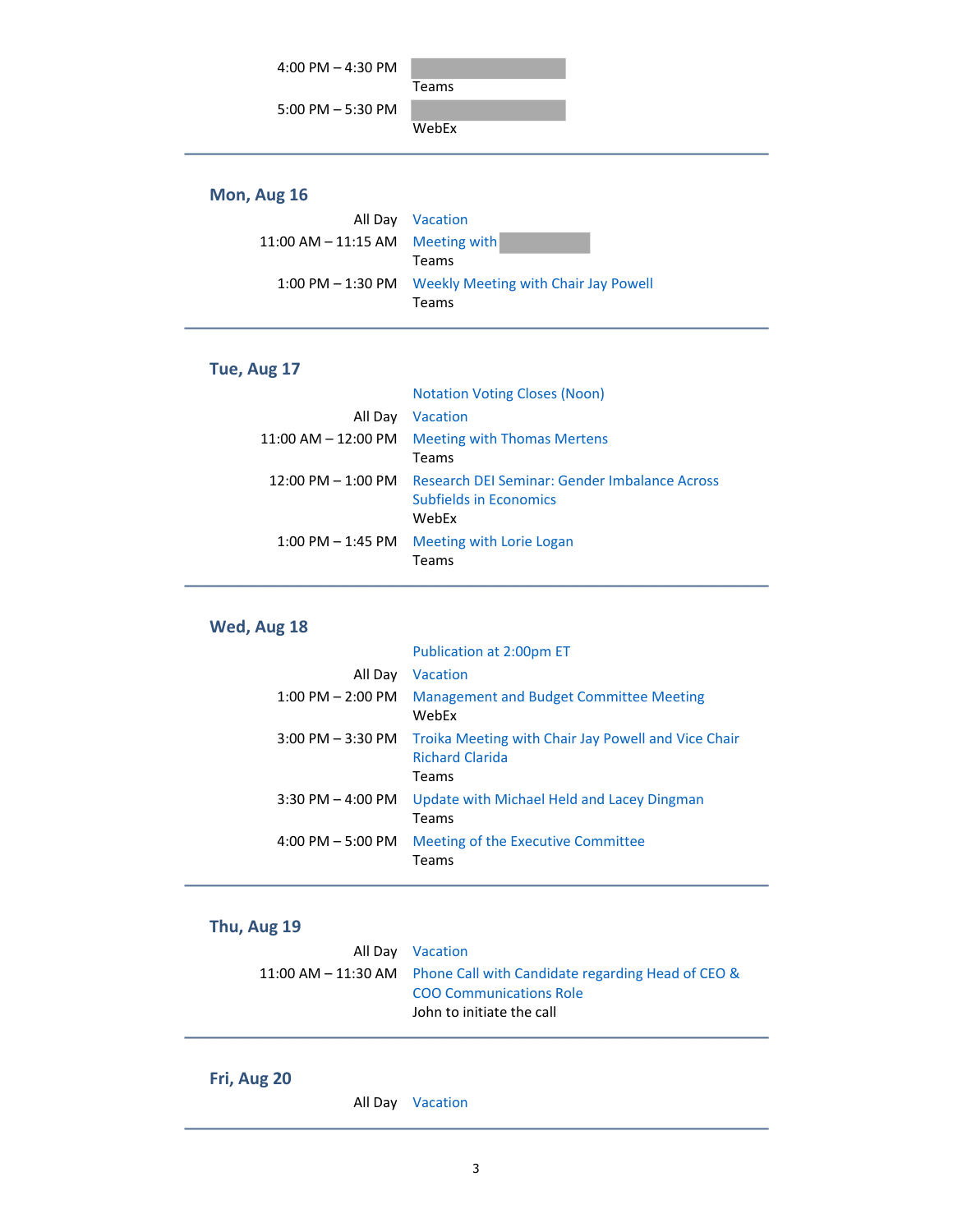#### **Mon, Aug 23**

| All Day                | <b>Vacation</b>                                                          |                     |
|------------------------|--------------------------------------------------------------------------|---------------------|
| $11:00$ AM $-11:30$ AM | <b>Monthly Discussion with Denise Scott</b><br>John to initiate the call |                     |
| $2:30$ PM $-3:00$ PM   | <b>Weekly Meeting with Chair Jay Powell</b><br>Teams                     |                     |
| $5:00$ PM $-5:20$ PM   | Meeting with<br>Teams                                                    | (w/ Naureen Hassan) |
| 5:25 PM $-$ 5:30 PM    | Phone Call with Barbara Van Allen, ECNY<br>John to initiate the call     |                     |

### **Tue, Aug 24**

| All Day Vacation                                                                                |
|-------------------------------------------------------------------------------------------------|
| 9:00 AM – 9:30 AM Troika Meeting with Chair Jay Powell and Vice Chair<br><b>Richard Clarida</b> |
| <b>Teams</b>                                                                                    |

### **Wed, Aug 25**

| All Day Vacation                                                       |
|------------------------------------------------------------------------|
| 1:00 PM – 2:00 PM Check-in Meeting with Naureen Hassan<br><b>Teams</b> |
|                                                                        |

### **Thu, Aug 26**

| <b>Notational Vote</b>                                                                  |
|-----------------------------------------------------------------------------------------|
| All Day Vacation                                                                        |
| 4:00 PM - 4:30 PM Kick Off Meeting with Naureen Hassan, Lacey Dingman<br>et al<br>WebEx |

#### **Fri, Aug 27**

| All Day                | Vacation                                                                                                                         |
|------------------------|----------------------------------------------------------------------------------------------------------------------------------|
| $10:00$ AM $-$ 5:00 PM | Federal Reserve Bank of Kansas City's 2021 Economic<br>Policy Symposium - "Macroeconomic Policy in an<br>Uneven Economy"<br>Zoom |
|                        | 4:00 PM – 4:15 PM Conference Call with Naureen Hassan and Michael Held<br>John to dial in                                        |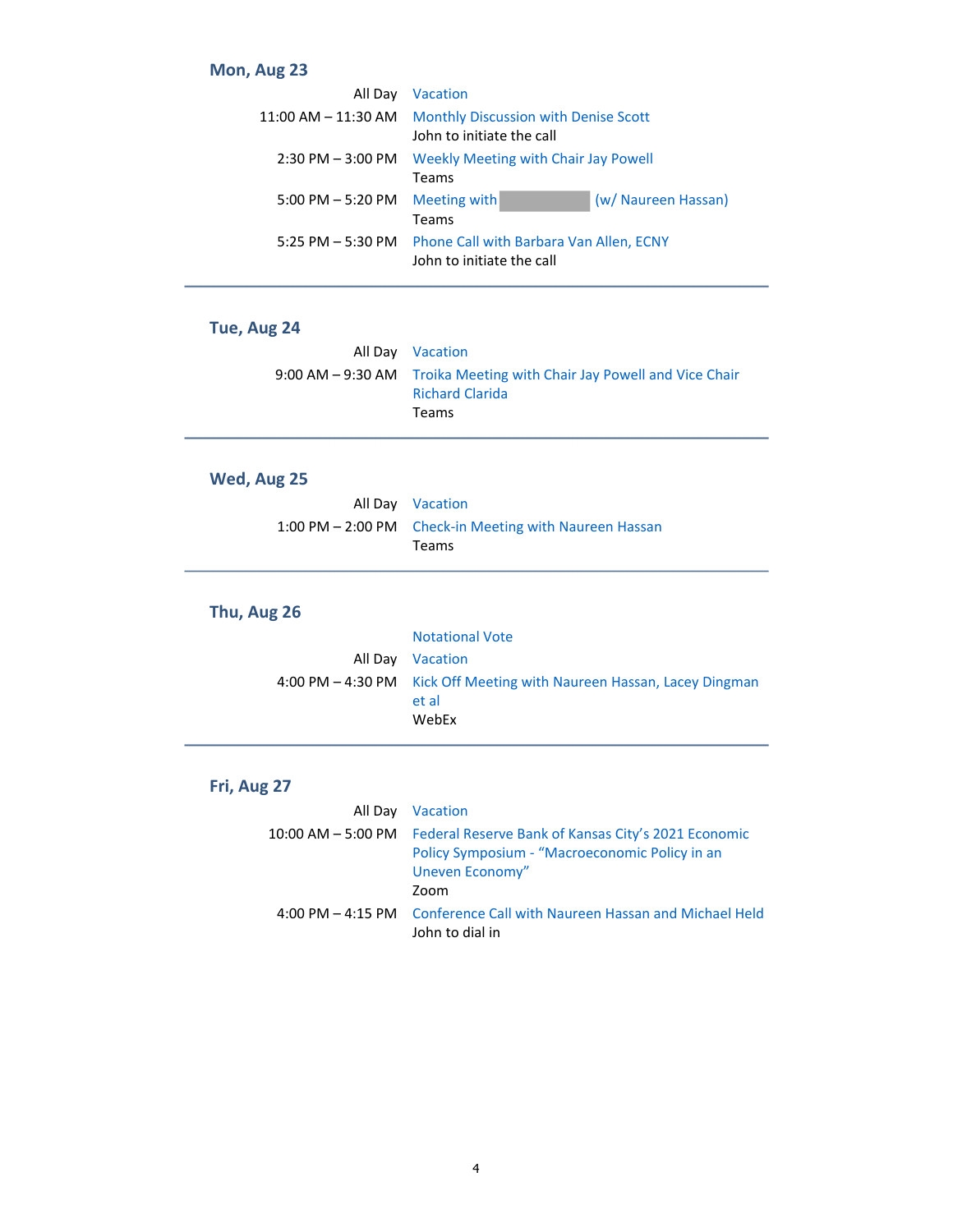## **August 2021**

#### **Mon, Aug 30**

| $8:30$ AM $ 8:55$ AM   | <b>Morning Checkpoint Meeting</b><br>WebFx                                             |
|------------------------|----------------------------------------------------------------------------------------|
| $8:55$ AM $-9:00$ AM   | <b>Blocked</b>                                                                         |
| $9:00$ AM $-9:30$ AM   | Prep for Off the Record Press Conversation<br>Teams                                    |
| $9:30$ AM $-9:35$ AM   | <b>Blocked</b>                                                                         |
| $9:35$ AM $-$ 10:00 AM | Discussion with Chair Jay Powell<br>Teams                                              |
| 10:00 AM - 11:30 AM    | Policy Discussion #2 w/ Chair Powell et al<br>Teams                                    |
| $11:30$ AM $-12:00$ PM | <b>Meeting with Alfred Kwan</b><br>John's Office                                       |
| $12:00$ PM $- 1:00$ PM | <b>Blocked</b>                                                                         |
| 1:00 PM - 1:30 PM      | Meeting with Chair Jay Powell<br>Teams                                                 |
|                        | 1:30 PM - 2:00 PM Discussion with President Mary Daly<br>John to initiate the call     |
|                        | 2:00 PM - 2:30 PM Phone Call with Barbara Van Allen, ECNY<br>John to initiate the call |
| $2:30$ PM $-3:15$ PM   | Monthly Market Discussion (Baum/Logan/Williams)<br>Teams                               |
| $3:15$ PM $-$ 4:00 PM  | <b>Discussion with</b><br>WebEx                                                        |
| 4:00 PM $-$ 5:00 PM    | Discussion on Economic Outlook Speech (9/8 @ St.<br>Lawrence University)<br>Teams      |
| $5:00$ PM $-5:15$ PM   | Discussion with Julie Lasson<br>Teams                                                  |
| $5:15$ PM $-6:00$ PM   | <b>Blocked</b>                                                                         |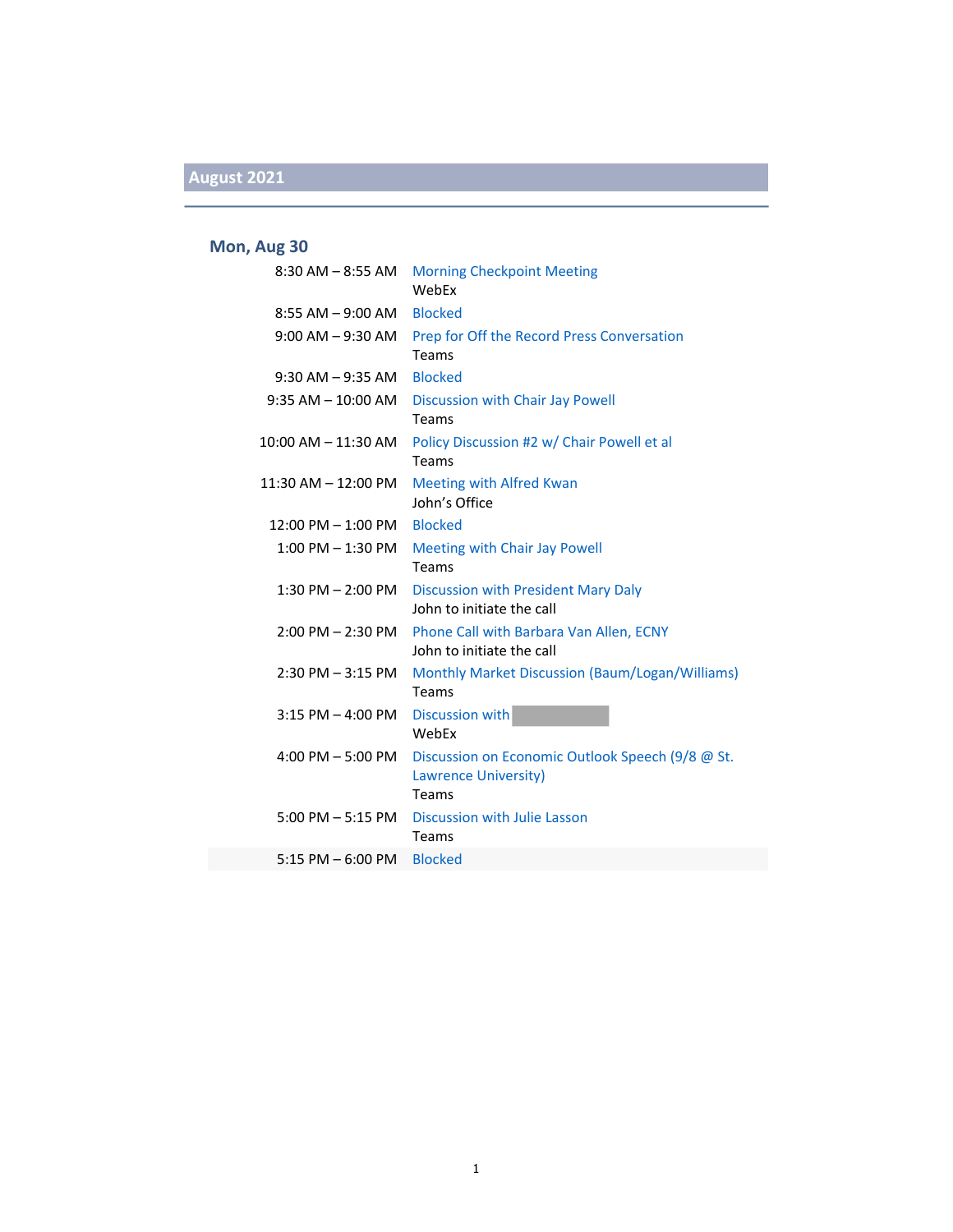## **August 2021**

### **Tue, Aug 31**

|                         | 9:00 AM – 9:30 AM Troika Meeting with Chair Jay Powell and Vice Chair<br><b>Richard Clarida</b> |
|-------------------------|-------------------------------------------------------------------------------------------------|
|                         | Teams                                                                                           |
| $9:30$ AM $-10:00$ AM   | Discuss COP-CFS Next Steps                                                                      |
|                         | Teams                                                                                           |
| $10:00$ AM $- 11:00$ PM | Research - Career Management Framework Follow Up                                                |
|                         | Teams                                                                                           |
| $11:00$ AM $- 12:30$ PM | <b>Blocked</b>                                                                                  |
| $12:30$ PM $- 2:00$ PM  | Quarterly Off the Record Press Conversation (Q3) (w/<br>Jack Gutt, Suzanne Elio et al)<br>WebFx |
| $2:00$ PM $- 2:30$ PM   | <b>Blocked</b>                                                                                  |
| $2:30$ PM $-3:15$ PM    | <b>Weekly Email Discussion</b>                                                                  |
|                         | Teams                                                                                           |
| $3:15$ PM $-3:30$ PM    | <b>Blocked</b>                                                                                  |
| $3:30$ PM $-$ 4:00 PM   | <b>Pre-FOMC Meeting with Governor Lael Brainard</b>                                             |
|                         | John to initiate the call                                                                       |
| 4:00 PM $-$ 4:30 PM     | <b>Blocked</b>                                                                                  |
| $4:30$ PM $-5:00$ PM    | Meeting with Adena Friedman (w/ Naureen Hassan)<br>Teams                                        |
| $5:00$ PM $-6:00$ PM    | <b>Blocked</b>                                                                                  |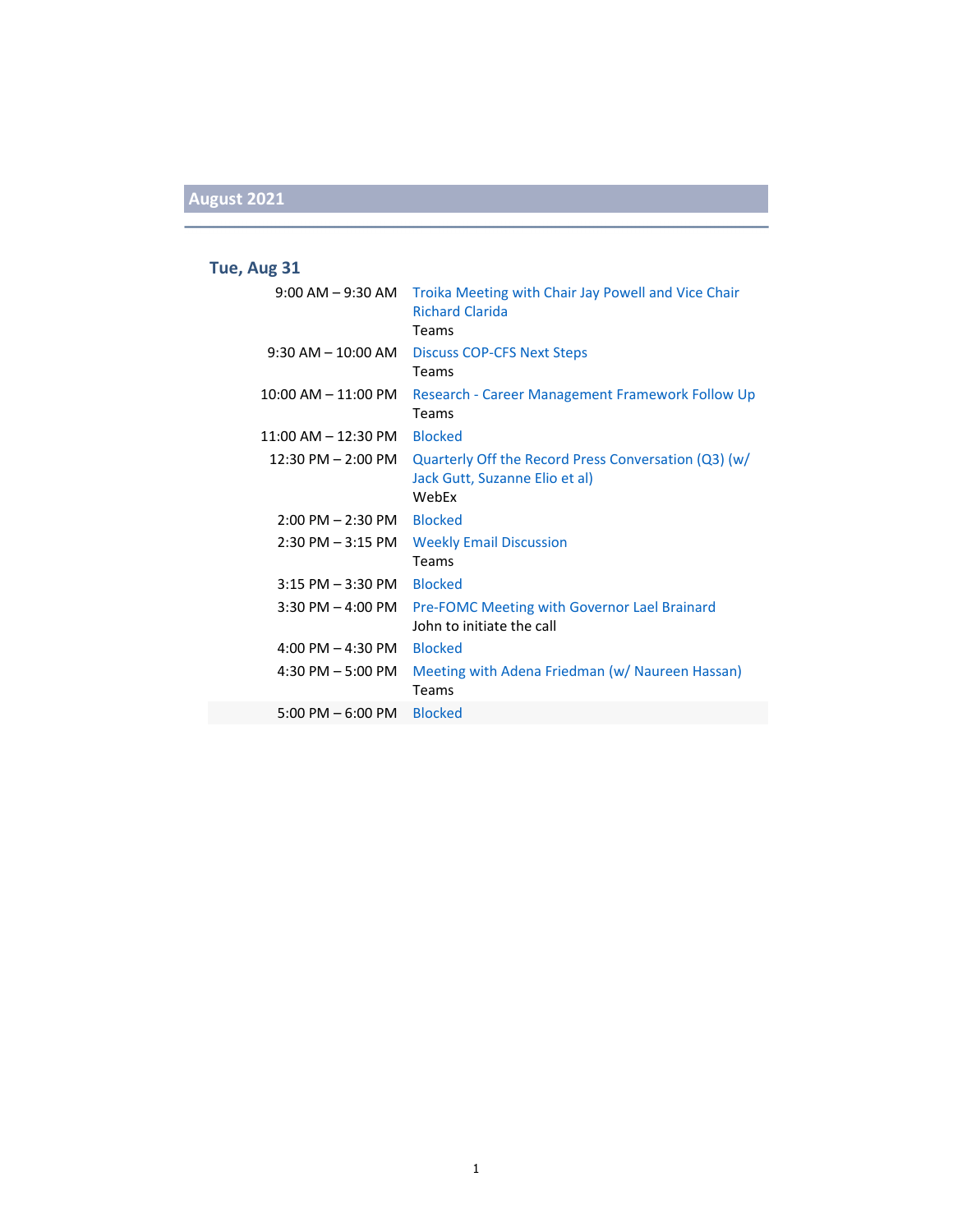### **Wed, Sep 1**

| 8:30 AM – 8:55 AM       | <b>Morning Checkpoint Meeting</b><br>WebEx                                                       |
|-------------------------|--------------------------------------------------------------------------------------------------|
| $8:55$ AM $-9:00$ AM    | <b>Blocked</b>                                                                                   |
| $9:00$ AM $-9:45$ AM    | <b>Innovation Center Monthly Discussion with Naureen</b><br>Hassan and Per von Zelowitz<br>Teams |
| $9:45$ AM $-$ 10:30 AM  | <b>Blocked</b>                                                                                   |
| $10:30$ AM $- 11:00$ AM | <b>Speech Review Meeting</b><br>Teams                                                            |
| $11:00$ AM $- 1:30$ PM  | <b>Blocked</b>                                                                                   |
| $1:30$ PM $- 2:15$ PM   | Monthly Check-in with Chris Armstrong<br>Teams                                                   |
| $2:15$ PM $-3:30$ PM    | <b>Blocked</b>                                                                                   |
| $3:30$ PM $-$ 4:00 PM   | <b>Meeting with Giorgio Topa</b><br>Teams                                                        |
| 4:00 PM $-$ 4:45 PM     | Monthly Check-in with Bev Hirtle<br>Teams                                                        |
| 4:45 PM $-5:00$ PM      | <b>Blocked</b>                                                                                   |
| $5:00$ PM $-5:45$ PM    | <b>Supervision - Career Management Framework Follow Up</b><br>Teams                              |
| 5:45 PM $-6:00$ PM      | <b>Blocked</b>                                                                                   |
| $6:00$ PM $-6:30$ PM    | Meeting with Lorie Logan<br>Teams                                                                |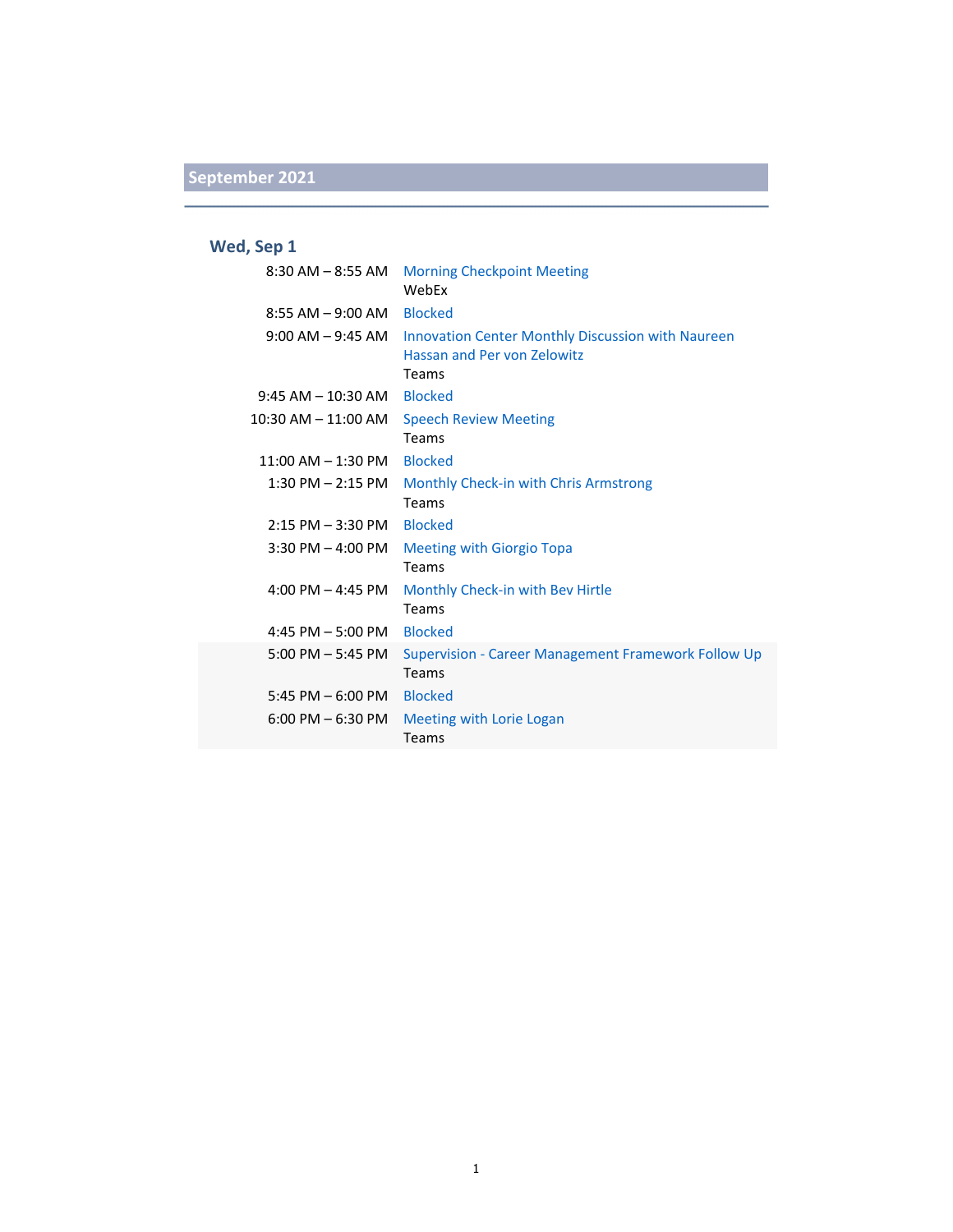### **Thu, Sep 2**

| $9:00$ AM $-9:30$ AM    | Markets Group 9:05/9:20 Meeting                |
|-------------------------|------------------------------------------------|
|                         | Teams                                          |
| $9:30$ AM $- 10:00$ AM  | <b>Blocked</b>                                 |
| $10:00$ AM $- 11:30$ AM | Policy Discussion #3 w/ Chair Powell et al     |
|                         | Teams                                          |
| $11:30$ AM $- 12:00$ PM | <b>Blocked</b>                                 |
| $12:00$ PM $- 1:00$ PM  | <b>Check-in Meeting with Naureen Hassan</b>    |
|                         | Teams                                          |
| $1:00$ PM $- 2:00$ PM   | <b>Blocked</b>                                 |
| $2:00$ PM $- 2:30$ PM   | Studio Shoot for Racism & the Economy Remarks  |
|                         |                                                |
| $2:30$ PM $-3:05$ PM    | <b>Blocked</b>                                 |
| $3:05$ PM $-$ 4:00 PM   | Informal Discussion of the Jackson Hole Papers |
|                         | Teams                                          |
| $4:00$ PM $-6:00$ PM    | <b>Blocked</b>                                 |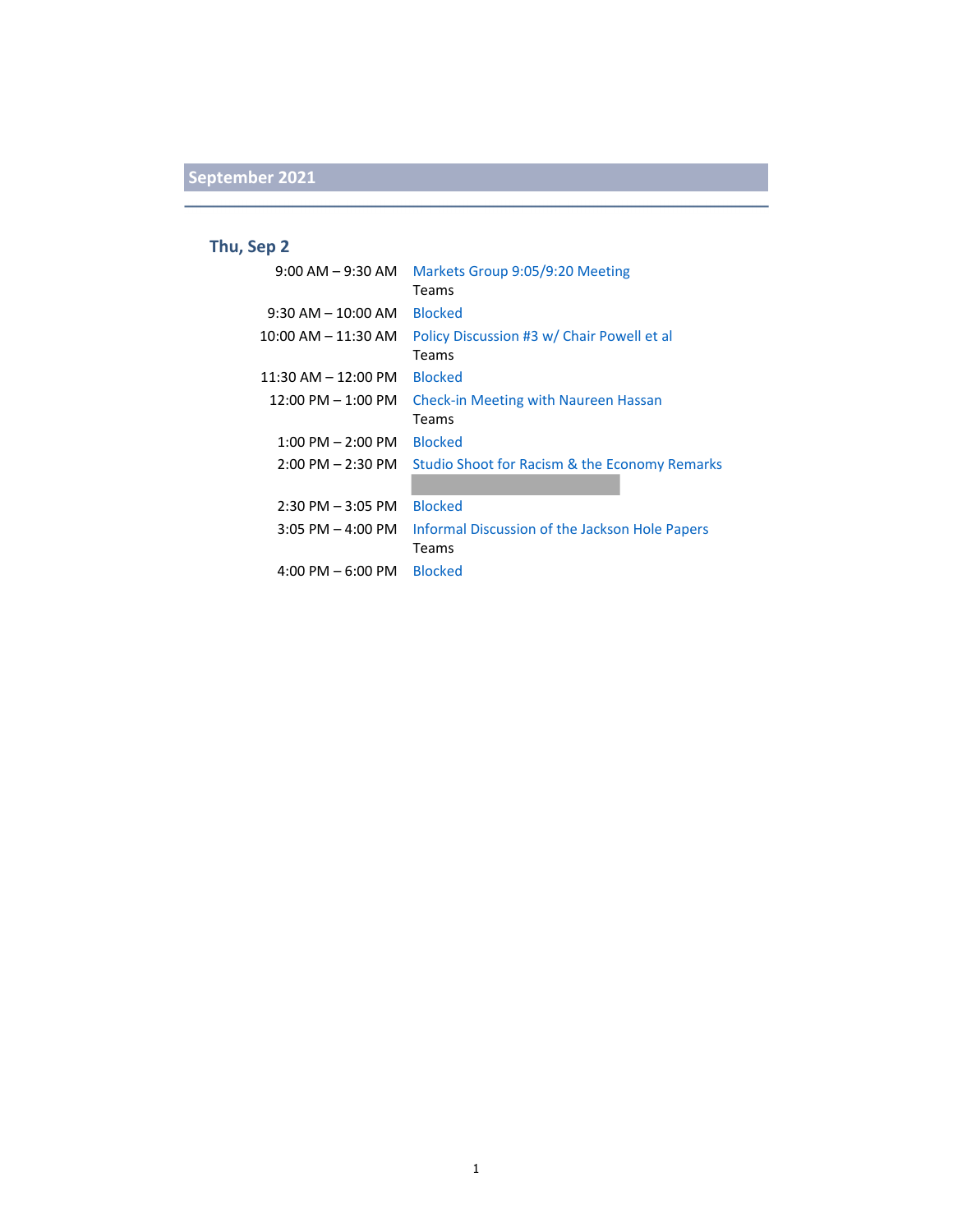#### **Fri, Sep 3**

|                         | 9:00 AM - 9:30 AM    Markets Group 9:05/9:20 Meeting |
|-------------------------|------------------------------------------------------|
|                         | Teams                                                |
| $9:30$ AM $- 10:00$ AM  | <b>Blocked</b>                                       |
| $10:00$ AM $ 10:30$ AM  | <b>Phone Call witch Chair Jay Powell</b>             |
|                         | John to initiate the call                            |
| $10:30$ AM $- 11:30$ AM | Rehearsal for Keynote Remarks @ St. Lawrence         |
|                         | <b>University</b>                                    |
|                         | Teams                                                |
|                         | 11:30 AM - 6:00 PM Private Appointment               |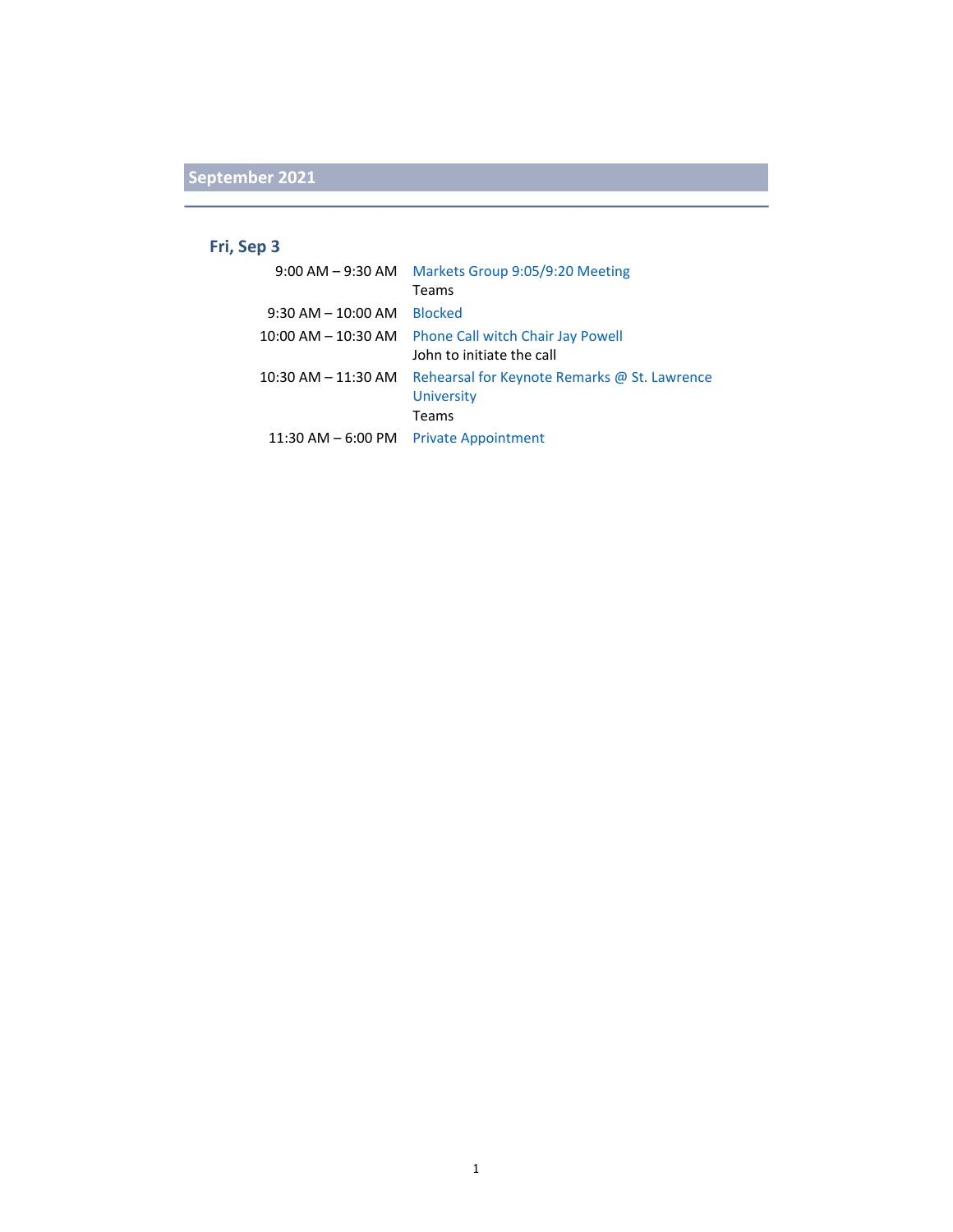#### **Mon, Sep 6**

All Day Bank Holiday

#### **Tue, Sep 7**

| $8:00$ AM $-$ 8:30 AM   | Weekly Meeting with Chair Jay Powell<br>Teams                                              |
|-------------------------|--------------------------------------------------------------------------------------------|
| $8:30$ AM $-9:00$ AM    | <b>Blocked</b>                                                                             |
| $9:00$ AM $-$ 10:30 AM  | MPA #1 w/ Chair Powell et al<br>Teams                                                      |
| $10:30$ AM $- 12:00$ PM | <b>Blocked</b>                                                                             |
| $12:00$ PM $-1:00$ PM   | Lunch with the FedAbility Network Leadership Team<br>Teams                                 |
| $1:00$ PM $-1:30$ PM    | <b>Blocked</b>                                                                             |
| $1:30$ PM $- 2:00$ PM   | Prep for Media Scrum for North Country Roadshow<br>Teams                                   |
| $2:00$ PM $- 2:20$ PM   | <b>Blocked</b>                                                                             |
| $2:20$ PM $- 2:30$ PM   | Pre-Meeting for North Country Roadshow<br>Teams                                            |
| $2:30$ PM $-3:30$ PM    | North Country County Legislators Conversation (w/ Jack<br>Gutt, Tony Davis et al)<br>Teams |
| $3:30$ PM $-$ 4:00 PM   | <b>Blocked</b>                                                                             |
| 4:00 PM $-$ 5:00 PM     | North Country Business Roundtable Discussion (w/ Jack<br>Gutt, Tony Davis et al)<br>Teams  |
| $5:00$ PM $-5:30$ PM    | <b>Blocked</b>                                                                             |
| $5:30$ PM $-6:00$ PM    | North Country Broadband Discussion (w/ Jack Gutt,<br>Tony Davis et al)<br>Teams            |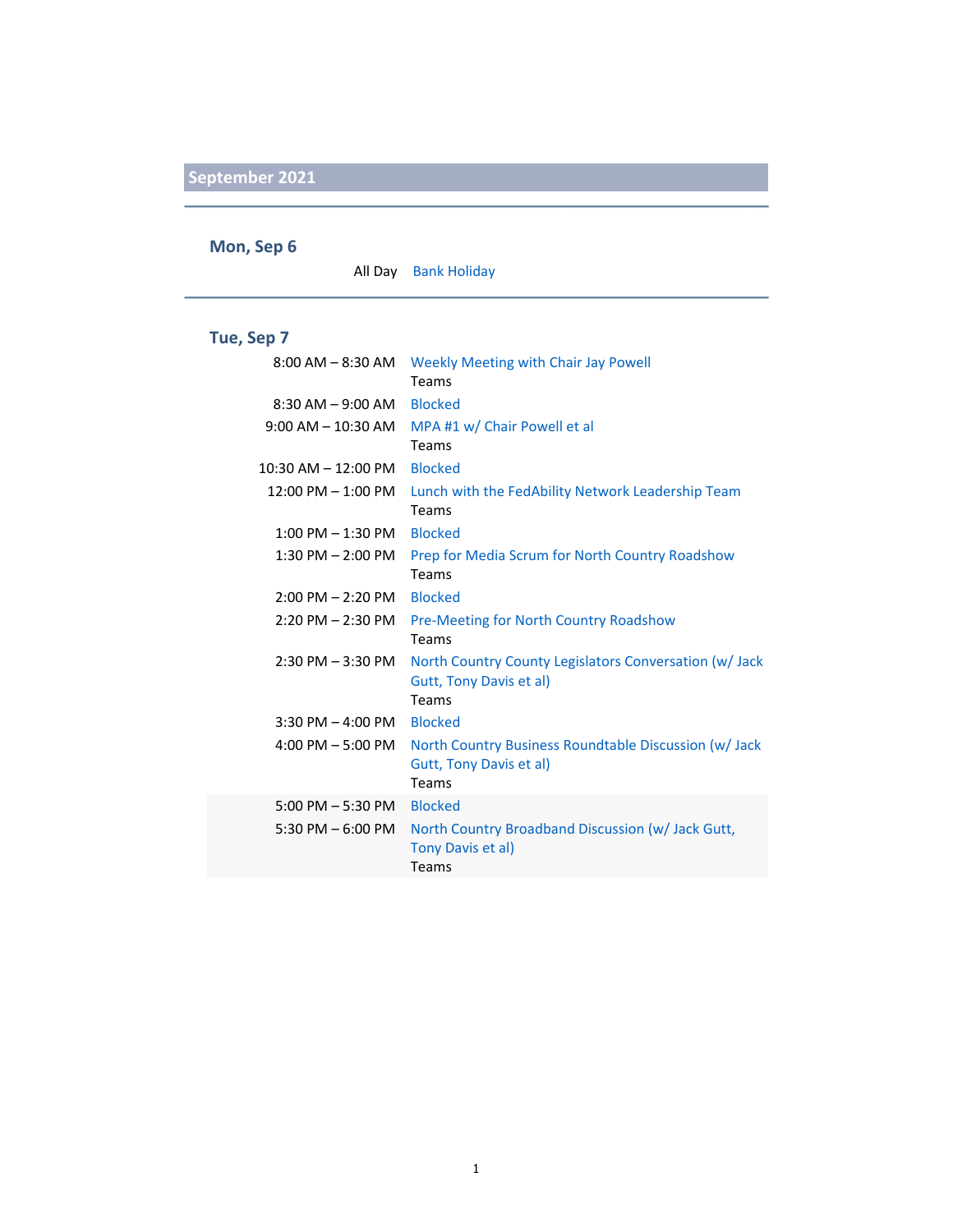### **Wed, Sep 8**

| $8:30$ AM $-8:55$ AM   | <b>Morning Checkpoint Meeting</b><br>WebEx                                                               |
|------------------------|----------------------------------------------------------------------------------------------------------|
| $8:55$ AM $-9:00$ AM   | <b>Blocked</b>                                                                                           |
| $9:00$ AM $-$ 10:00 AM | System Project on Monetary Policy and Financial<br><b>Stability: Review of Memo Summaries</b><br>Teams   |
| 10:00 AM - 11:30 AM    | <b>Financial Conditions Briefing</b><br>Teams                                                            |
| 11:30 AM - 12:00 PM    | <b>Forecast Team Meeting</b><br>(Hirtle/Lucca/Melcangi/Pesenti/Pilossoph/Williams)<br>Teams              |
| 12:00 PM - 12:30 PM    | <b>Blocked</b>                                                                                           |
| 12:30 PM - 12:45 PM    | Discussion with President Raphael Bostic<br>Teams                                                        |
| 12:45 PM - 12:50 PM    | <b>Blocked</b>                                                                                           |
| 12:50 PM - 1:00 PM     | Pre-Meeting for the North Country Roadshow<br><b>Teams</b>                                               |
| $1:00$ PM $-1:15$ PM   | Tech Set Up for the Saint Lawrence University Event<br>Zoom                                              |
| $1:15$ PM $- 2:00$ PM  | John to give Keynote Remarks at the Saint Lawrence<br><b>University Event</b><br>Zoom                    |
| $2:00$ PM $- 2:30$ PM  | Media Scrum Post North Country Regional Visit Keynote<br>(w/ Jack Gutt, Suzanne Elio et al)<br>WebEx     |
| $2:30$ PM $-3:00$ PM   | <b>Briefing for 9/9 FSOC Principals Meeting</b><br>Teams                                                 |
| $3:00$ PM $-3:30$ PM   | Troika Meeting with Chair Jay Powell and Vice Chair<br><b>Richard Clarida</b><br>Teams                   |
| $3:30$ PM $-$ 4:00 PM  | <b>Blocked</b>                                                                                           |
| $4:00$ PM $-5:00$ PM   | <b>North Country Rural Community Development</b><br>Engagement (w/ Jack Gutt, Tony Davis et al)<br>Teams |
| $5:00$ PM $-5:30$ PM   | Monthly Check-in with Dianne Dobbeck<br>Teams                                                            |
| 5:30 PM $-$ 6:00 PM    | <b>Blocked</b>                                                                                           |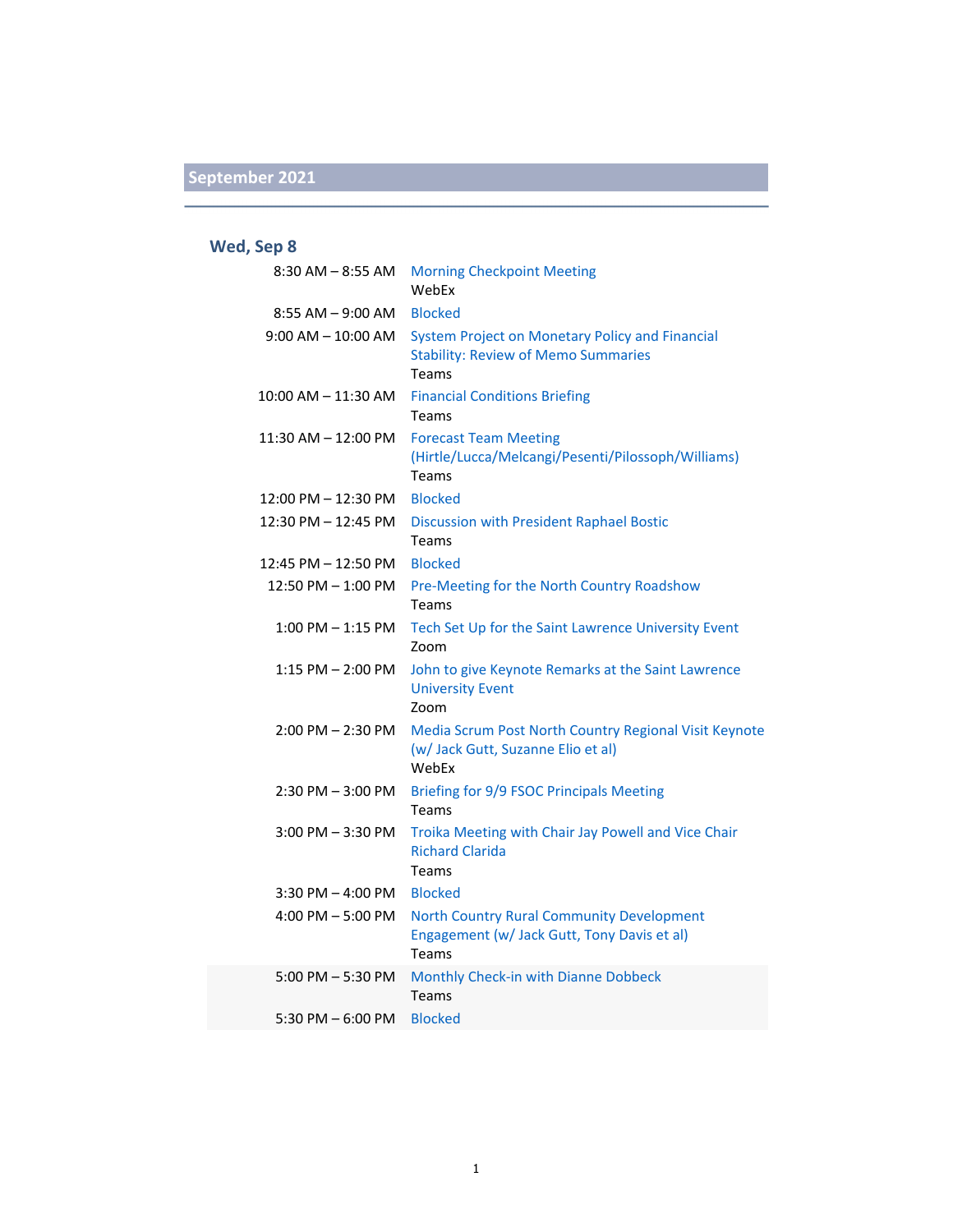### **Thu, Sep 9**

| $9:00$ AM $-9:30$ AM    | Markets Group 9:05/9:20 Meeting<br>Teams                                                                                 |
|-------------------------|--------------------------------------------------------------------------------------------------------------------------|
| $9:30$ AM $- 10:00$ AM  | <b>Board of Directors Conference Call</b><br>John to dial in                                                             |
| $10:00$ AM $- 10:30$ AM | <b>Blocked</b>                                                                                                           |
| $10:30$ AM $- 11:00$ AM | On the Record Interview with David Sommerstein, North<br>Country Public Radio (w/ Jack Gutt, Suzanne Elio et al)<br>Zoom |
| $11:00$ AM $- 11:45$ AM | <b>Public Engagements Planning for Monetary Policy and</b><br>Implementation<br>Teams                                    |
| $11:45$ AM $- 1:00$ PM  | <b>Blocked</b>                                                                                                           |
| $1:00$ PM $-3:00$ PM    | <b>FSOC Principals Meeting (w/ Richard Crump)</b><br>Zoom                                                                |
| $3:00$ PM $-3:30$ PM    | <b>Blocked</b>                                                                                                           |
| $3:30$ PM $-3:45$ PM    | <b>Meeting with Michael Nelson</b><br>Teams                                                                              |
| $3:45$ PM $- 4:00$ PM   | <b>Upcoming ECC Meeting Discussion</b><br>Teams                                                                          |
| 4:00 PM $-$ 4:30 PM     | <b>Blocked</b>                                                                                                           |
| 4:30 PM $-$ 5:00 PM     | Meeting with Lacey Dingman, Michael Held et al<br>Teams                                                                  |
| $5:00$ PM $-6:00$ PM    | <b>Check-in Meeting with Naureen Hassan</b><br>Teams                                                                     |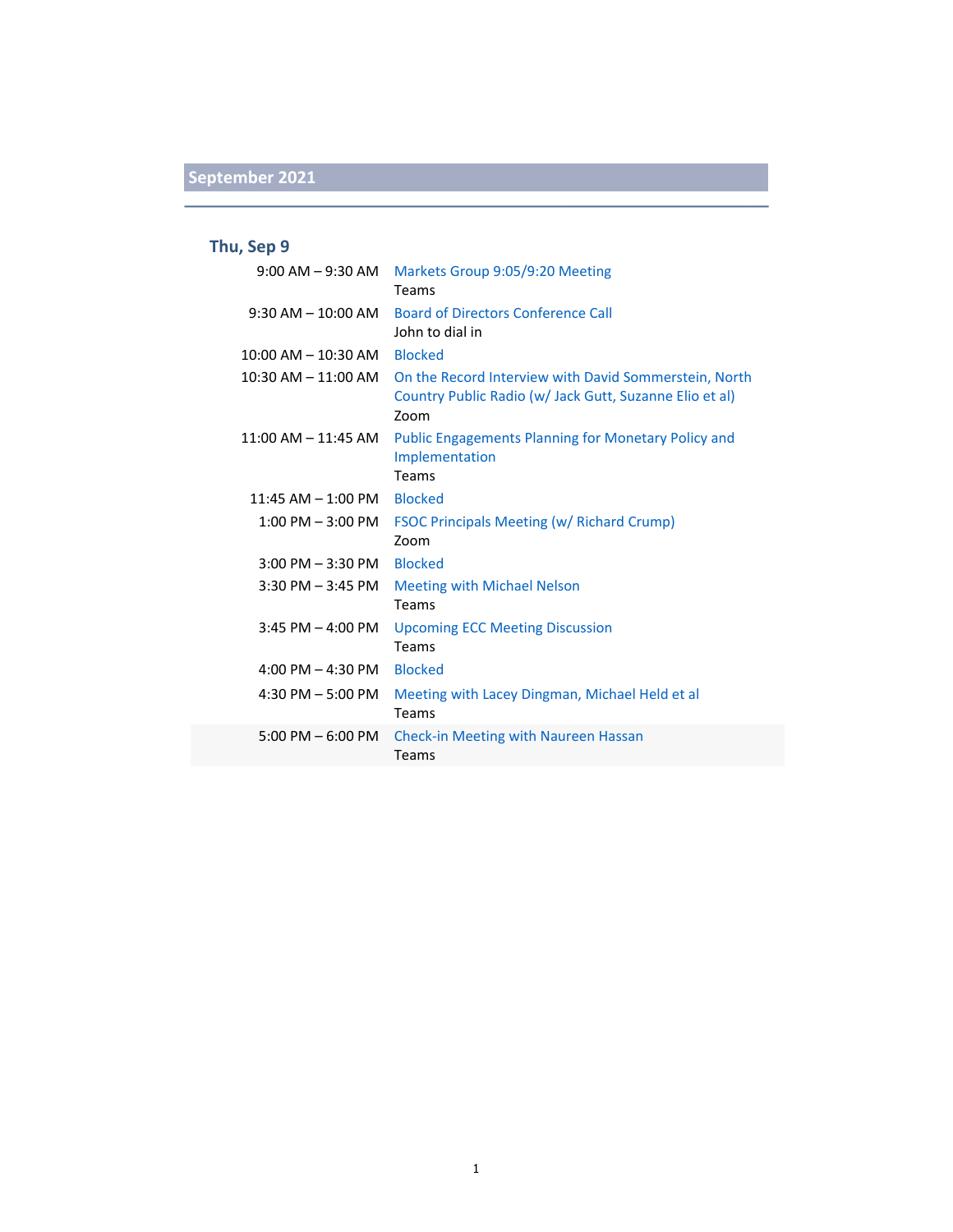### **Fri, Sep 10**

| $9:00$ AM $-$ 10:30 AM  | MPA #2 w/ Chair Powell et al<br>Teams                                                  |
|-------------------------|----------------------------------------------------------------------------------------|
| $10:30$ AM $-$ 10:45 AM | <b>CMF Discussion with Naureen Hassan and Lacey</b><br>Dingman<br>Teams                |
| $10:45$ AM $- 11:00$ AM | <b>Blocked</b>                                                                         |
| 11:00 AM – 12:30 PM     | Meeting of the Consultative Council for the Americas<br>(CCA) (w/ John Clark)<br>WebEx |
| $12:30$ PM $-1:00$ PM   | <b>Blocked</b>                                                                         |
|                         |                                                                                        |
| $1:00$ PM $-3:00$ PM    | Meeting of the Executive Committee<br>Teams                                            |
| $3:00$ PM $-$ 4:00 PM   | FBIIC Senior Leaders Meeting (w/ Danny Brando &<br>Johanna Schwab)<br>Zoom             |
| $4:00$ PM $-5:00$ PM    | Markets - Career Management Framework Follow Up<br>Teams                               |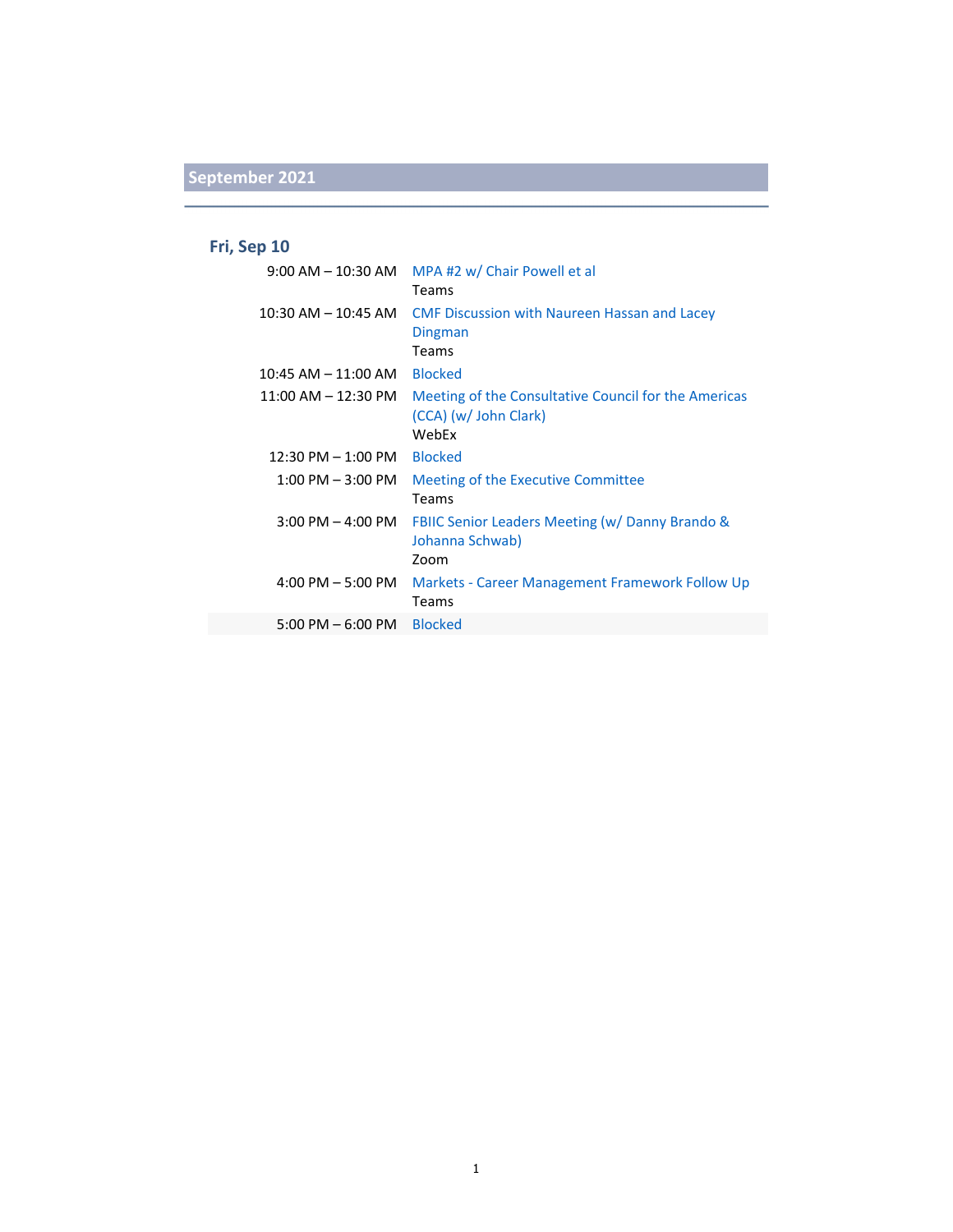#### **Sun, Sep 12**

| <b>FOMC Blackout: September 11 - 23</b>                 |
|---------------------------------------------------------|
| 7:00 AM - 9:00 AM BIS Roundtable on Financial Stability |
| WebEx                                                   |
| 9:30 AM - 11:00 AM BIS Audit Committee Meeting          |
| WebEx                                                   |

#### **Mon, Sep 13**

|                         | FOMC Blackout: September 11 - 23                                                       |
|-------------------------|----------------------------------------------------------------------------------------|
| $7:00$ AM $-9:00$ AM    | Economic Consultative Committee (ECC) Meeting (w/<br>Lorie Logan)<br>WebEx             |
| $9:00$ AM $-9:30$ AM    | Markets Group 9:05/9:20 Meeting<br>Teams                                               |
| $9:30$ AM $- 10:00$ AM  | <b>Blocked</b>                                                                         |
| $10:00$ AM $- 11:00$ AM | <b>ECNY Keynote Prep with Julie Lasson and Jonathan</b><br><b>McCarthy</b><br>Teams    |
| $11:00$ AM $- 11:30$ AM | Monthly Discussion with Denise Scott<br>John to initiate the call                      |
| $11:30$ AM $- 1:00$ PM  | <b>Blocked</b>                                                                         |
| $1:00$ PM $-1:30$ PM    | <b>Weekly Meeting with Chair Jay Powell</b><br>Teams                                   |
| $1:30$ PM $- 2:00$ PM   | Troika Meeting with Chair Jay Powell and Vice Chair<br><b>Richard Clarida</b><br>Teams |
| $2:00$ PM $- 2:10$ PM   | <b>Blocked</b>                                                                         |
| $2:10$ PM $-$ 4:00 PM   | <b>Special Topics Briefing</b><br>Teams                                                |
| 4:00 PM $-$ 4:30 PM     | <b>Blocked</b>                                                                         |
| 4:30 PM $-5:15$ PM      | Meeting with Amir Yaron, Governor, Bank of Israel (w/<br>Gianluca Benigno)<br>Teams    |
| $5:15$ PM $-6:00$ PM    | <b>Blocked</b>                                                                         |
|                         |                                                                                        |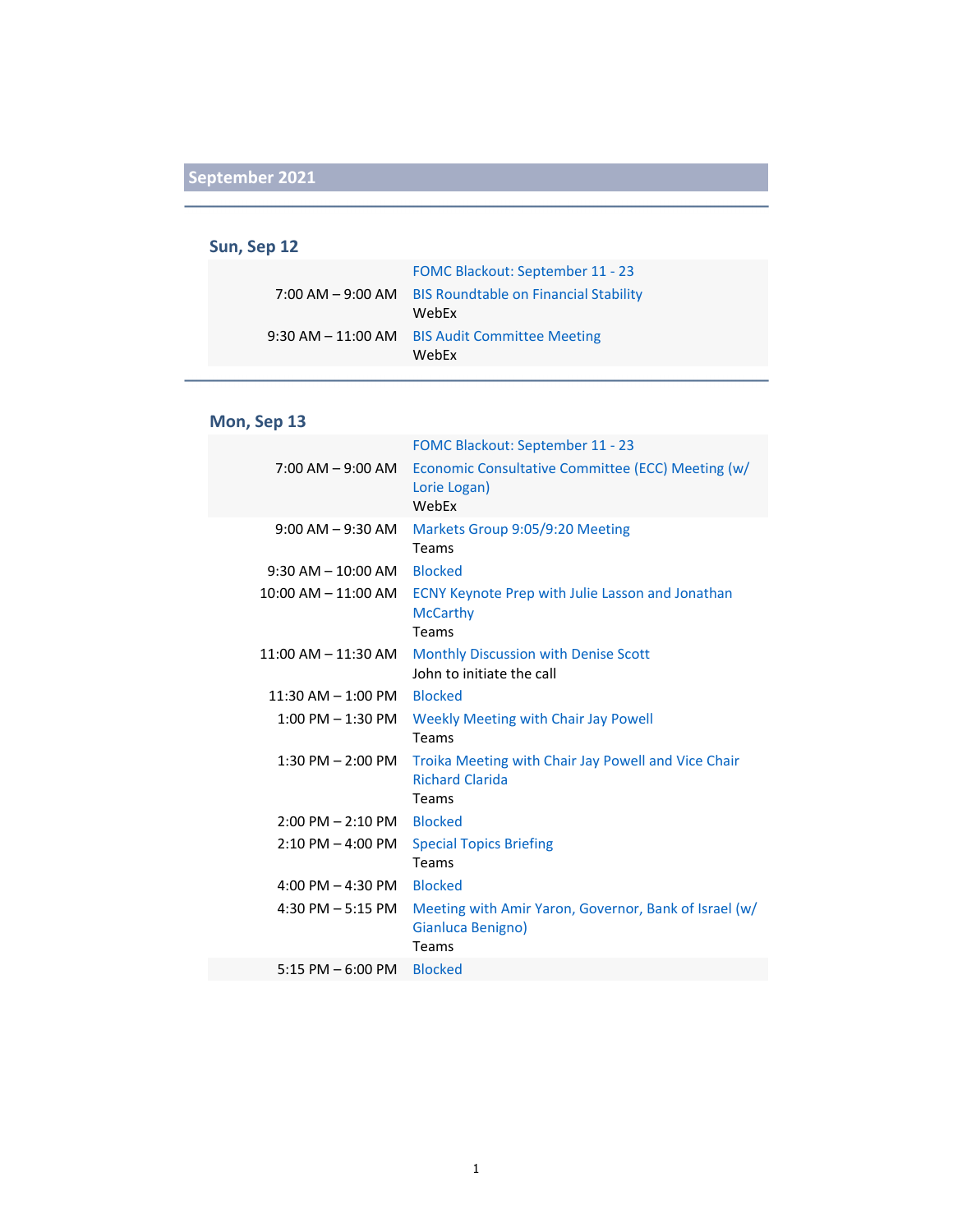### **Tue, Sep 14**

|                                      | FOMC Blackout: September 11 - 23                              |
|--------------------------------------|---------------------------------------------------------------|
| $7:00$ AM $-9:00$ AM                 | Global Economy Meeting (GEM) (w/ Lorie Logan)<br>WebFx        |
| $9:00$ AM $-9:30$ AM                 | Markets Group 9:05/9:20 Meeting<br><b>Teams</b>               |
| $9:30$ AM $-11:00$ AM                | Economic and Financial Conditions Forum (EFCF) -- Q3<br>WebEx |
| $11:00$ AM $-11:30$ AM               | <b>Blocked</b>                                                |
| $11:30$ AM $-12:00$ PM               | <b>Weekly Email Meeting</b><br>Teams                          |
| $12:00 \text{ PM} - 2:00 \text{ PM}$ | <b>Blocked</b>                                                |
| $2:00 \text{ PM} - 2:15 \text{ PM}$  | <b>CCA Matters Discussion</b><br>Teams                        |
| $2:15$ PM $- 2:30$ PM                | <b>Blocked</b>                                                |
| $2:30$ PM $-3:30$ PM                 | <b>COP Steering Committee Meeting</b><br>Teams                |
| $3:30$ PM $-5:00$ PM                 | <b>Blocked</b>                                                |
| $5:00$ PM $-5:45$ PM                 | <b>North Country Roadshow Debrief</b><br><b>Teams</b>         |
| 5:45 PM $-$ 6:00 PM                  | <b>Blocked</b>                                                |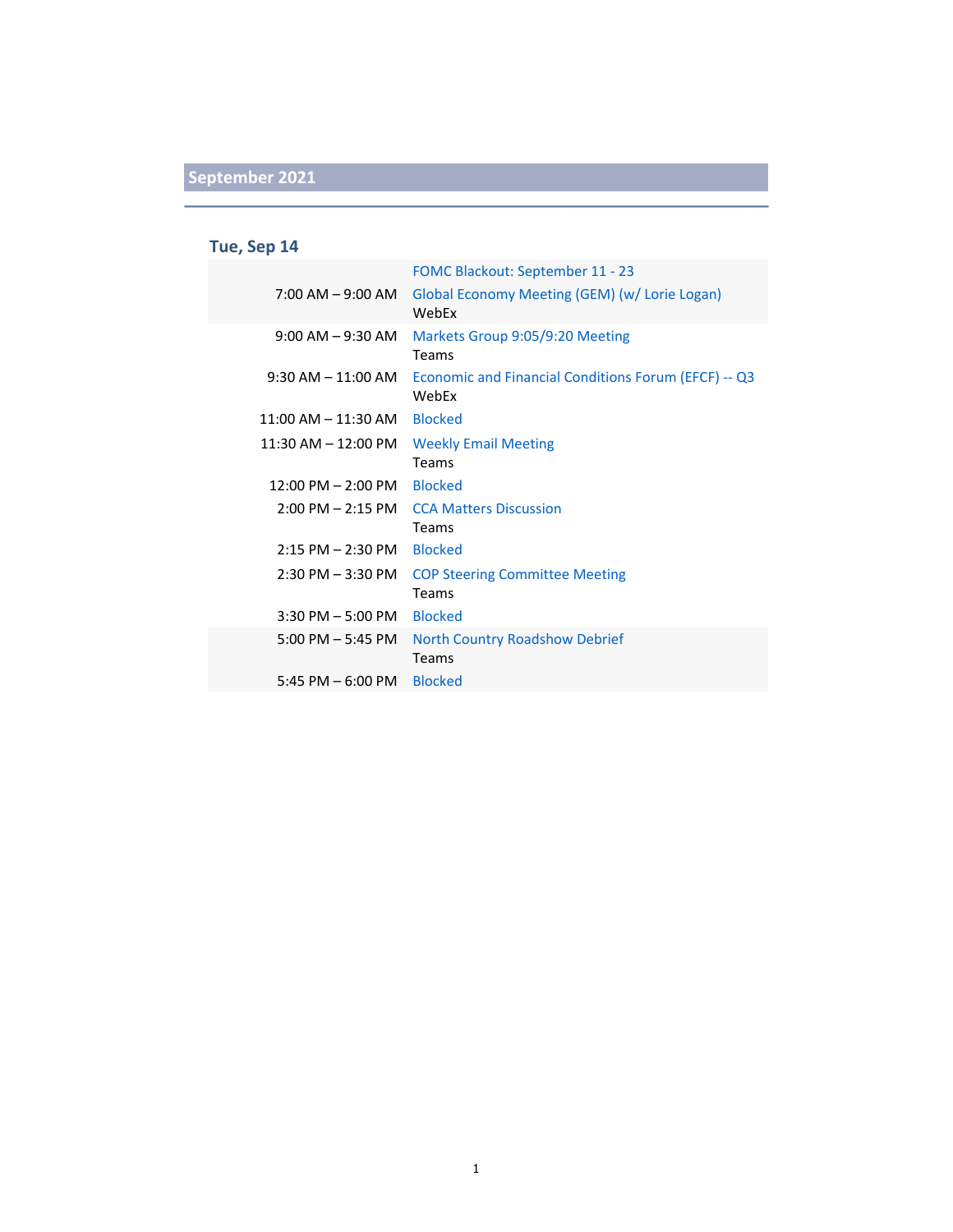### **Wed, Sep 15**

|                                     | FOMC Blackout: September 11 - 23          |
|-------------------------------------|-------------------------------------------|
| $7:00$ AM $-9:15$ AM                | FSB SCAV Meeting (w/ John Clark)<br>WebEx |
| $9:00$ AM $-$ 10:30 AM              | MPA #3 w/ Chair Powell et al<br>Teams     |
| $10:30$ AM $- 11:05$ AM             | <b>Blocked</b>                            |
| $11:05$ AM $- 12:30$ PM             | Blackbook/<br>Teams                       |
| $12:30$ PM $- 1:30$ PM              | <b>Blocked</b>                            |
| $1:30$ PM $- 2:00$ PM               | Meeting with Sandra Lee, Treasury<br>Zoom |
| $2:00 \text{ PM} - 6:00 \text{ PM}$ | <b>Blocked</b>                            |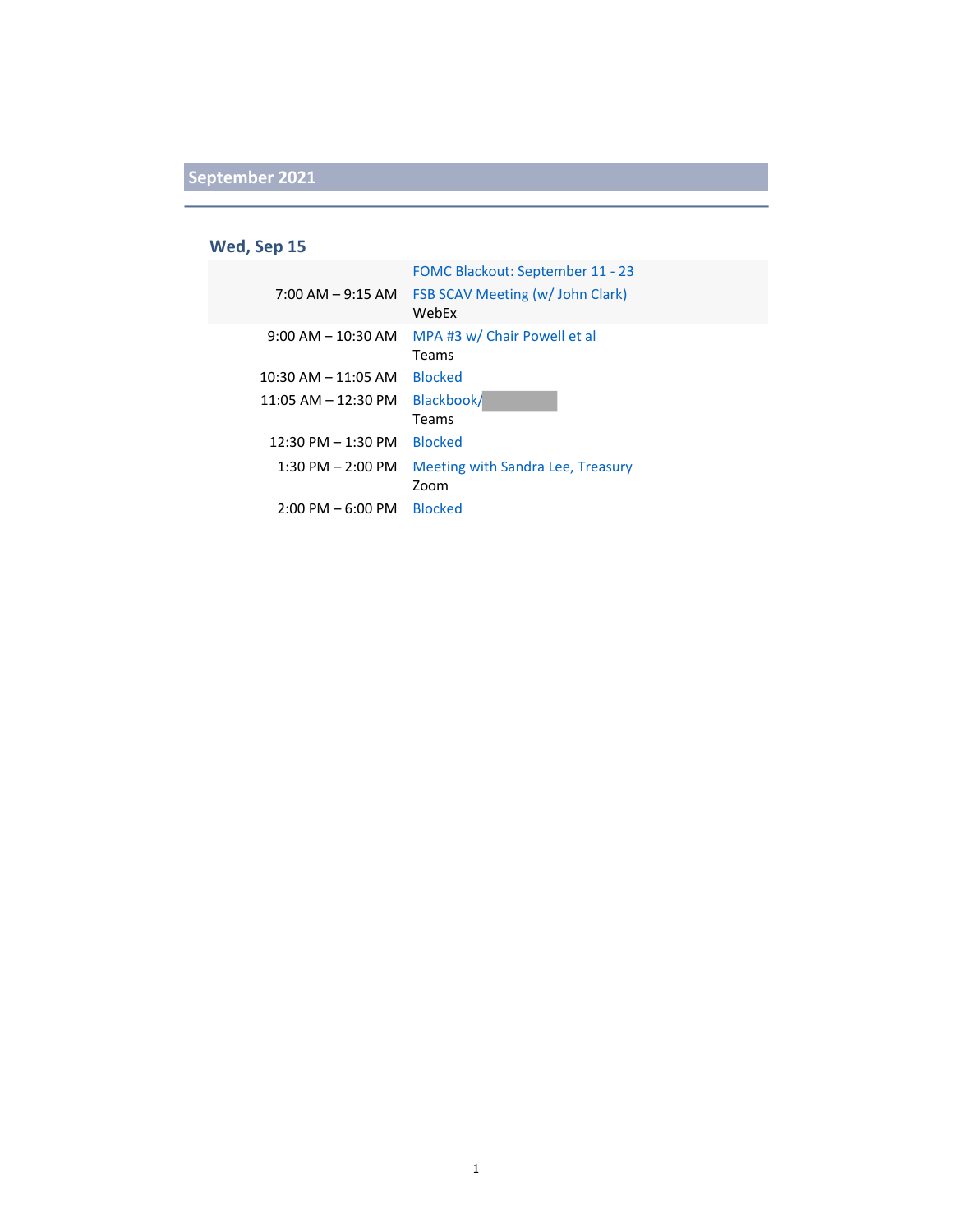#### **Thu, Sep 16**

|                                     | FOMC Blackout: September 11 - 23                        |
|-------------------------------------|---------------------------------------------------------|
| $7:00$ AM $-$ 8:00 AM               | BIS Board of Directors Meeting (w/ John Clark)<br>WebEx |
| $8:00$ AM $-9:00$ AM                | <b>Blocked</b>                                          |
| $9:00$ AM $-$ 12:00 PM              | <b>FOMC Press Conference Prep #1</b>                    |
|                                     | Teams                                                   |
| $12:00$ PM $- 1:00$ PM              | <b>Blocked</b>                                          |
| $1:00$ PM $- 2:00$ PM               | Check-in Meeting with Naureen Hassan                    |
|                                     | Teams                                                   |
| $2:00 \text{ PM} - 6:00 \text{ PM}$ | <b>Blocked</b>                                          |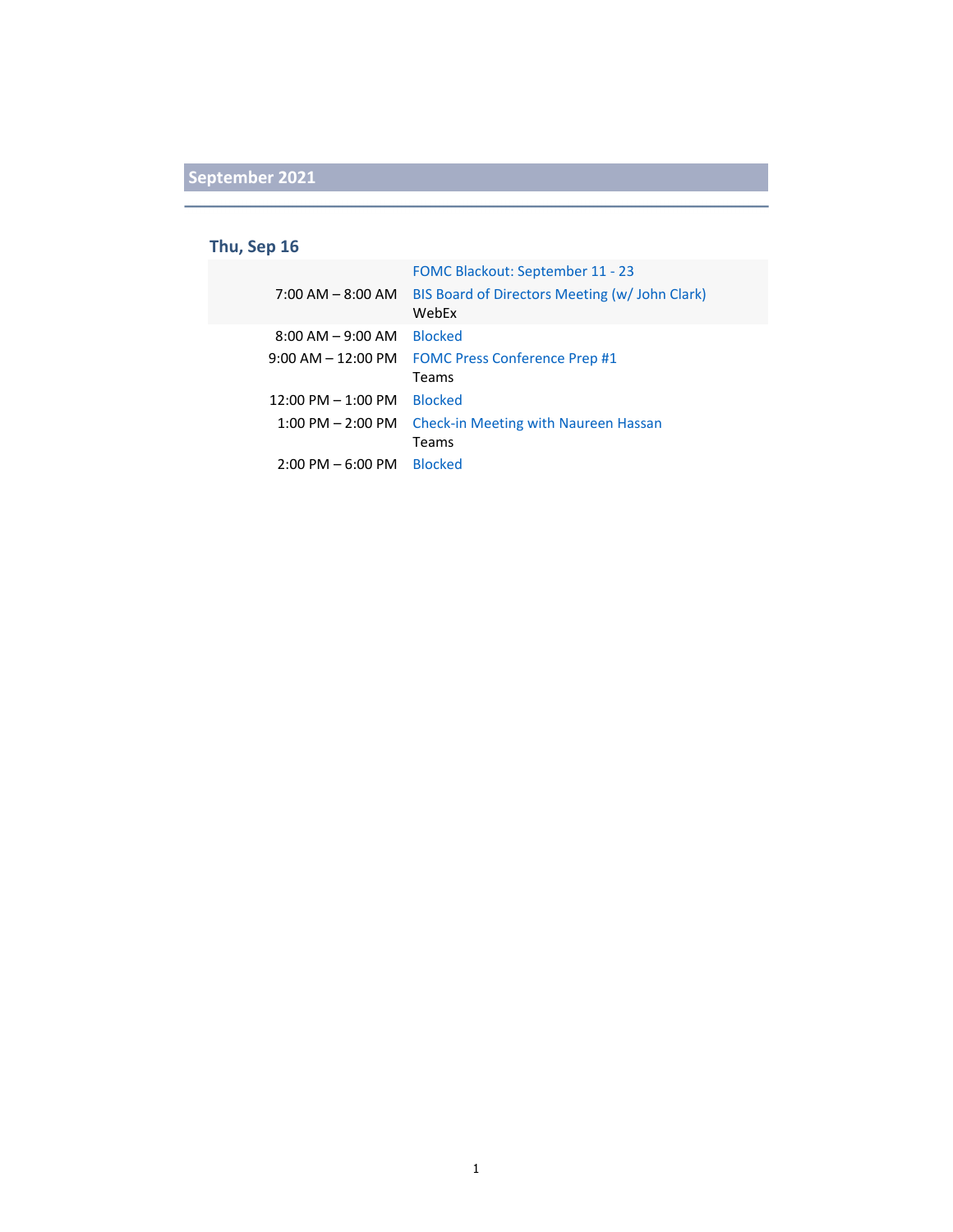### **Fri, Sep 17**

|                                     | FOMC Blackout: September 11 - 23                          |
|-------------------------------------|-----------------------------------------------------------|
| $7:00$ AM $-$ 8:30 AM               | BIS All Governors Meeting (w/ Elizabeth Mahoney)<br>WebEx |
| $8:30$ AM $-9:00$ AM                | <b>Blocked</b>                                            |
| $9:00$ AM $-9:30$ AM                | Markets Group 9:05/9:20 Meeting                           |
|                                     | Teams                                                     |
| $9:30$ AM $- 10:00$ AM              | <b>Blocked</b>                                            |
| $10:00$ AM $- 11:00$ AM             | <b>ARC Planning Session</b>                               |
|                                     | Teams                                                     |
| $11:00$ AM $-$ 2:05 PM              | <b>Blocked</b>                                            |
| $2:05$ PM $-3:00$ PM                | <b>Pre-FOMC Wrap Up</b>                                   |
|                                     | Teams                                                     |
| $3:00$ PM $-$ 4:30 PM               | <b>Blocked</b>                                            |
| 4:30 PM $-5:00$ PM                  | Data Center Strategy and Plan Review                      |
|                                     | (Barkin/ljam/Jackson/Kaplan/Williams)                     |
|                                     | Teams                                                     |
| $5:00 \text{ PM} - 6:00 \text{ PM}$ | <b>Blocked</b>                                            |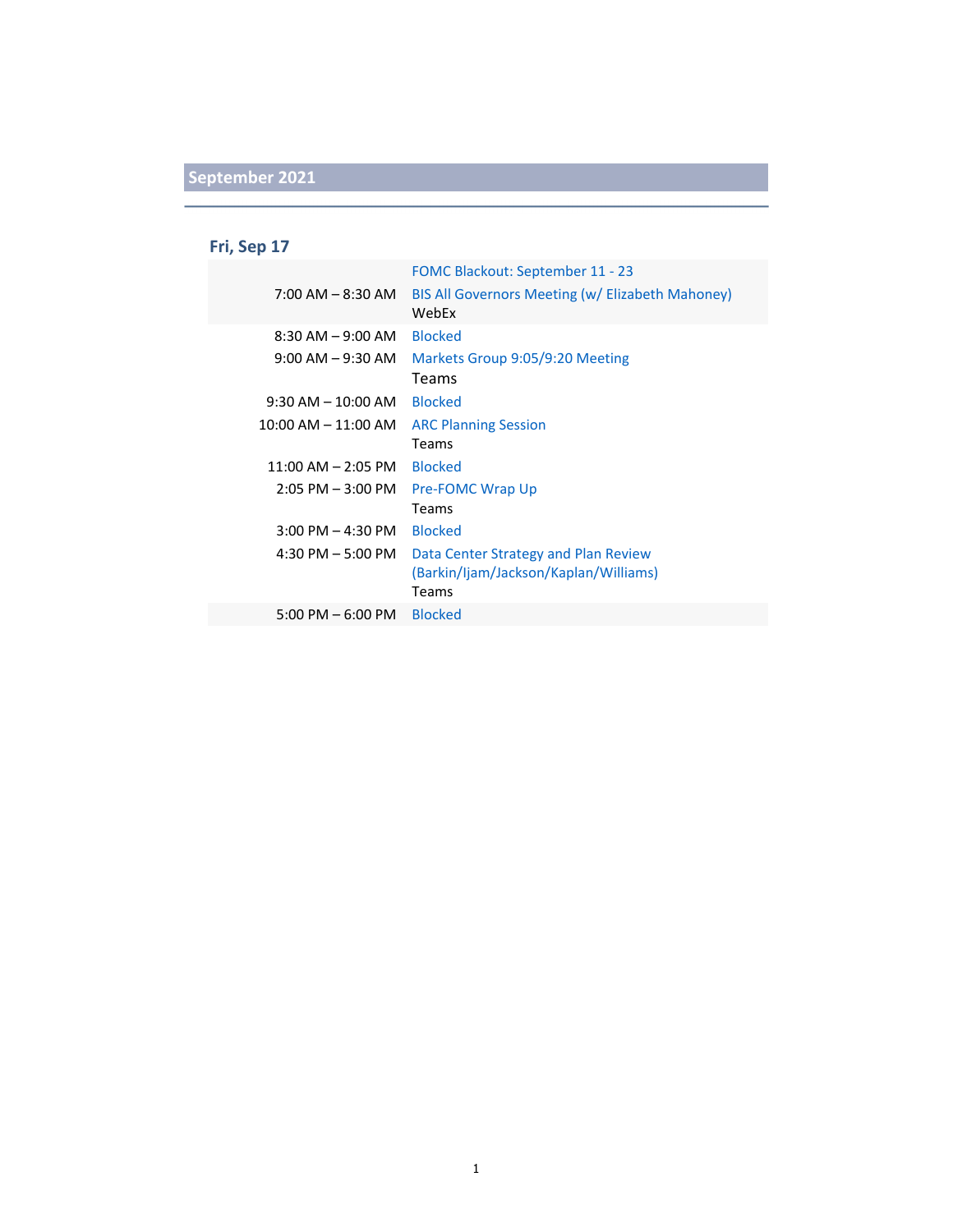### **Mon, Sep 20**

|                                     | FOMC Blackout: September 11 - 23                                                           |
|-------------------------------------|--------------------------------------------------------------------------------------------|
| $8:30$ AM $-8:45$ AM                | <b>Morning Checkpoint Meeting</b><br>WebFx                                                 |
| $8:45$ AM $-9:15$ AM                | Discussion with Lorie Logan<br>Teams                                                       |
| $9:15$ AM $-9:30$ AM                | Markets Group 9:05/9:20 Meeting<br>Teams                                                   |
| $9:30$ AM $-$ 10:30 AM              | <b>FOMC Press Conference Prep #2</b><br>Teams                                              |
| $10:30$ AM $- 11:00$ AM             | <b>Blocked</b>                                                                             |
| $11:00$ AM $- 11:30$ AM             | <b>Pre-FOMC Meeting with Vice Chair Richard Clarida</b><br>Teams                           |
| $11:30$ AM $- 1:00$ PM              | <b>Blocked</b>                                                                             |
| $1:00$ PM $-1:30$ PM                | Meeting with Chair Jay Powell<br>Teams                                                     |
| $1:30$ PM $- 2:30$ PM               | <b>Blocked</b>                                                                             |
| $2:30$ PM $-3:00$ PM                | Pre-FOMC Meeting with Vice Chair Randal Quarles<br>Teams                                   |
| $3:00$ PM $-3:30$ PM                | <b>Chat with Tiffany Hewlin</b>                                                            |
| $3:30$ PM $-5:00$ PM                | <b>Blocked</b>                                                                             |
| $5:00 \text{ PM} - 6:00 \text{ PM}$ | Joint BOG/COP CSR - Climate Risk   Update from<br><b>System Climate Committee</b><br>Teams |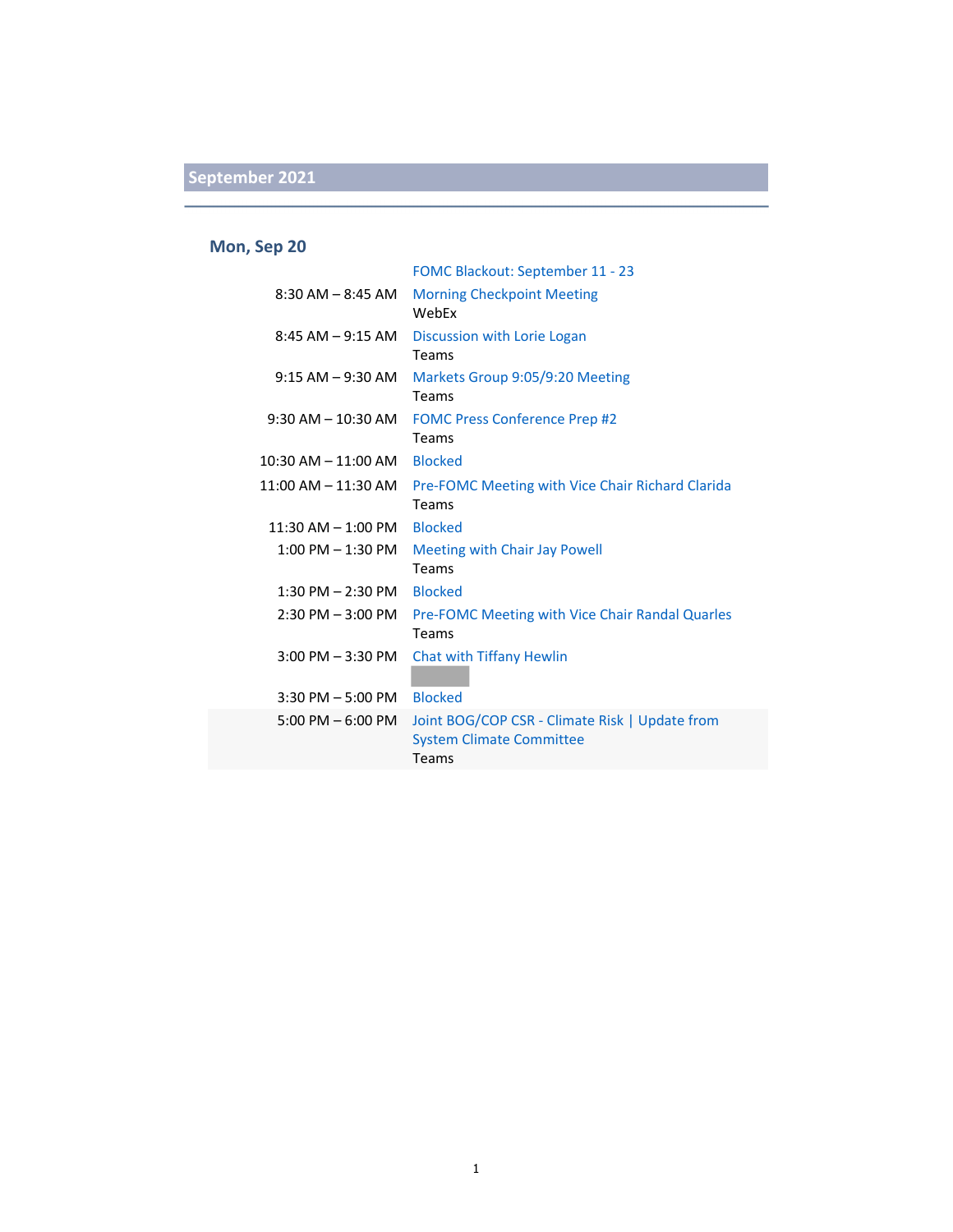### **Tue, Sep 21**

|                              | FOMC Blackout: September 11 - 23 |
|------------------------------|----------------------------------|
| $9:00$ AM $-9:30$ AM         | Markets Group 9:05/9:20 Meeting  |
|                              | <b>Teams</b>                     |
| $9:30$ AM $-1:00$ PM Blocked |                                  |
| $1:00$ PM $-6:00$ PM         | Day 1 of the FOMC Meeting        |
|                              | Video Conference                 |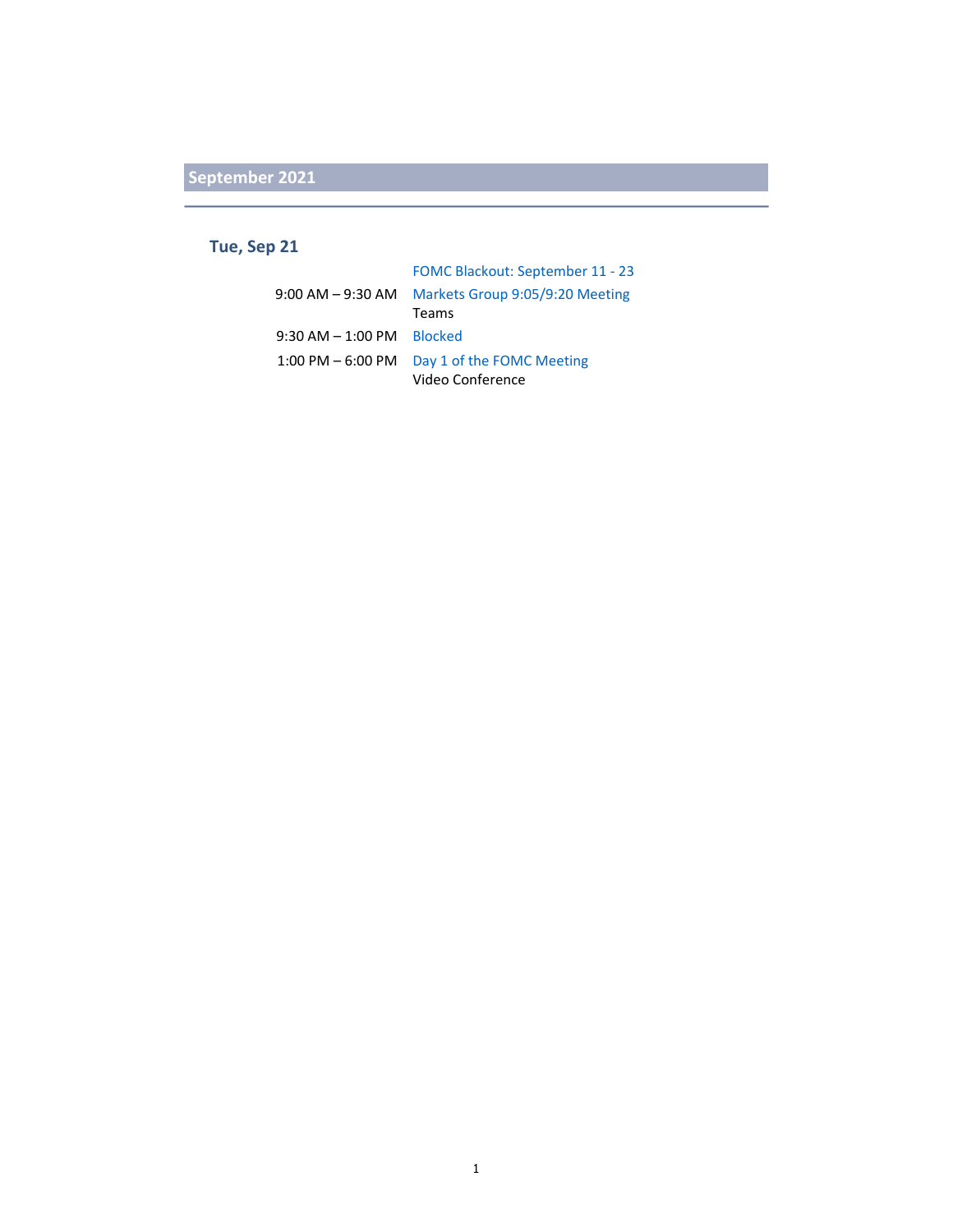#### **Wed, Sep 22**

|                                      | FOMC Blackout: September 11 - 23        |
|--------------------------------------|-----------------------------------------|
| $9:00$ AM $-$ 12:00 PM               | Day 2 of the FOMC Meeting               |
|                                      | Video Conference                        |
| $12:00 \text{ PM} - 2:00 \text{ PM}$ | <b>Blocked</b>                          |
| $2:00$ PM $- 2:30$ PM                | <b>Speech Review Meeting</b>            |
|                                      | Teams                                   |
| $2:30$ PM $-3:00$ PM                 | <b>November Special Topics Briefing</b> |
|                                      | Teams                                   |
| $3:00$ PM $-5:00$ PM                 | Meeting of the Executive Committee      |
|                                      | Teams                                   |
| $5:00 \text{ PM} - 6:00 \text{ PM}$  | <b>Blocked</b>                          |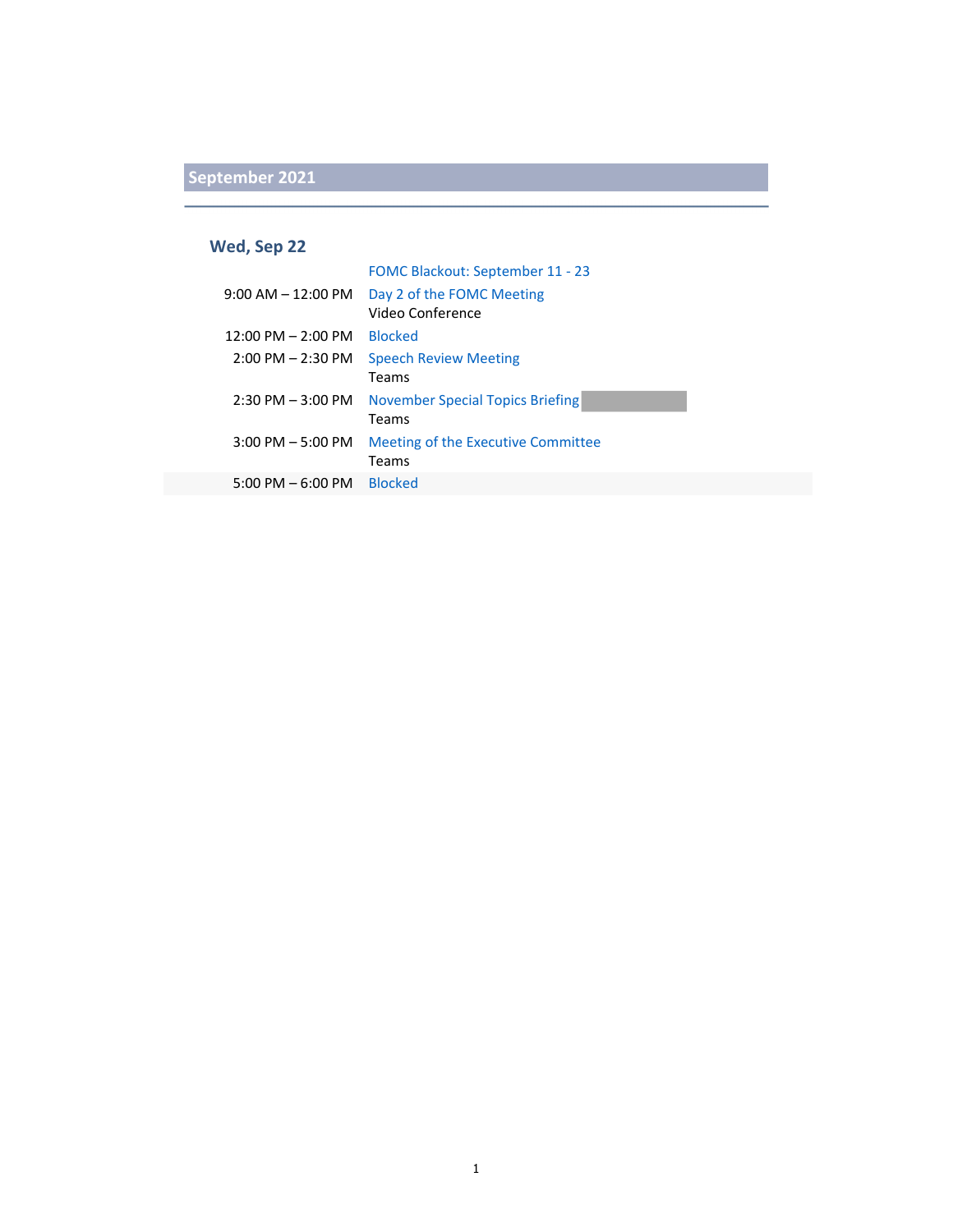### **Thu, Sep 23**

|                                     | FOMC Blackout: September 11 - 23                      |
|-------------------------------------|-------------------------------------------------------|
| $8:00$ AM $- 10:30$ AM              | <b>Audit and Risk Committee Meeting</b><br>WebEx      |
| $10:30$ AM $- 12:30$ PM             | <b>Board of Directors Meeting</b><br>WebFx            |
| $12:30$ PM $- 2:00$ PM              | <b>Blocked</b>                                        |
| $2:00$ PM $-3:00$ PM                | <b>Post FOMC Planning Meeting</b>                     |
|                                     | Teams                                                 |
| $3:00 \text{ PM} - 3:20 \text{ PM}$ | Discussion with Matt Fichner                          |
|                                     | Teams                                                 |
| $3:20$ PM $- 4:30$ PM               | <b>Blocked</b>                                        |
| 4:30 PM $-$ 5:30 PM                 | Debrief with Naureen Hassan, Pam Dyson et al<br>WebEx |
| $5:30$ PM $-6:00$ PM                | <b>Blocked</b>                                        |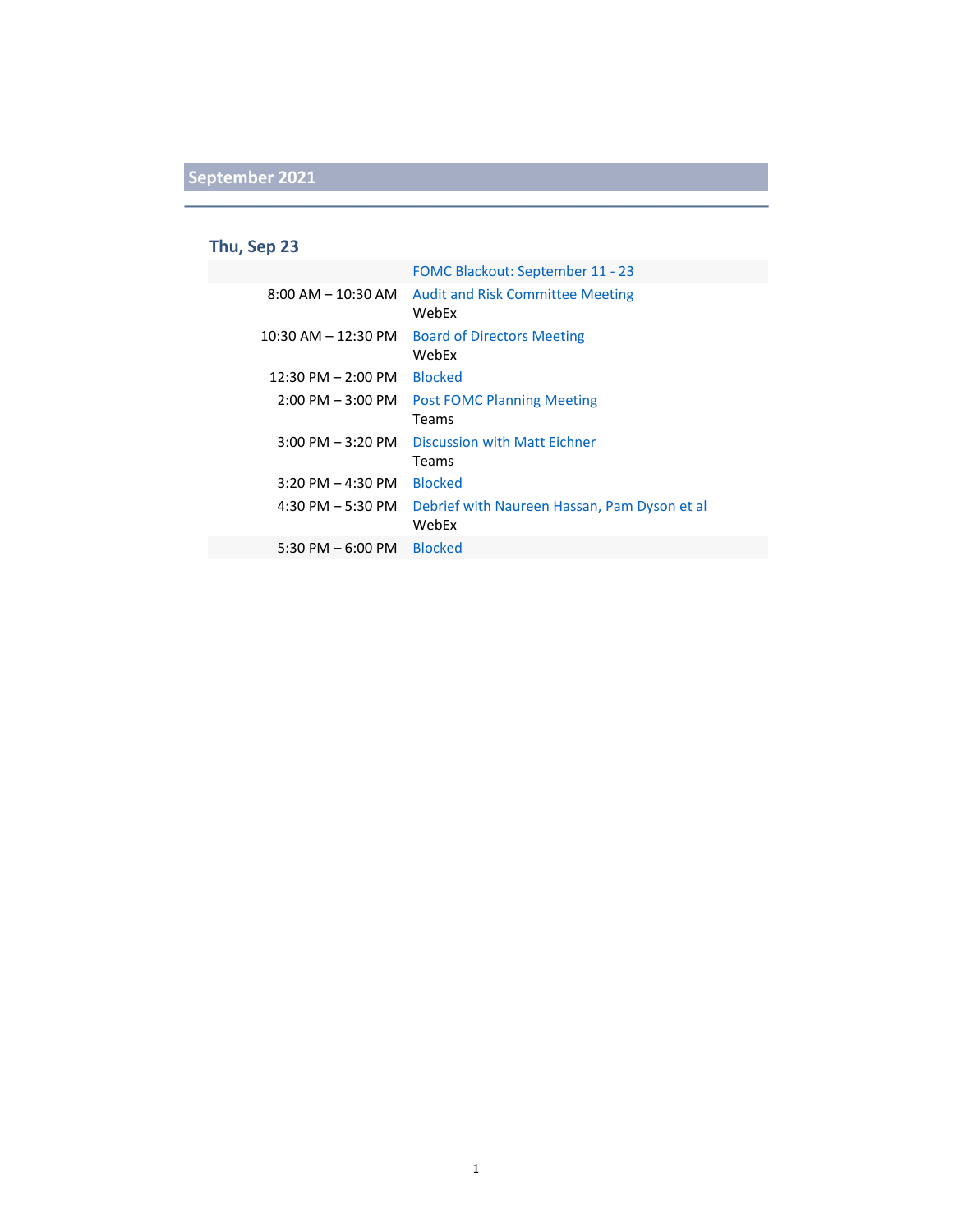## **Fri, Sep 24**

| $7:00$ AM $-1:00$ PM  | Swiss National Bank (SNB) Research Conference – Day 1 of 2<br>Zoom                                            |
|-----------------------|---------------------------------------------------------------------------------------------------------------|
| $1:00$ PM $- 2:00$ PM | <b>Blocked</b>                                                                                                |
| $2:00$ PM $- 2:30$ PM | Internal Prep for the 9/27 ECNY Event<br><b>Teams</b>                                                         |
| $2:30$ PM $-3:00$ PM  | <b>Blocked</b>                                                                                                |
| $3:00$ PM $-3:30$ PM  | Meeting with Richard Sandor, American Financial Exchange<br>(AFX) (w/ Nate Wuerffel and Eric LeSueur)<br>Zoom |
| $3:30$ PM $-$ 4:00 PM | <b>Blocked</b>                                                                                                |
| $4:00$ PM $-5:00$ PM  | <b>ECNY Keynote Rehearsal</b><br><b>Teams</b>                                                                 |
| $5:00$ PM $-5:30$ PM  | Meeting with Naureen Hassan and Lacey Dingman<br><b>Teams</b>                                                 |
| $5:30$ PM $-6:00$ PM  | <b>Blocked</b>                                                                                                |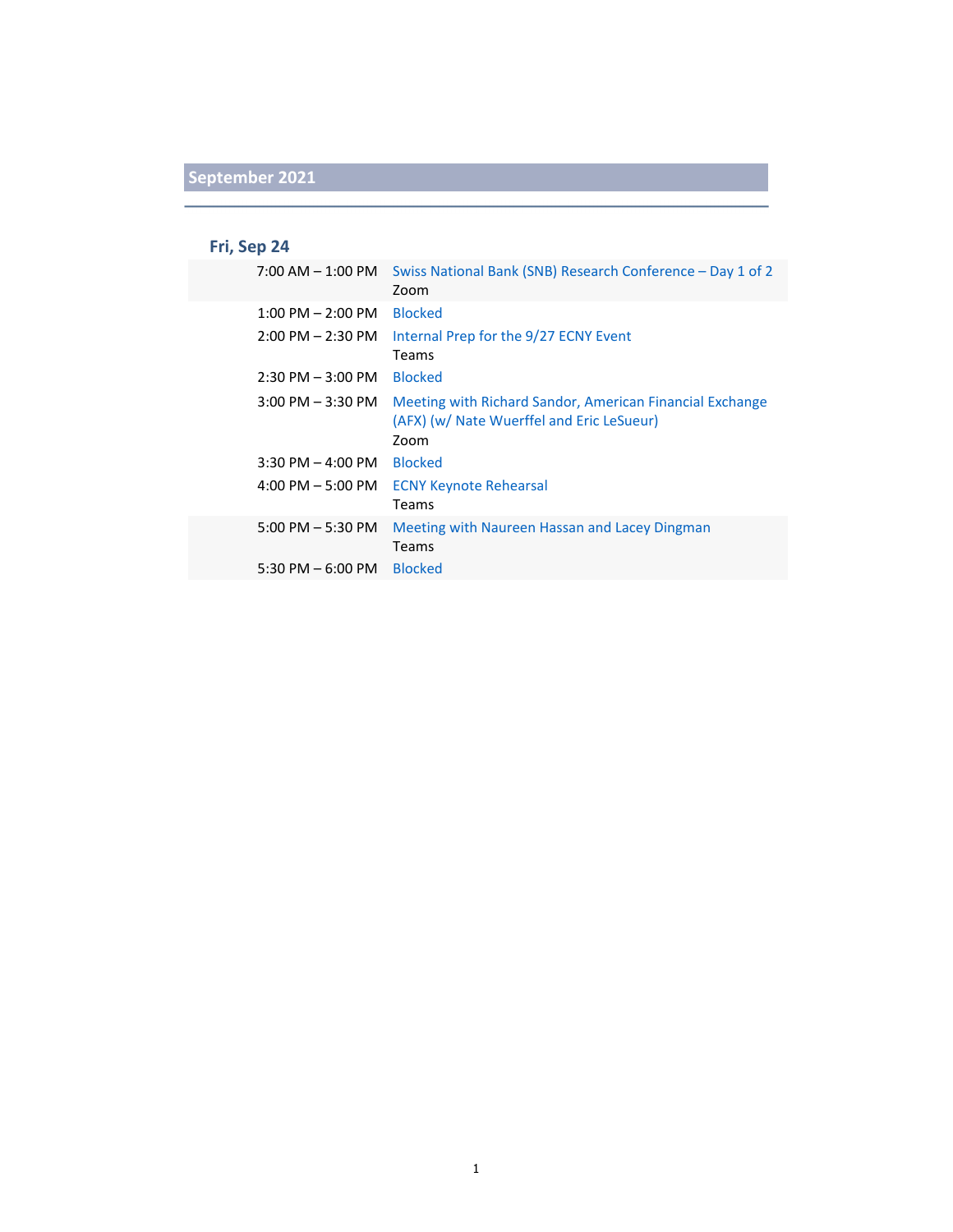#### **Sat, Sep 25**

|                    | 7:00 AM - 8:00 AM John to present paper, "International Coordination of |
|--------------------|-------------------------------------------------------------------------|
|                    | Monetary Policy Strategies," at the Swiss National Bank                 |
|                    | (SNB) Research Conference                                               |
|                    | Zoom                                                                    |
| 7:00 AM – 11:30 AM | Swiss National Bank (SNB) Research Conference - Day 2 of 2<br>Zoom      |

### **Mon, Sep 27**

| $8:50$ AM $-9:00$ AM    | Tech Set Up for Culture Webinar 6: Culture Diagnosis and<br>Behavior Change: Learnings from the Field<br>WebEx  |
|-------------------------|-----------------------------------------------------------------------------------------------------------------|
| $9:00$ AM $-$ 10:30 AM  | John to speak at Culture Webinar 6: Culture Diagnosis and<br>Behavior Change: Learnings from the Field<br>WebEx |
| $10:30$ AM $- 11:15$ AM | Monthly Check-in with Anne Baum<br>Teams                                                                        |
| $11:15$ AM $-11:45$ AM  | <b>Blocked</b>                                                                                                  |
| $11:45$ AM $-12:00$ PM  | Tech Set Up for John's Keynote Remarks at the ECNY Event<br>Zoom                                                |
| $12:00$ PM $- 1:00$ PM  | John to give Keynote Remarks at the ECNY Event<br>Zoom                                                          |
| $1:00$ PM $-1:30$ PM    | Media Scrum Post Keynote Remarks (w/ Jack Gutt, Suzanne<br>Elio et al)<br>WebEx                                 |
| $1:30$ PM $- 2:00$ PM   | <b>Blocked</b>                                                                                                  |
| $2:00$ PM $- 2:30$ PM   | ECNY Event Prep with Shivani Siroya, Founder & CEO, Tala<br>(w/ Julie Lasson)<br>Teams                          |
| $2:30$ PM $-3:00$ PM    | <b>Blocked</b>                                                                                                  |
| $3:00$ PM $-3:30$ PM    | <b>Weekly Meeting with Chair Jay Powell</b><br>Teams                                                            |
| $3:30$ PM $-$ 4:00 PM   | <b>Blocked</b>                                                                                                  |
| 4:00 PM $-$ 5:00 PM     | Briefing for the September 28 <sup>th</sup> COP Video Conference<br>Teams                                       |
| $5:00$ PM $-5:45$ PM    | Monthly Check-in with Jack Gutt<br>Teams                                                                        |
| 5:45 PM $-6:00$ PM      | <b>Blocked</b>                                                                                                  |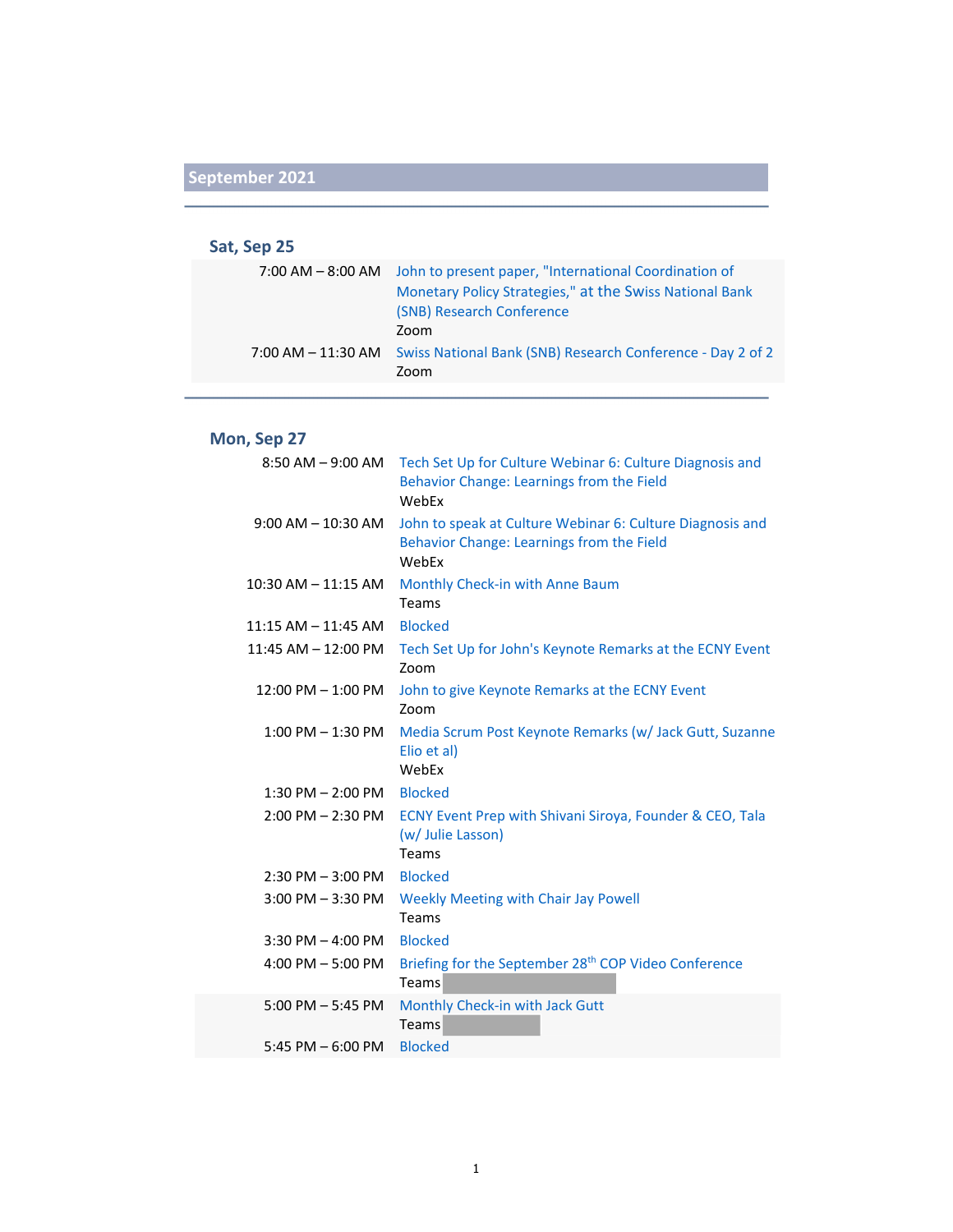### **Tue, Sep 28**

| $8:00$ AM $-$ 10:00 PM              | ECB Forum on Central Banking 2021 - Day 1 of 2<br>Zoom                                           |
|-------------------------------------|--------------------------------------------------------------------------------------------------|
| $10:00$ AM $- 1:00$ PM              | <b>COP September Video Conference</b><br>WebEx                                                   |
| $1:00$ PM $- 2:00$ PM               | <b>Blocked</b>                                                                                   |
| $2:00 \text{ PM} - 2:30 \text{ PM}$ | Discussion with Anna Kovner on Future COP ES<br><b>Meetings</b><br>Teams                         |
| $2:30$ PM $-3:00$ PM                | Quarterly Touchpoint on Topics for FCB/FSB/ST<br><b>Briefings</b><br>Teams                       |
| $3:00$ PM $-$ 4:00 PM               | <b>Blocked</b>                                                                                   |
| $4:00 \text{ PM} - 5:30 \text{ PM}$ | Meeting on Money Markets and LIBOR Transition (w/<br>Lorie Logan, Dianne Dobbeck et al)<br>WebEx |
| 5:30 PM $-6:00$ PM                  | <b>Blocked</b>                                                                                   |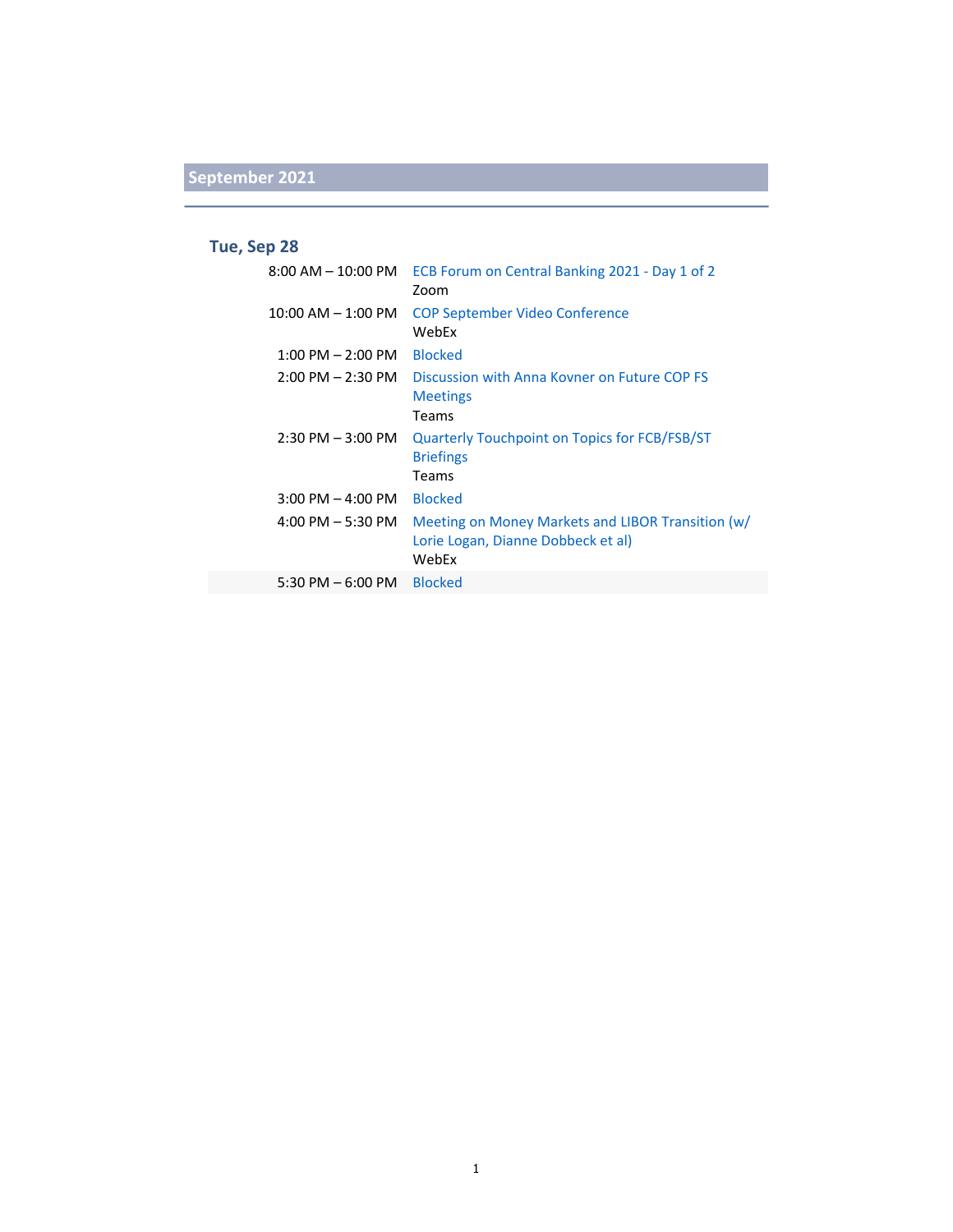### **Wed, Sep 29**

| $8:00$ AM $-$ 10:30 AM              | ECB Forum on Central Banking 2021 - Day 2 of 2<br>Zoom                                          |
|-------------------------------------|-------------------------------------------------------------------------------------------------|
| $10:30$ AM $- 12:30$ PM             | <b>President's Advisory Council Meeting - Community</b><br><b>Advisory Group (CAG)</b><br>WebFx |
| $12:30$ PM $- 1:30$ PM              | <b>Blocked</b>                                                                                  |
| $1:30$ PM $- 2:15$ PM               | Monthly Check-in with Lorie Logan<br>Teams                                                      |
| 2:15 PM - 3:00 PM                   | <b>Blocked</b>                                                                                  |
| $3:00$ PM $-3:30$ PM                | Troika Meeting with Chair Jay Powell and Vice Chair<br><b>Richard Clarida</b><br>Teams          |
| $3:30$ PM $-$ 4:00 PM               | <b>Blocked</b>                                                                                  |
| 4:00 PM $-$ 4:30 PM                 | <b>Follow Up with Anne Baum</b><br>Teams                                                        |
| 4:30 PM $-$ 4:50 PM                 | <b>Blocked</b>                                                                                  |
| 4:50 PM $-$ 5:00 PM                 | Tech Set Up for the Shivani Siroya, Founder & CEO,<br><b>Tala, ECNY Event</b><br>700m           |
| $5:00 \text{ PM} - 5:45 \text{ PM}$ | John to moderate the Shivani Siroya, Founder & CEO,<br>Tala, ECNY Event<br>Zoom                 |
| 5:45 PM $-6:00$ PM                  | <b>Blocked</b>                                                                                  |